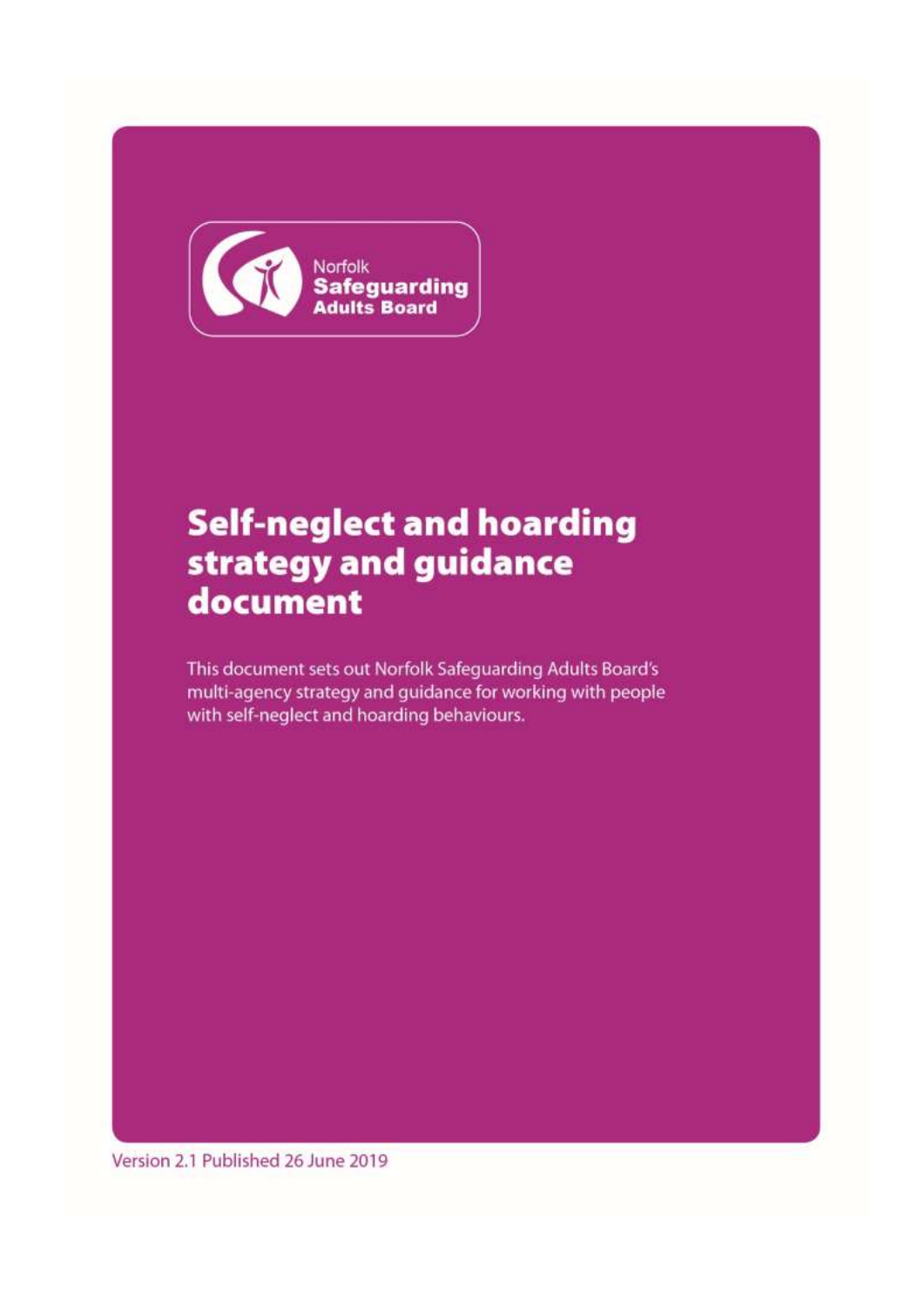|                         |                                                                    | Page           |
|-------------------------|--------------------------------------------------------------------|----------------|
| $\overline{\mathbf{1}}$ | Foreword by the Chair of the Norfolk Safeguarding Adults Board     | $\overline{2}$ |
| $\overline{2}$          | Introduction                                                       | 3              |
| $\overline{\mathbf{3}}$ | A multi-agency approach via the Early Help Hubs                    | 3              |
| $\overline{\mathbf{4}}$ | Definitions of self-neglect and hoarding                           | 8              |
| $\overline{5}$          | <b>Mental capacity</b>                                             | 12             |
| $6\overline{6}$         | <b>Information sharing</b>                                         | 15             |
| 7                       | <b>Fire safety</b>                                                 | 17             |
| 8                       | <b>Environmental health legislation</b>                            | 18             |
| 9                       | <b>Housing legislation</b>                                         | 20             |
| <u>10</u>               | <b>Safeguarding children</b>                                       | 22             |
| 11                      | <b>Risks</b>                                                       | 23             |
| 12                      | <b>Scope</b>                                                       | 25             |
| <u>13</u>               | Responsibility of partner agencies to co-operate                   | 25             |
| 14                      | <b>Clutter Image Rating Tool (CIRT) flowchart</b>                  | 27             |
| 15                      | Guidance for practitioners   Hoarding insight characteristics      | 28             |
| 16                      | <b>Advocacy and support</b>                                        | 29             |
| 17                      | <b>Employees</b>                                                   | 29             |
| 18                      | Data information and performance management                        | 30             |
| 19                      | Evaluation and review of the strategy and guidance document        | 30             |
| 20                      | <b>References and further information</b>                          | 30             |
|                         | <b>Appendix 1</b>                                                  |                |
|                         | <b>Making Safeguarding Personal</b>                                | 31             |
|                         | <b>Appendix 2</b>                                                  |                |
|                         | Screening questions to assess decisional and executive function of | 33             |
|                         | capacity for self-care and self-protection                         |                |
|                         | <b>Appendix 3</b>                                                  | 35             |
|                         | <b>Self-neglect and Hoarding Assessment Triangle</b>               |                |
|                         | <b>Appendix 4</b>                                                  | 36             |
|                         | Clutter Image Rating Scale: Bedroom   Lounge   Kitchen             |                |
|                         | <b>Appendix 5</b>                                                  | 39             |
|                         | <b>Clutter Assessment Guidelines</b>                               |                |
|                         | <b>Appendix 6</b>                                                  | 46             |
|                         | Questions which could be used during an assessment                 |                |
|                         | <b>Appendix 7</b>                                                  | 50             |
|                         | <b>Hoarding assessment</b>                                         |                |
|                         | <b>Appendix 8</b>                                                  | 52             |
|                         | How to bring your case to the Early Help Hubs                      |                |

# **Table of content**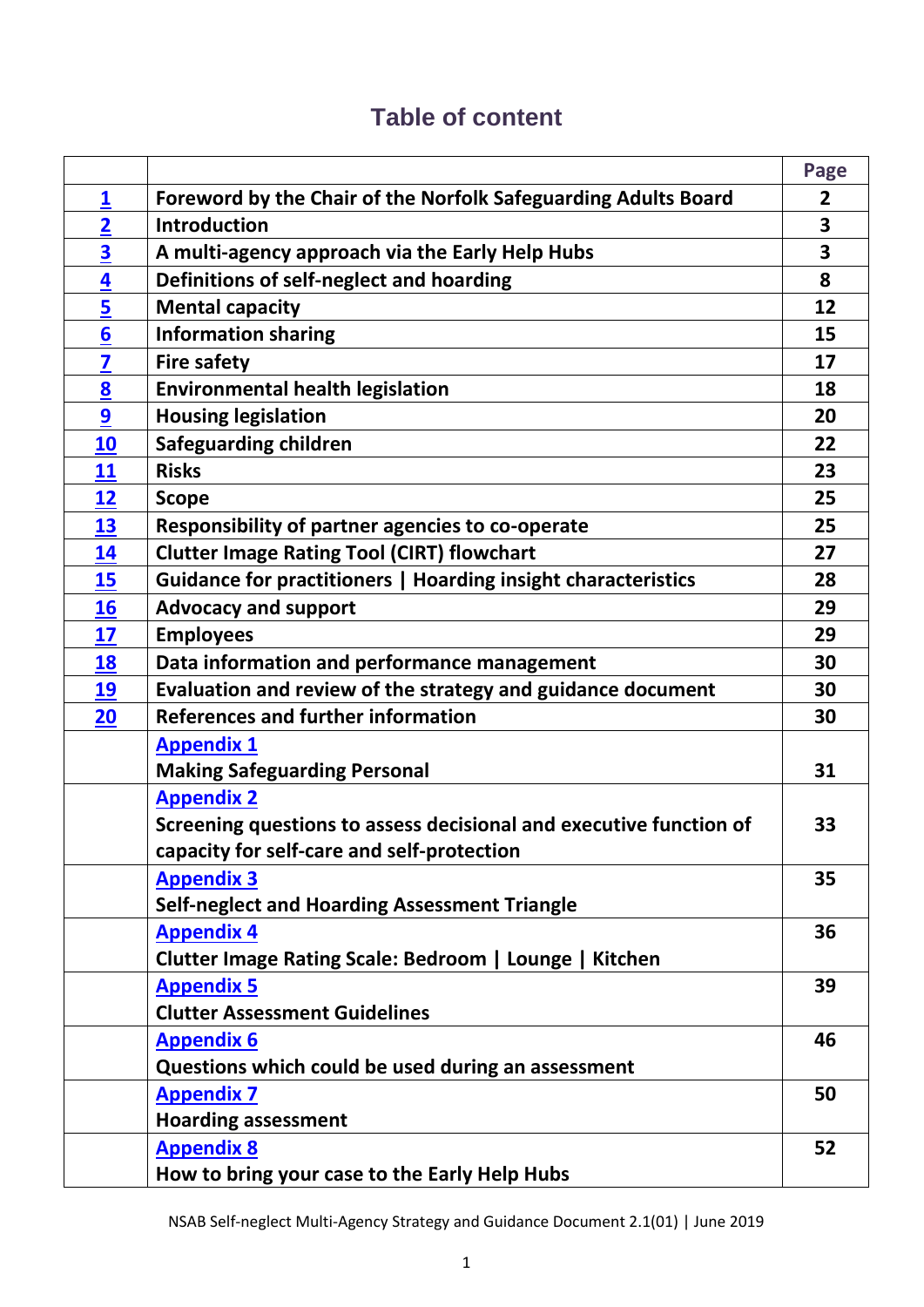### <span id="page-2-0"></span>**1. Foreword by the Chair of the Norfolk Safeguarding Adults Board**

Adults have the right to live the way they choose even when that involves what may be perceived by others as poor or risky lifestyle choices.

The Care Act 2014 recognises self-neglect as a potential safeguarding matter among those who are either in receipt of, or in need of care and support, and when their health and wellbeing or that of others is seriously compromised.

Self-neglect is a complex area of work, arising as it does from a large range of causal factors. Safeguarding Adult Review reports frequently highlight self-neglect signs and symptoms as a factor in or indicators of subsequent serious events that have resulted in life threatening consequences or even death. When seen in isolation, self-neglect behaviours may not give rise to safeguarding intervention. However, when understood collectively a very different picture often emerges.

This strategy proposes intervention at a stage when self-neglect and/or hoarding have given rise to significant concerns that an individual (and/or others) may be at risk of serious harm. It concludes that a collaborative and multi-disciplinary approach is the most effective way to achieve creative and proportionate interventions that respect the individual's right to selfdetermination. As a result, more serious consequences for the person may be avoided.

This document reflects a determined effort by members of Norfolk Safeguarding Adults Board and their partners, especially their housing and district council colleagues, to produce a strategy that will make a real difference.

Joan Maughan Independent Chair Norfolk Safeguarding Adults Board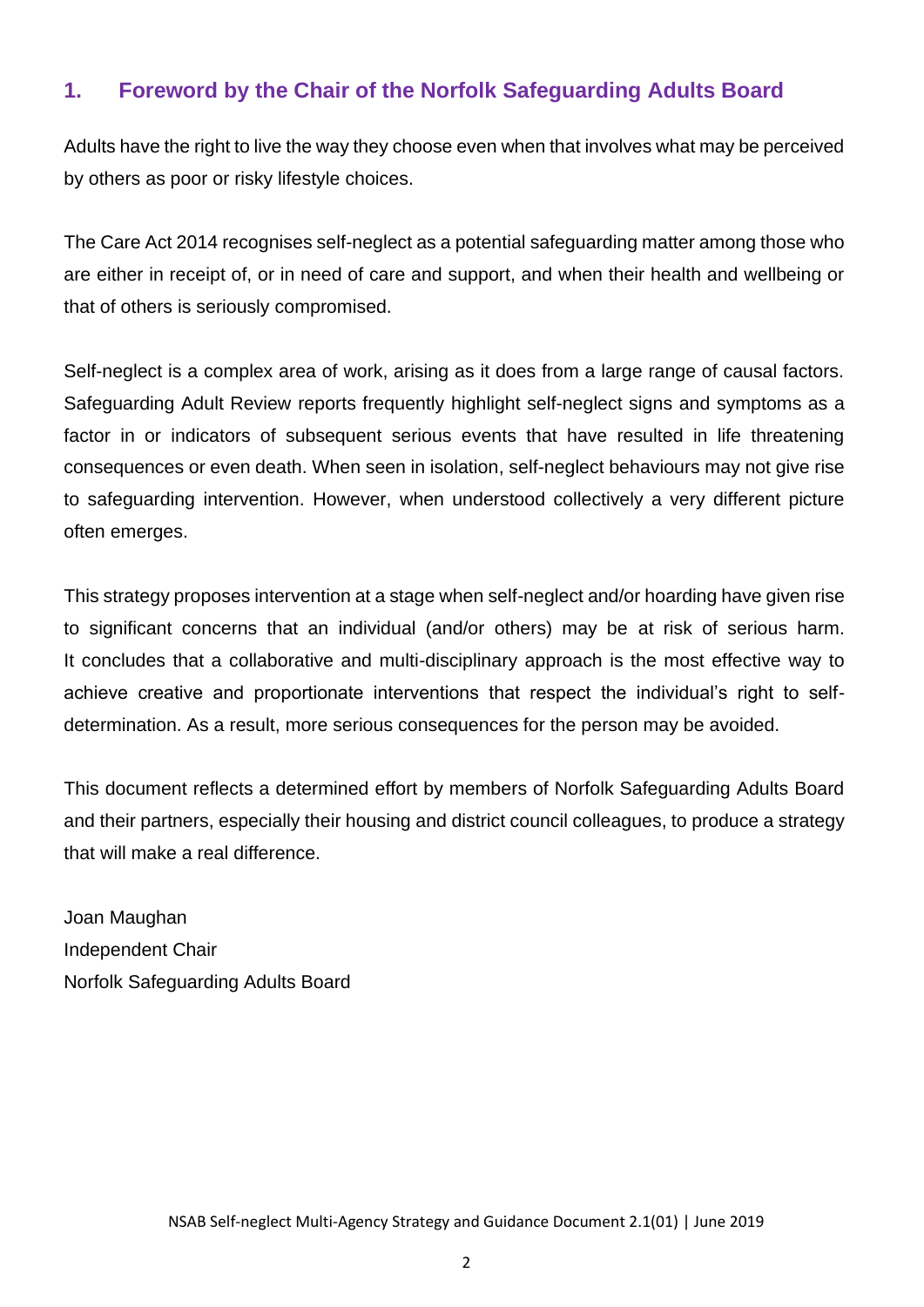### <span id="page-3-0"></span>**2. Introduction**

- 2.1 This strategy and guidance document is endorsed and produced by the Norfolk Safeguarding Adult's Board (NSAB) within the context of the duties set out at paragraph 14.2 of the Care Act 2014 Care and Support Statutory Guidance (2018). It should be referred to where an adult is deemed to be at risk due to self-neglecting and/or hoarding behaviours. As a safeguarding partnership the NSAB is a positive means of addressing issues of self-neglect and hoarding; and as a multi-agency partnership is considered to be an effective and appropriate forum where strategic discussions can take place on dealing with what are often complex and challenging situations for practitioners and managers as well as communities more broadly. The safeguarding partnership is intended to cover all statutory and voluntary/independent sectors that would come into contact with an adult who may be at risk of self-neglect and/or hoarding.
- 2.2 The strategy and guidance document is aimed to be part of the emerging work around early intervention and preventative agendas and in particular the work of the Early Help Hubs (EHH) also referred to as Help Hubs across the county. Whilst the initial focus has been within the children services arena, work is ongoing to integrate with adult services, thus strengthen a whole system approach, and especially when dealing with self-neglect and hoarding.
- 2.3 Whilst self-neglect and/or hoarding is predominately seen amongst vulnerable single people, it does also affect families and it can therefore have much wider and detrimental impact on putting children at risk [\(see section 10\)](#page-22-0). This strategy and guidance document should also be read in conjunction with the neglect strategy for Norfolk County Council Children Services.
- 2.4 In places where this strategy only refers to 'self-neglect', this also includes hoarding. Some EHH are also known as Help Hubs.

### <span id="page-3-1"></span>**3. A multi-agency approach via the Early Help Hub**

NSAB Self-neglect Multi-Agency Strategy and Guidance Document 2.1(01) | June 2019 3.1 Research suggests that on average between 2% and 5% of the population will be living within varying degrees of self-neglect and/or hoarding. Some individuals may not meet the criteria for any one or a number of agencies or organisations eligibility thresholds and as such previous opportunities to engage may have had limited or no success. These factors increase the potential risk of harm and should be identified as risk indicators that will prompt action under these self-neglect and hoarding procedures.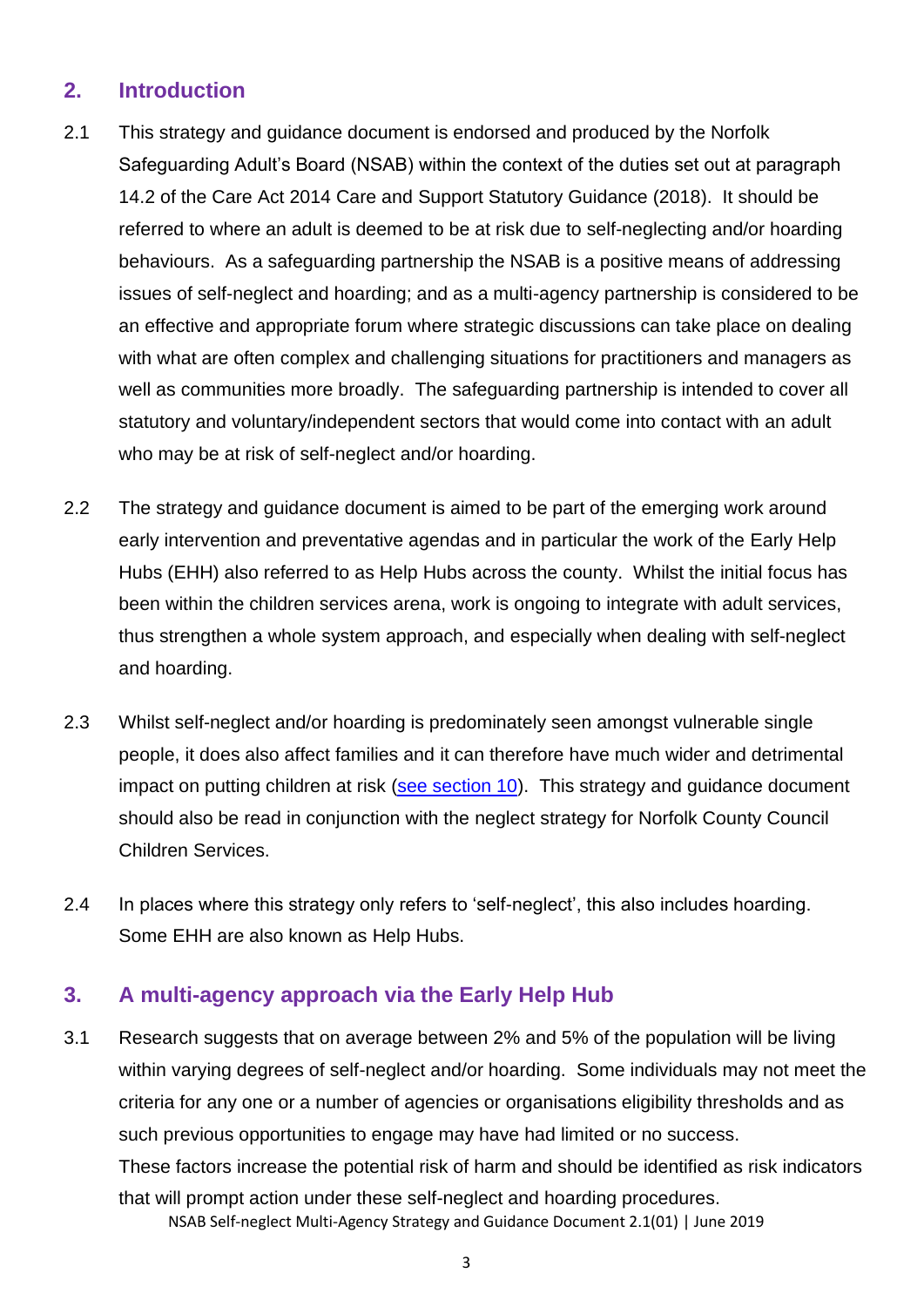- 3.2 Early Help Hubs (EHH) cover the whole county but take different forms, have different routes in and meet on different days (see Appendix 8). EHH are a practical way of bringing professionals together, to share knowledge about their service, and about the children, young people and vulnerable adults that they work with. By appropriately sharing information, professionals can work together to provide a holistic service for anyone who needs early support, before their difficulties become unmanageable, and they need statutory interventions. This includes support for families of people likely to experience self-neglect and hoarding.
- 3.3 Early Help Hubs bring together and better co-ordinate public and partner services. Hubs provide the opportunity for professionals to come together to work more effectively through multi-agency working and are a route to accessing support services including social prescribing. Being able to link our most complex families and individuals with a range of support services enables them to get the most out of the resources available in their community and help them to develop and sustain their own networks of support.
- 3.4 The NSAB partnership agrees that responding to individuals with self-neglect and/or hoarding behaviours **MUST** be a multi-agency priority and there is a presumption that:
	- In line with Section 6 and 7 of the Care Act (2014) all partner agencies will actively engage when this is requested by the lead agency as appropriate or required; and
	- The agency holding the case, *will take responsibility for initiating and participating in a multi-agency partnership working approach within the agreed framework of this document* (via the EHH see Appendix 8)
	- All partner agencies will maintain a robust data information system in regard to self-neglect and hoarding, with the aim that this should inform service delivery, justify decisions taken, identify trends and gaps, identify the need for resources and a tool to benchmark trends/practice across the county.
	- The agency holding the case, will have actively explored opportunities to work with the individual and other partners prior to bring the case the EHH. However, this should not prevent a partner organisation from bringing a case at an early stage.
	- *Taking a case to the EHH does not pass the responsibility for that case from the holding agency to the EHH. Responsibility for the case and its management remains with the holding agency*.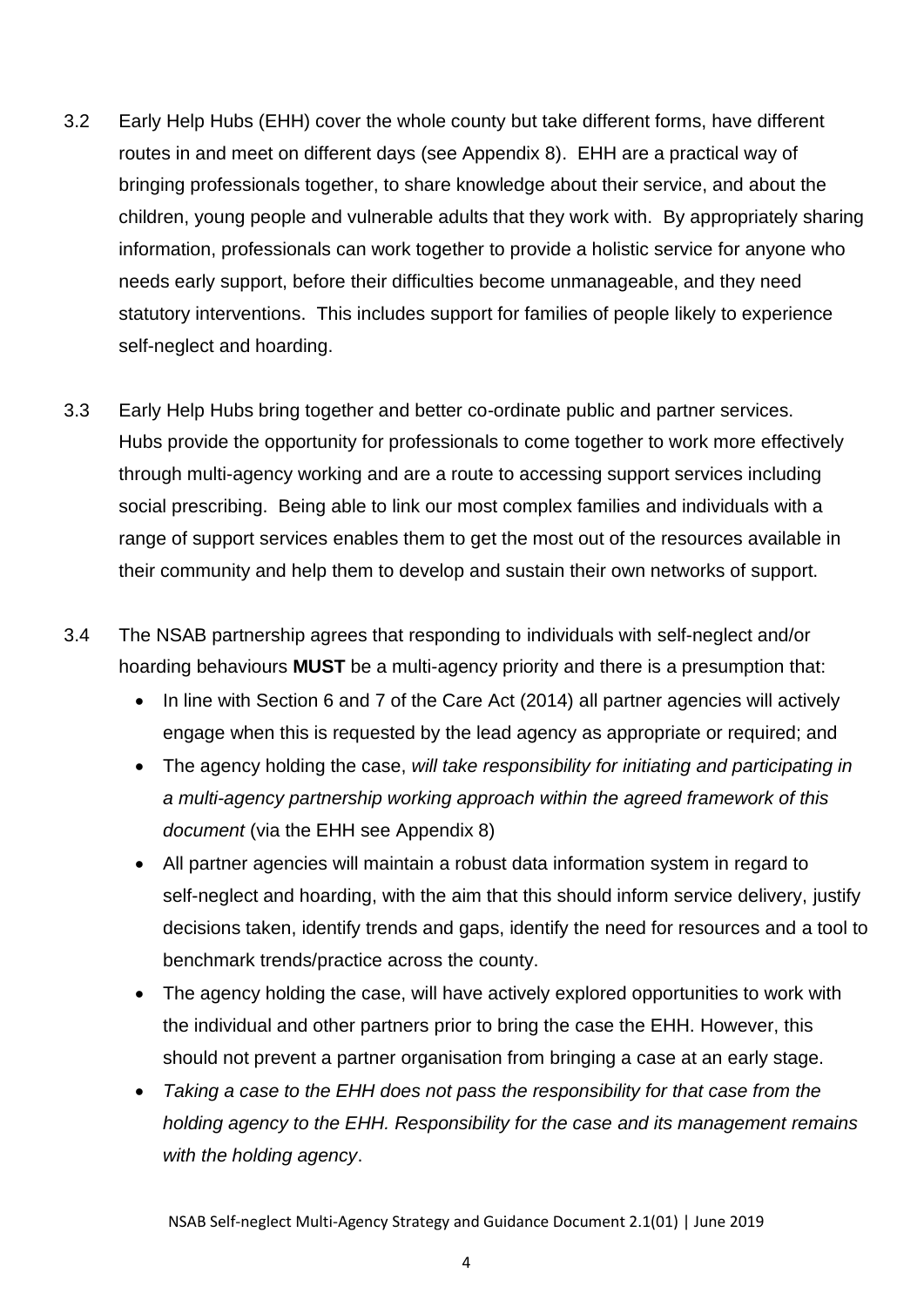- That partner agencies will seek to obtain consent prior to bringing the case for multiagency collaboration discussion (see section 6). If there is an immediate risk of harm identified to the individual (eg naked flame close to combustible material) or harm to others by proximity, then consent may be breached.
- 3.5 Failure to engage with individuals who are not looking after themselves (regardless of whether they have mental capacity or not for decision about their self-neglect and/or hoarding behaviours) may have serious implications for and may have a profoundly detrimental effect on, an individual's health and wellbeing and home environment, whether this is in the private or public sector. It can also impact on the individual's family and the local community, especially when they are living in a supported housing environment. It is often a significant barrier across all agencies, and the development of this strategy, and practitioners' guide seeks to offer support and assistance in helping to address this.
- 3.6 This strategy and guidance document acknowledges that public authorities, as defined in the Human Rights Act 1998, must act in accordance with the requirements of public law.
- 3.7 Partners to this strategy and guidance document will act in a way consistent with the Care Act (2014) in respect of the promotion of individual well-being – S2(1) (c) and the safeguarding of adults at risk of abuse or neglect – S42(1) (b).
- 3.7.1 Furthermore, authorities are expected to act within the powers granted to them. They must act fairly, proportionately, rationally and in line with the principles of the Care Act (2014), the Mental Capacity Act (2005), Housing Act (1998), (2004), (2014) Children's Act (2004) and consideration should be given to the application of the Mental Health Act (1983) (2007) where appropriate.
- 3.8 Underpinning this strategy and guidance document and its ability to deliver outcomes, will be *individual organisations' own policies and procedures around self-neglect and hoarding* and the NSAB policies and procedures. The aim is to prevent serious injury or even death of individuals who appear to be self-neglecting and/or hoarding by ensuring that:
	- Individuals are empowered as far as possible, to understand the implications of their actions and/or behaviours on themselves and others
	- There is a shared, multi-agency understanding and recognition of the issues including those involved in working with individuals who self-neglect and/or are deemed as hoarders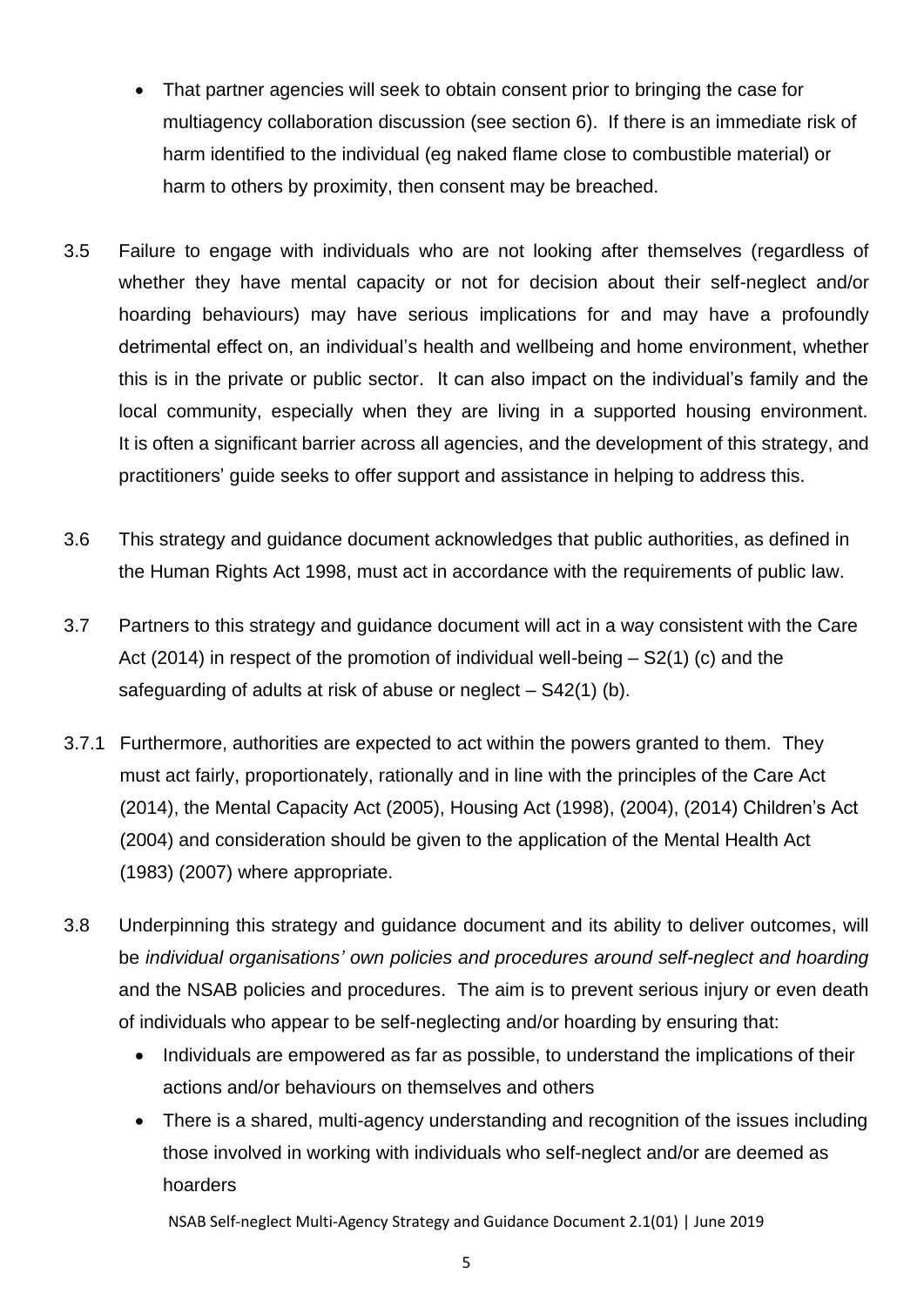- There is effective and proactive multi-agency working, which challenges practice and ensures that concerns/risks receive appropriate prioritisation
- That all interventions to work with an individual who has self-neglecting and/or hoarding behaviours are based on the principles of *Making Safeguarding Personal* (MSP), see Appendix 1
- That all agencies and organisations uphold their duties of care
- There is a proportionate response to the level of risk to self and others.
- 3.9. This is achieved through:
	- Promoting a person-centred approach as articulated by the principles of MSP, which supports the right of the individual to be treated with respect and dignity, and to be in control of, and as far as possible, to lead an independent life; and where appropriate to involve the family in the planning of support mechanisms
	- Aiding recognition of situations of self-neglect/ hoarding
	- Increasing knowledge and awareness of the different powers and duties provided by legislation and their relevance to the particular situation and individuals' needs, this includes the extent and limitations of the 'duty of care' of professionals
	- Promoting adherence to a standard of reasonable care whilst carrying out duties required within a professional role, in order to avoid foreseeable harm
	- Promoting a proportionate approach to multi agency risk assessment and management
	- Clarifying different agency and practitioner perspectives and responsibilities and in so doing, promoting transparency, accountability, evidence of decision-making processes and actions taken, and
	- Promoting an appropriate and proportionate level of intervention through a multiagency approach.
- 3.10. Partners are encouraged to take cases to the EHH for collaboration discussion with other agencies (see Appendix 8) which are deemed at Level 2 (images 4 and upwards) on the Clutter Image Rating Scale (see Appendix 4).

For those cases deemed to be at Levels 1 on the Clutter Image Rating scale (images 2 and 3), it is considered that these would be managed '*in–house*' by the organisation holding the case.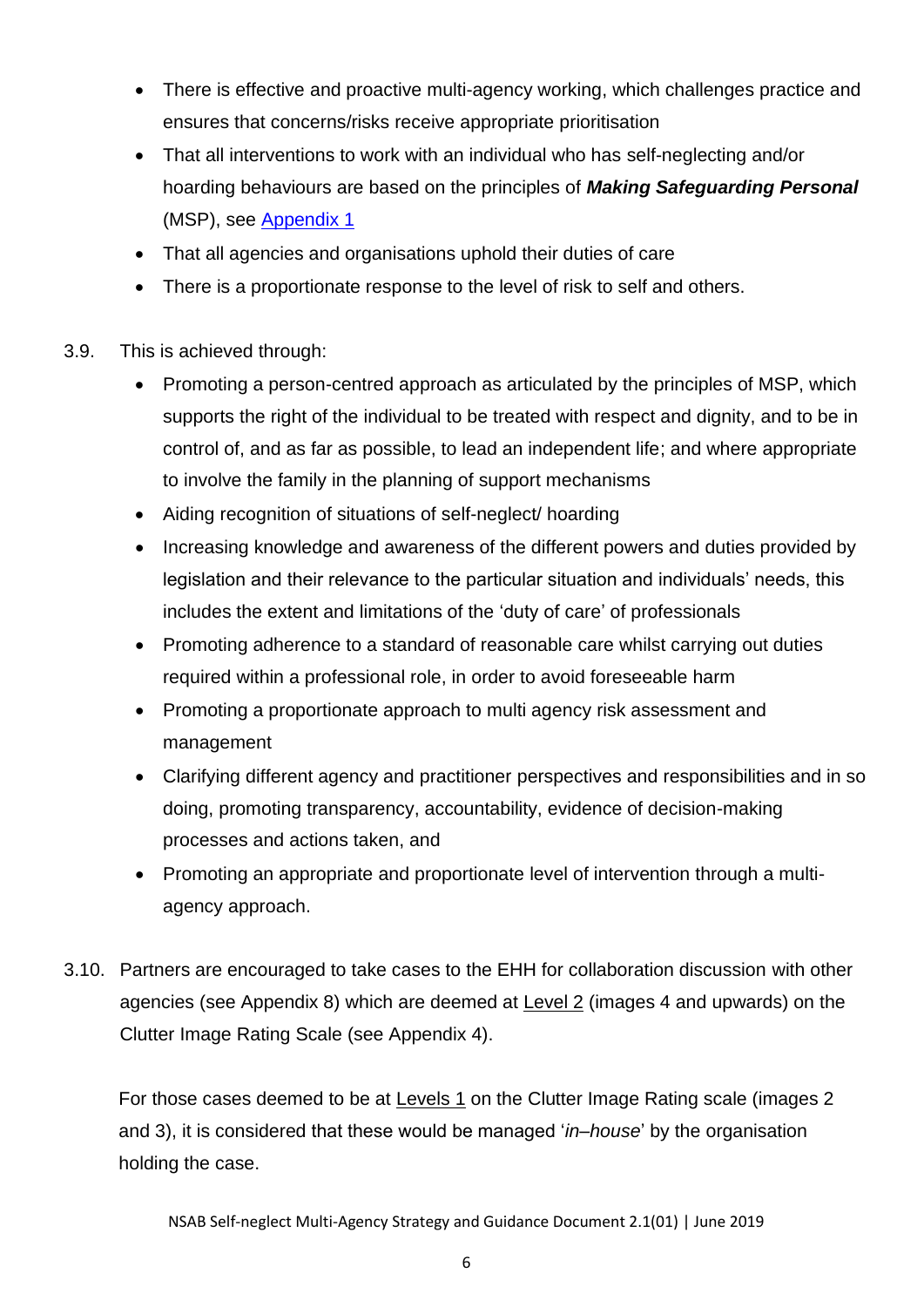- 3.11 Taking a case for collaboration 'discussion' is *NOT* a referral *to* the EHH. The case holder or relevant person is required to attend the collaborative discussion meetings and present the case to the partnership meeting.
- 3.12 Cases should also be taken to the EHH where:
	- An adult at risk has been identified as having been subject to serious self-neglect and/or hoarding which could result in significant harm

*And*

• They have the capacity to make relevant decisions but have refused essential services or interventions which could result in significant harm

*And*

• The care management process/care programme approach has not been able to mitigate the risk of 'this serious self-neglect which could result in significant harm'

*And* 

- There is evidence of self-neglect and this is having a significant effect on the individual's ability to manage their:
	- ❖ Personal care and hygiene
	- ❖ Home environment
	- ❖ Activities of daily living such as shopping
	- ❖ Health conditions
	- ❖ Finances.

*And*

- One or more of the partners have concerns about the individual and believe a multiagency discussion at their EHH would be of benefit.
- 3.13 Priority cases are those where there is a significant fire risk and might include:
	- Evidence of cigarette burns to clothes or bedding
	- Property displays evidence of small burns or fires
	- Unsafe storage of inappropriate flammable liquids or gasses
	- Where the person's ability to identify and manage a fire risk is impaired by a lack of decision making capacity or substance misuse.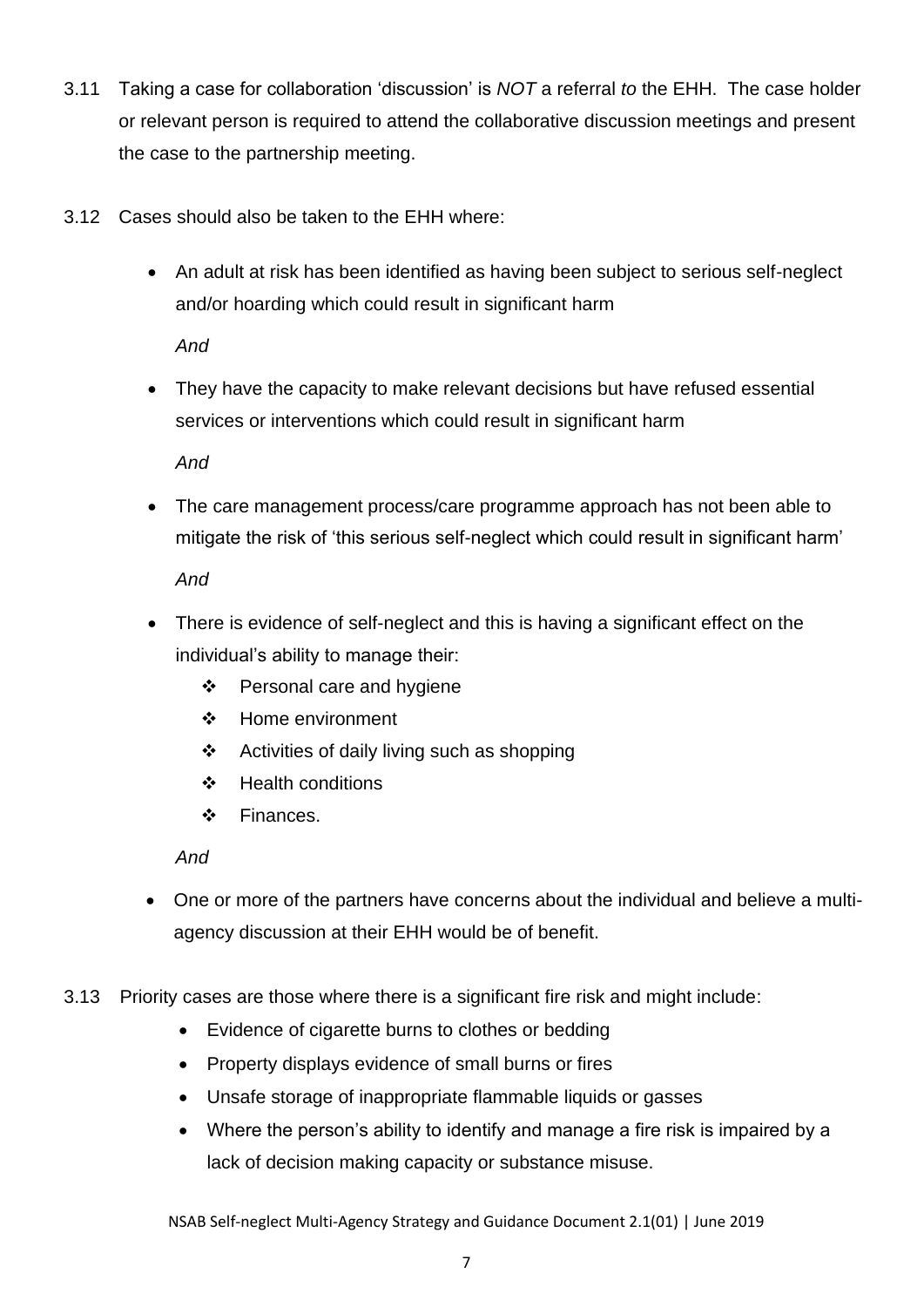### <span id="page-8-0"></span>**4. Definitions of Self Neglect and Hoarding**

The following definitions are relevant to this strategy and guidance document.

### **4.1 Definition of self-neglect**

- 4.1.1 There is no accepted operational definition of self-neglect nationally or internationally due to the dynamic and complexity of self-neglect.
- 4.1.2 A review of literature suggests the following definition for self-neglect:
	- Persistent inattention to personal hygiene and/or environment
	- Repeated refusal of some/all indicated services which can reasonably be expected to improve quality of life
	- Self-endangerment through the manifestation of unsafe behaviours.
- 4.1.3 Self-neglect covers a wide range of behaviour neglecting to care for one's personal hygiene, health or surroundings and includes behaviour such as hoarding. It should be noted that self-neglect may not prompt a section 42 enquiry. An assessment should be made on a case by case basis. A decision on whether a response is required under safeguarding will depend on the adult's ability to protect themselves by controlling their own behaviour. There may come a point when they are no longer able to do this, without external support.

### **4.2 What is self-neglect?**

- 4.2.1 Self-neglect can be seen as a continuum of indicators which when combined may indicate the presence of self-neglect. The following list is not exhaustive and should be considered in conjunction with *all* information within this document:
	- Where the person may have a history of mental illness which may manifest itself in behaviours of self-neglect and hoarding
	- Living in very unclean, sometimes verminous circumstances, such as living with a toilet completely blocked with faeces
	- Neglecting household maintenance, and therefore creating hazards within and surrounding the property
	- Obsessive hoarding therefore creating hazards within the property for both themselves and other parties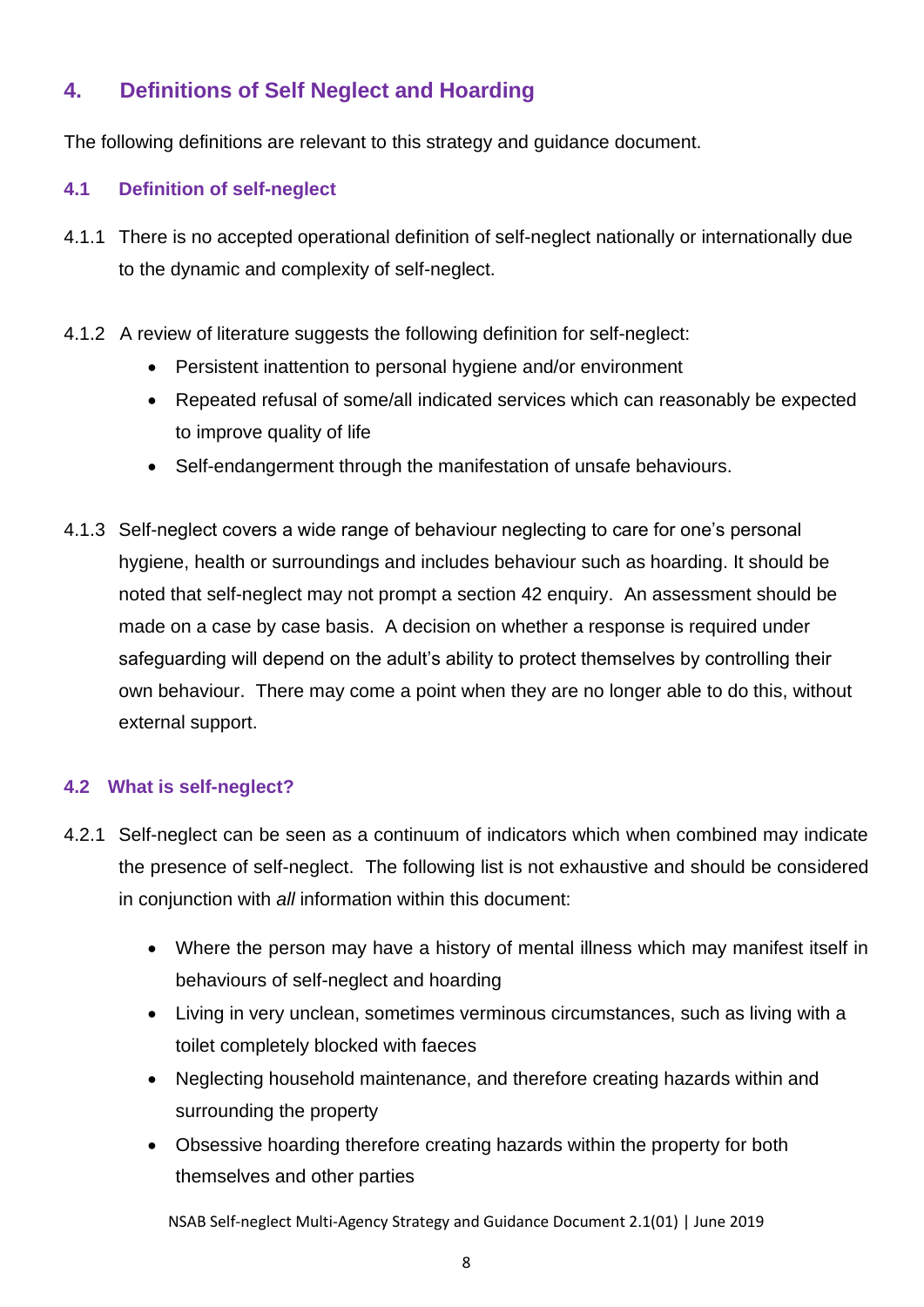- Poor diet and nutrition, for example, evidenced by little or no fresh food in the fridge, or what is there, being mouldy
- Persistent declining or refusing prescribed medication and/or other community healthcare support
- Continued refusing to allow access to health and/or social care staff in relation to personal hygiene and care, including the non-attendance and/or registration with a general practitioner
- Refusing to allow access to other organisations with an interest in the property, for example, staff working for utility companies (water, gas, electricity), housing services
- Repeated episodes of anti-social behaviour either as a victim or perpetrator
- Being unwilling to attend external appointments with professional staff in social care, health or other organisations (such as housing)
- A significant lack of personal hygiene resulting in poor healing/sores/pressure ulcers, long toe nails leading to a risk of falls, unkempt hair, uncared for facial hair, and/or body odour.

#### **4.3 Definition of hoarding**

- 4.3.1 Hoarding disorder was previously considered a form of Obsessive Compulsive Disorder (OCD). Hoarding is now considered a standalone mental disorder and is included in the 5th edition of the Diagnostic and Statistical Manual of Mental Disorders (DSM) 2013. However, hoarding can also be a symptom of other mental disorders. Hoarding disorder is distinct from the act of collecting and is also different from people whose property is generally cluttered or messy. It is **NOT** simply a lifestyle choice. The main difference between a hoarder and a collector is that hoarders have strong emotional attachments to their objects which are well in excess of the real value.
- 4.3.2 Hoarding does not favour a particular gender, age, ethnicity, socio-economic status, educational/occupational history or tenure type.
- 4.3.3 There are five diagnostic criteria for identifying a case of hoarding disorder, namely:
	- 1. Persistent difficulty discarding or parting with possessions, regardless of their monetary value.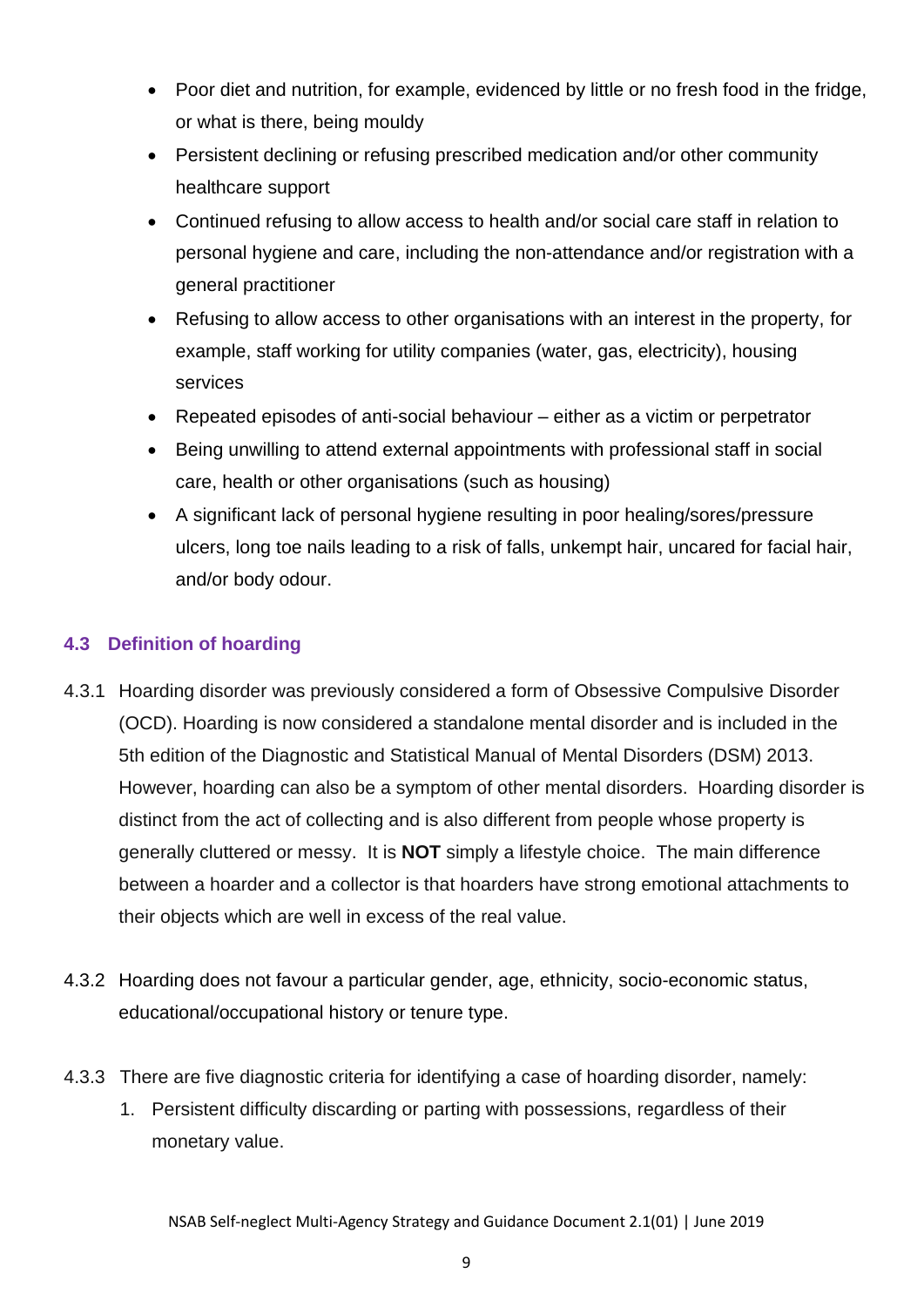- 2. This difficulty is due to a perceived need to save items and distress associated with discarding items.
- 3. The difficulty discarding possessions results in the accumulation of possessions that congest and clutter active living areas.
- 4. The hoarding causes clinically significant distress or impairment in social, occupational, or other important areas of functioning.
- 5. The hoarding is not attributable to another medical condition or mental disorder.

#### **4.4 What is hoarding**

- 4.4.1 Anything can be hoarded, in various areas including the resident's property, garden or communal areas. However, commonly hoarded items include but are not limited:
	- Clothes
	- Newspapers, magazines or books
	- Bills, receipts or letters
	- Food and food containers
	- Animals
	- Medical equipment
	- Collectibles such as toys, video, DVD, or CDs
	- Antiques
	- Human excrement
	- Electronic data such as emails, photographs and documents

#### 4.4.2 There are three types of hoarding:

### • **Inanimate objects**

This is the most common. This could consist of one type of object or a collection of a mixture of objects such as old clothes, newspapers, food, containers or papers.

### • **Animal hoarding**

Animal hoarding is on the increase. This is the obsessive collecting of animals, often with an inability to provide minimal standards of care. The hoarder is unable to recognise that the animals are or may be at risk because they feel they are saving them. In addition to an inability to care for the animals in the home, people who hoard animals are often unable to take care of themselves. As well, the homes of animal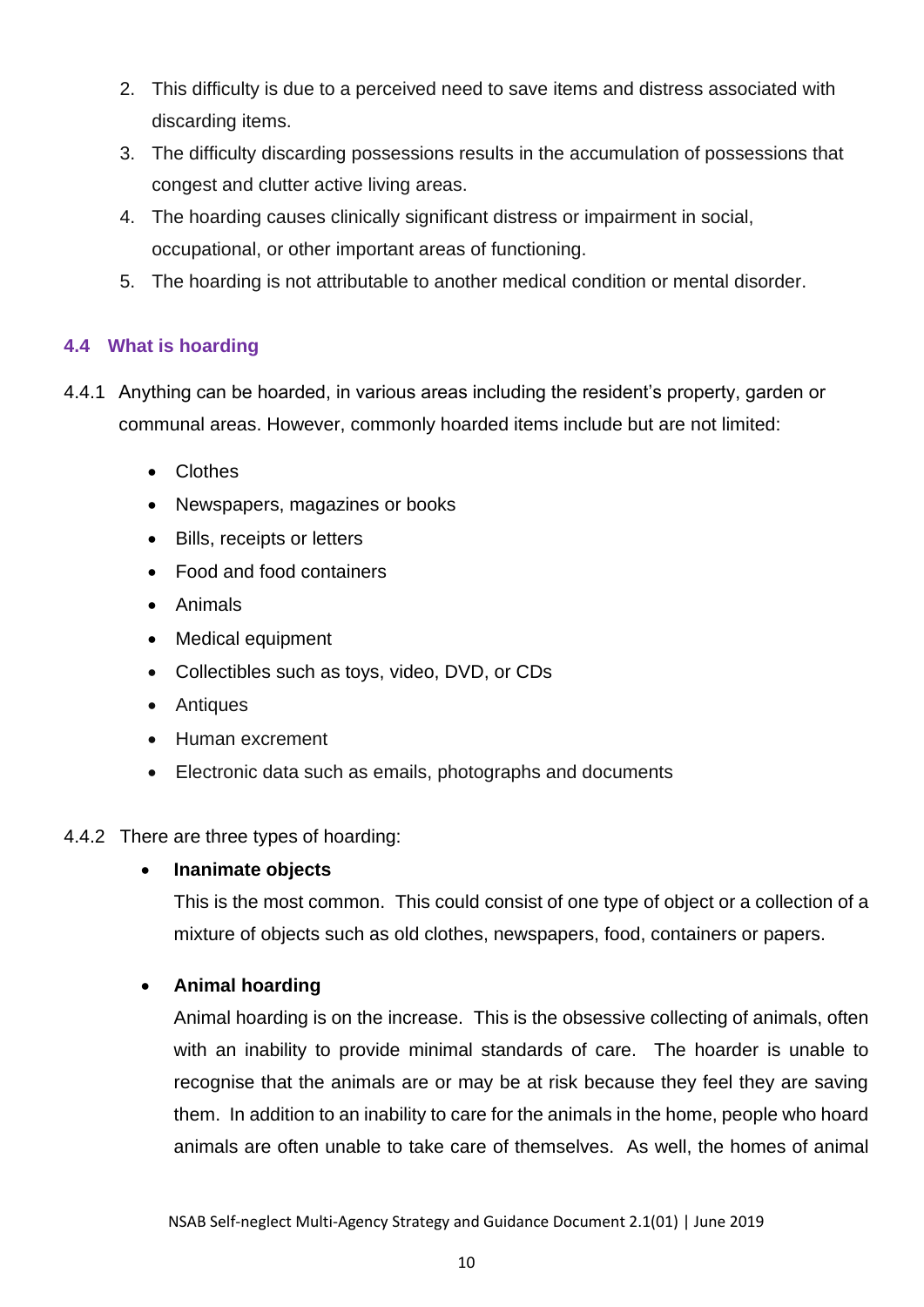hoarders are often eventually destroyed by the accumulation of animal faeces and infestation by insects.

#### • **Data hoarding**

This is a new phenomenon of hoarding. There is little research on this matter and it may not seem as significant as inanimate and animal hoarding. However, people that do hoard data could still present with same issues that are symptomatic of hoarding. Data hoarding could present with the storage of data collection equipment such as computers, electronic storage devices or paper. A need to store copies of emails, and other information in an electronic format.

#### 4.4.3 There are a number of hoarding characteristics;

- **Fear and anxiety:** compulsive hoarding may have started as a learnt behavior or following a significant event such as bereavement. The person hoarding believes buying or saving things will relieve the anxiety and fear they feel. The hoarding effectively becomes their comfort blanket. Any attempt to discard hoarded items can induce feelings varying from mild anxiety to a full panic attack with sweats and palpitations.
- **Long term behavior pattern:** possibly developed over many years, or decades, of "buy and drop". Collecting and saving, with an inability to throw away items without experiencing fear and anxiety.
- **Excessive attachment to possessions:** people who hoard may hold an inappropriate emotional attachment to items.
- **Indecisiveness:** people who hoard struggle with the decision to discard items that no are no longer necessary, including rubbish.
- **Unrelenting standards:** people who hoard will often find faults with others, require others to perform to excellence while struggling to organise themselves and complete daily living tasks.
- **Socially isolated:** people who hoard will typically alienate family and friends and may be embarrassed to have visitors. They may refuse home visits from professionals, in favor of office based appointments.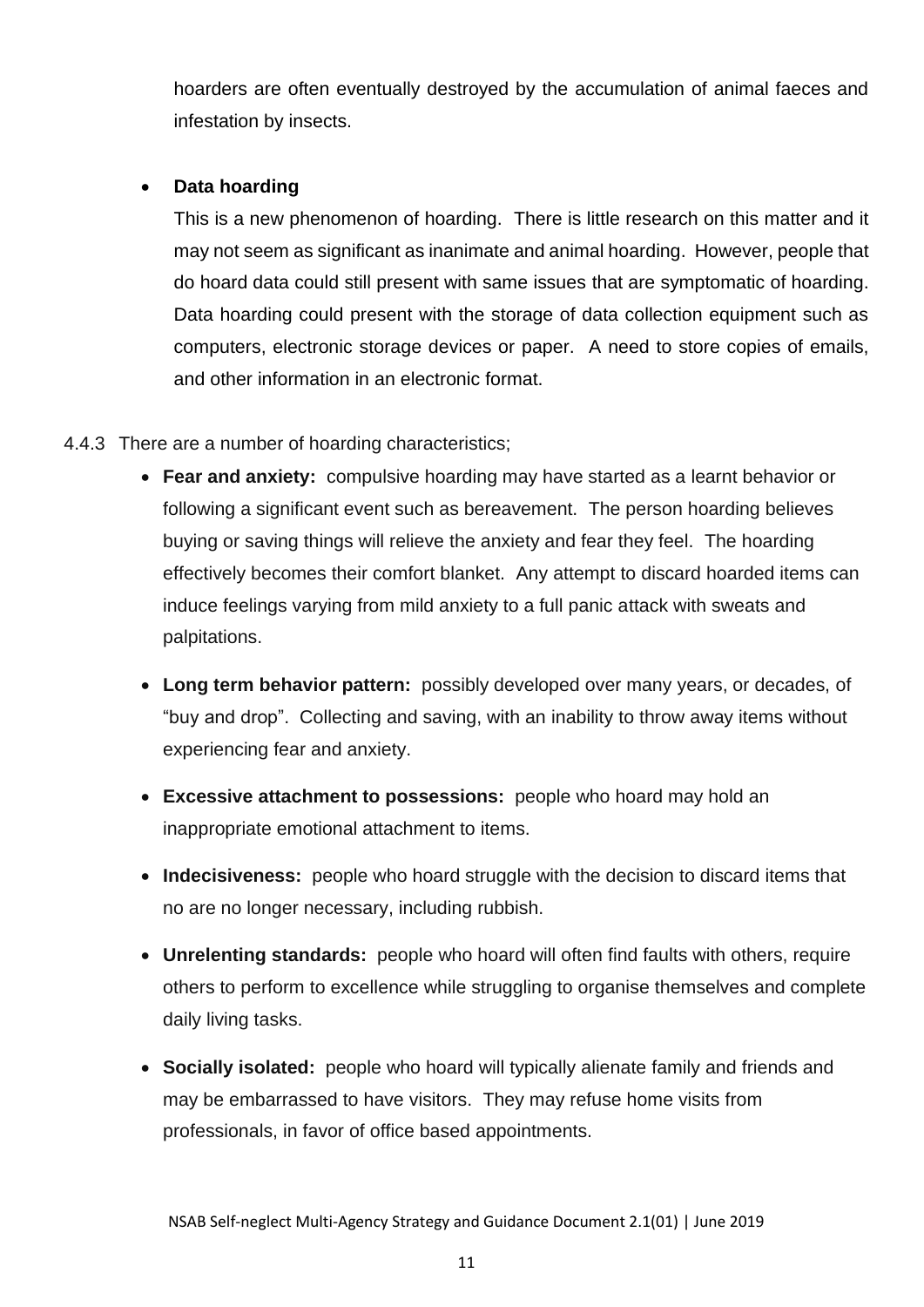- **Large number of pets:** people who hoard may have a large number of animals that can be a source of complaints by neighbours. They may be a self-confessed "rescuer of strays" or seek comfort in keeping large numbers of animals.
- **Mentally competent:** people who hoard are typically able to make decisions that are not related to hoarding.
- **Extreme clutter:** hoarding behavior may present in several or all the rooms of a person's property and prevent the room from being used for its intended purpose.
- **Churning:** hoarding behavior can involve moving items from one part of a person's property to another, without ever discarding anything.
- **Self-care**: a person who hoards may appear unkempt and dishevelled, due to lack of toileting or washing facilities in their home. However, some people who hoard will use public facilities, in order to maintain their personal hygiene and appearance.
- **Poor insight**: a person who hoards will typically see nothing wrong with their behavior and the impact it has on them and others.
- 4.4.4 Where there is evidence of animal hoarding at any level and or potential neglect of animals this should be reported to the RSPCA.

### <span id="page-12-0"></span>**5. Mental capacity**

- 5.1 When concerns about self-neglect are raised, there is a need to be clear about the person's mental capacity in respect to the key decisions in relation to the proposed intervention
- 5.2 If there are *any doubts* about the person's mental capacity, especially regarding their ability to 'choose' their living conditions or refuse support, then where possible a mental capacity assessment should be undertaken.
- 5.3 *In extreme cases of self-neglect and/or hoarding behaviour, the very nature of the environment should lead professionals to question whether the client has capacity to consent to the proposed action or intervention and trigger an assessment of that person's mental capacity*.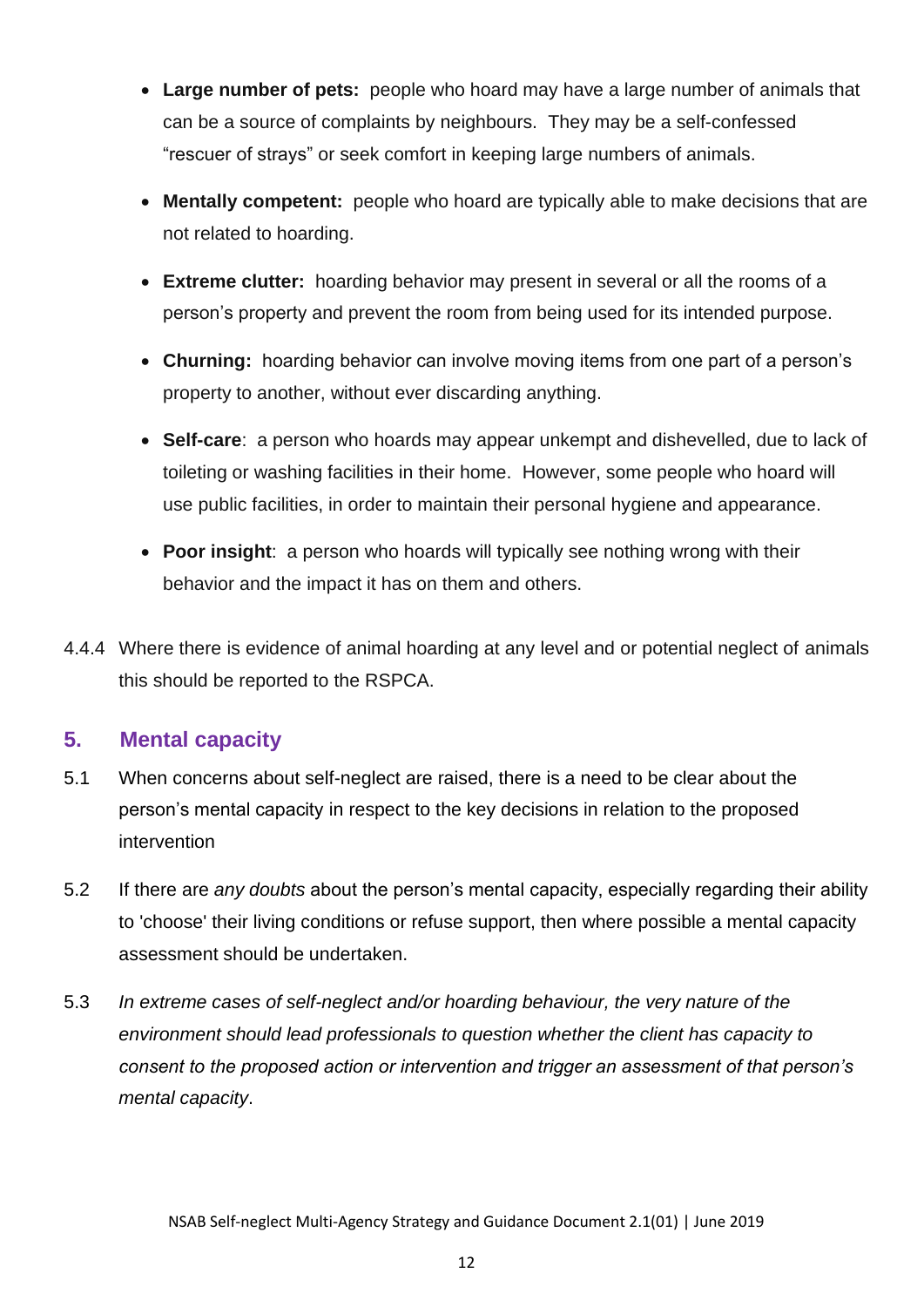- 5.4 The Mental Capacity Act (2005) provides a statutory framework for people who lack capacity to make decisions for themselves. The Act has 5 statutory principles, and these are the values which underpin the legal requirements of the act. They are:
	- 1) A person must be assumed to have capacity unless it is established that they lack capacity.
	- 2) A person is not to be treated as unable to make a decision unless all practical steps have been taken without success.
	- 3) A person is not to be treated as unable to make a decision merely because he makes an unwise decision.
	- 4) An act done or decision made, under this act for or on behalf of a person who lacks capacity must be done or made in his or her best interests.
	- 5) Before the act is done, or the decision is made, regard must be had to whether the purpose for which it is needed can be as effectively achieved in a way that is less restrictive of the person's rights and freedom of action.
- 5.5 When a person's hoarding behaviour poses a serious risk to their health and safety, professional intervention will be required. Any proposed intervention or action must be with the person's consent, except in circumstances where a local authority or agency exercises their statutory duties or powers*.* This is confirmed by The MCA Code of Practice which states that one of the reasons why people may question a person's capacity to make a specific decision is '*the person's behaviour or circumstances cause doubt as to whether they have capacity to make a decision'* (4.35 MCA Code of Practice, p52). Arguably, extreme hoarding behaviour meets this criterion.
- 5.6 Any capacity assessment carried out in relation to self-neglect and or hoarding behaviour *MUST* be time and decision specific and relate to a specific intervention or action.
- 5.7 The professional responsible for undertaking the capacity assessment will be the person who is proposing the specific intervention or action and is referred to as the '*decision maker*'.

Although the decision maker may need to seek support from other professionals in the multidisciplinary team, they are responsible for making the final decision about a person's capacity.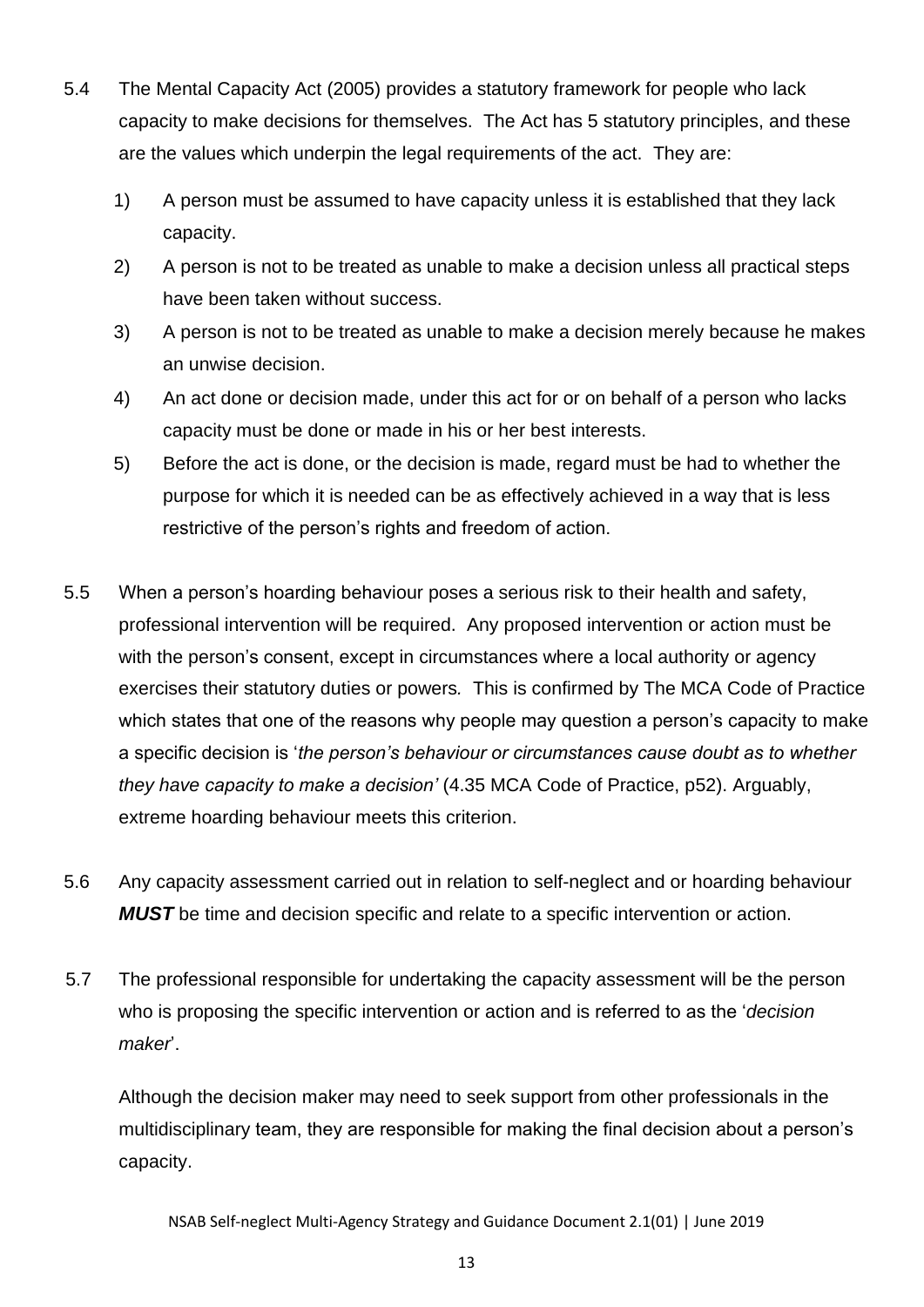- 5.8 There may be circumstances in which it is useful to involve therapists in capacity assessments. For example, occupational therapists where the decision is around managing tasks within the home environment or speech and language therapists where the person has communication difficulties.
- 5.9 Strong emphasis needs to be placed by practitioners on the importance of inter-agency communication, collaboration and the sharing of risk. The autonomy of an adult with capacity should be respected including their right to make what others might consider to be an "unwise decision". However, this does not mean that no further action regarding the self-neglect is required. Efforts should be directed to building and maintaining supportive relationships through which services can in time be negotiated.
- 5.10 Capacity assessments may not take full account of the complex nature of capacity. Selfneglect and adult safeguarding: findings from research, SCIE report 46 highlights the difference between capacity to make a decision (decisional capacity) and capacity to actually carry out the decision (executive capacity). However, this distinction does not currently exist in policy or guidance.

NB: It is good practice to consider or assess whether the person has the capacity to act on a decision that they have made (executive capacity). See Appendix 3 for guidance on assessing executive capacity in relation to self-care. An individual who self neglects may have decisional capacity but may lack the ability to execute their decision, hence the requirement to assess both decisional and executive capacity.

- 5.11 If the client lacks capacity to consent to the specific action or intervention, then the decision maker must demonstrate that they have met the requirement of the best interests 'checklist'. Due to the complexity of such cases, there *must* be a best interests meeting, chaired by a team manager.
- 5.12 In particularly challenging and complex cases, it may be necessary for the organisation to seek legal advice in order to refer to the Court of Protection (COP) to make the best interests decision.
- 5.13 Agencies may have their own mental capacity assessment form or you can download Norfolk County Council's [mental capacity assessment](https://www.norfolksafeguardingadultsboard.info/document/600/Mental-capacity-assessment-v2.pdf?t=c568961437b70e5e19ebd4ccf247d6919a679b62) form from the Norfolk Safeguarding Adults Board website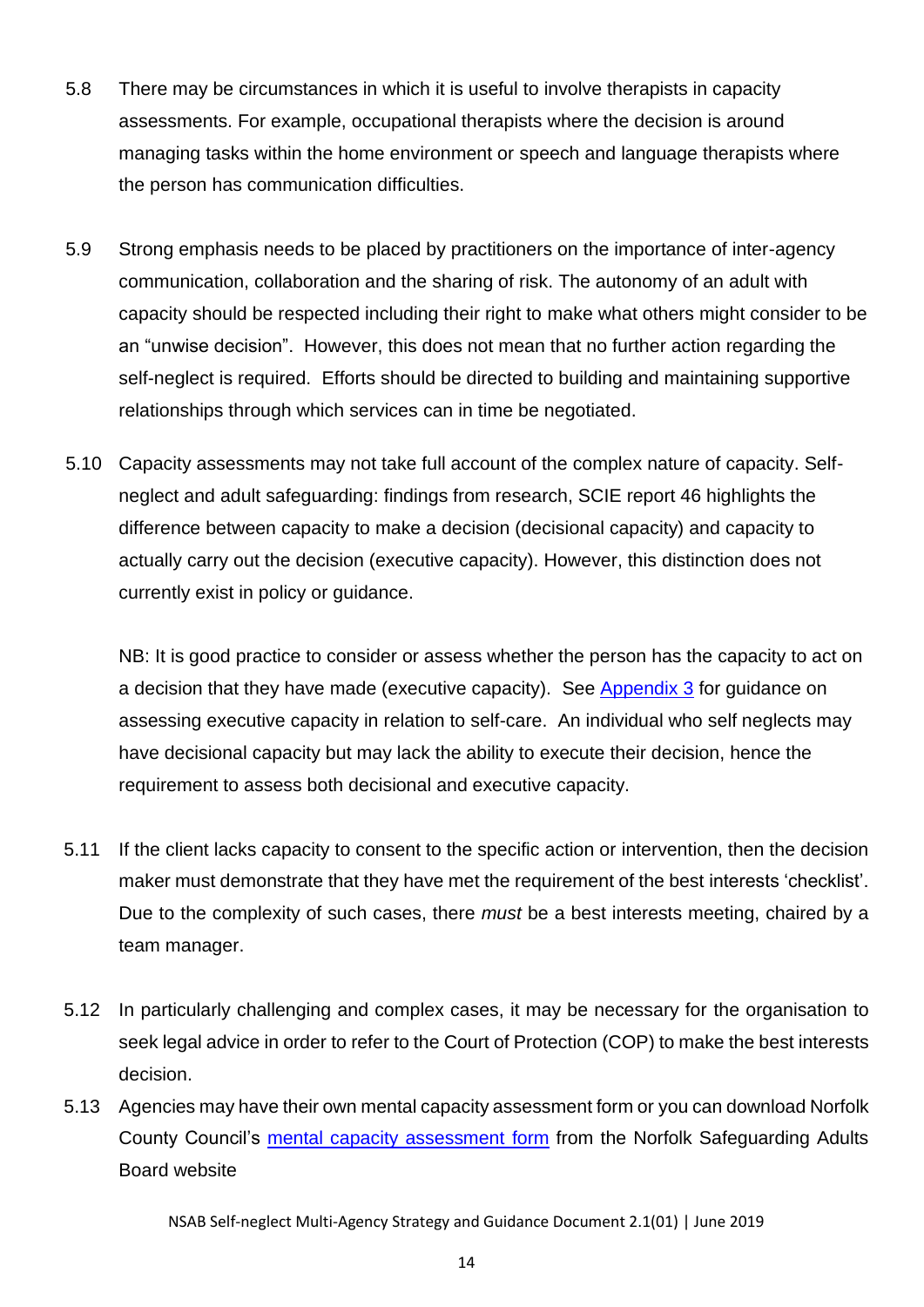### <span id="page-15-0"></span>**6. Information sharing**

- 6.1 Under the Data Protection Act 1998, we all have the responsibility to ensure that personal information is processed lawfully and fairly. All individuals have a right to view any information held about them. Practitioners should consider this when they are recording information about that person.
- 6.2 Under the General Data Protection Regulation and the Data Protection Act 2018 (both referred to as GDPR), these fundamentals principles remain unchanged. Under GDPR, there are changes that need to be made organisationally. These can be seen as the building blocks to effective information sharing, and principally involve
	- a) giving correct, accurate and full information to people on how their personal data may be used (known as a fair processing notice);
	- b) having appropriate records as to how information may be shared (part of your organisations record of processing activities);
	- c) having appropriate policies as to how information may be shared (particularly necessary where 'special category' information or information concerning criminal convictions may be shared in the substantial public interest)
- 6.3 Once the above building blocks are in place, there are pathways under the Data Protection Act 2018 where personal data, including special category data (this is similar, but with some changes, to what was formerly sensitive personal data) can be shared between organisations where it is necessary for safeguarding reasons.
- 6.4 These include where the individual concerned has given their consent. Consent must be freely given, specific, withdrawable and separate from other matters (eg provision of related services). Always consider if it would be appropriate to not share information if consent is not given (ie, if there is a safeguarding risk to an individual that needs to be addressed).

In these cases, a different pathway should be considered (consent is just one of many legal pathways under the GDPR for special category data to be shared).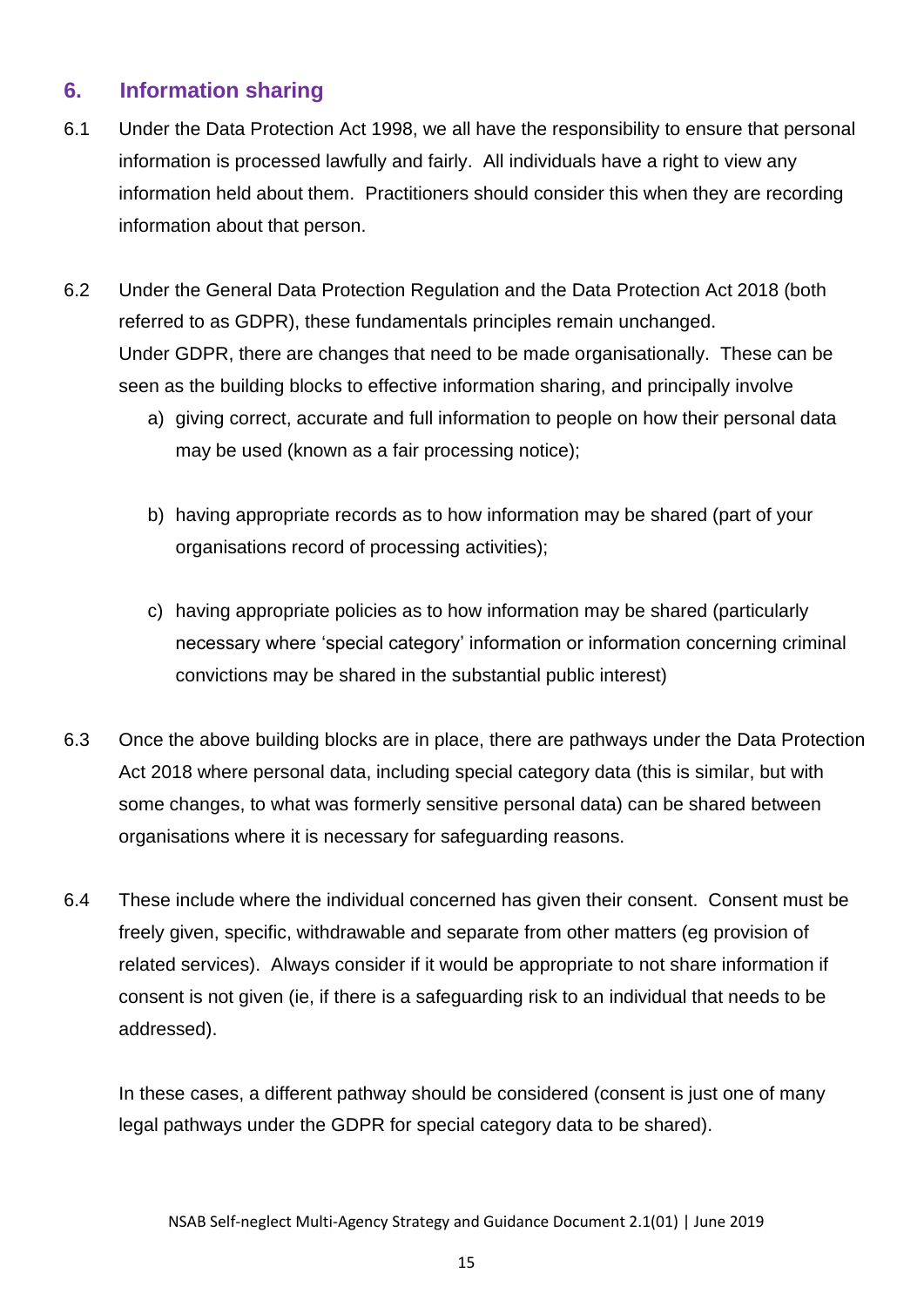Other pathways included in the new Data Protection Act include that it is in the substantial public interest and it is necessary for the discharge of a statutory function an agency has (for example, the Care Act 2014) or, under certain conditions, where it is in the substantial public interest and it is necessary for safeguarding of individuals at risk.

Alternatively, where it is in the substantial public interest and it is necessary to prevent an unlawful act, and where it needs to be shared without the consent of the individual concerned. *This summary is not exhaustive, and organisations will need to take their own legal advice upon the appropriate pathway for them to use*.

- 6.5 All agencies need to ensure that where it is lawful and appropriate that information is shared about properties affected by self-neglect and/or hoarding with partners including Norfolk Fire and Rescue Service, and this is done on a need to know basis. All information should be transferred in a secure format.
- 6.6 For the purpose of this strategy and guidance document the information sharing statement as written in the Norfolk council safeguarding policy and procedure is referenced:
	- Adults have a right to independence, choice and self-determination. This right extends to them being able to have control over information about themselves and to determine what information is shared. Even in situations where there is no legal requirement to obtain written consent before sharing information, it is good practice to do so.
	- The person's wishes should always be considered, however, protecting adults and children at risk establishes a general principle that an incident of suspected or actual abuse can be reported more widely and that in so doing, some information may need to be shared among those involved, even when consent is not obtained.
	- Information given to an individual member of staff belongs to the organisation and not to the individual employee. An individual employee cannot give a personal assurance of confidentiality to an adult at risk.
	- An organisation should obtain the adult at risk's written consent to share information in the ways it has been identified and necessary to do so and should routinely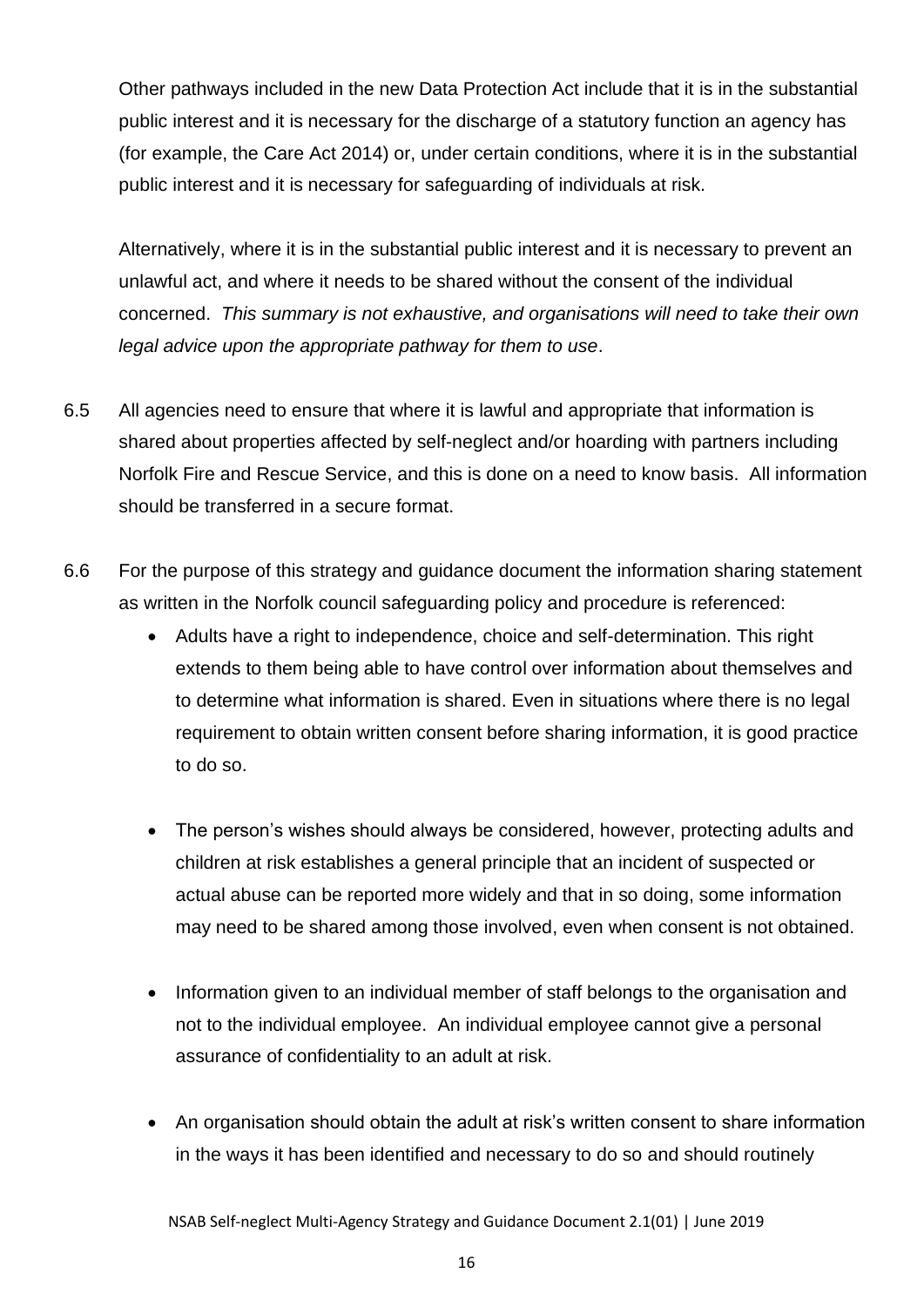explain what information may be shared with other people or organisations in a fair processing notice.

- Difficulties in working within the principles of maintaining the confidentiality of an adult should not lead to a failure to take action to protect the adult from abuse or harm.
- Confidentiality must not be confused with secrecy, that is, the need to protect the management interests of an organisation should not override the need to protect the adult.
- Staff reporting concerns at work ("whistleblowing") are entitled to protection under the Public Interest Disclosure Act 1998.
- 6.4 The decision about what information is shared, and with who, will be taken on a case bycase basis. Whether information is shared and with or without the adult at risk's consent, the information shared should be:
	- necessary for the purpose for which it is being shared
	- shared only with those who have a need for it
	- be accurate and up to date
	- be shared in a timely fashion
	- be shared accurately
	- be shared securely

### <span id="page-17-0"></span>**7. Fire safety**

7.1 Hoarding can pose a significant risk to both the people living in the hoarded property and those living nearby as well as the emergency services personnel. Where an affected property is identified regardless of the risk rating, clients need to be advised of the increased risk and identify a safe exit route. Appropriate professional fire safety advice must to be sought and a multi-agency approach is important to reduce risk. This will assist Norfolk Fire and Rescue Service (NFRS) in responding appropriately and may undertake a fire safety check as part of the multi-agency approach.

<span id="page-17-1"></span>This will allow NFRS to respond appropriately. Once the risks have been addressed information must be updated.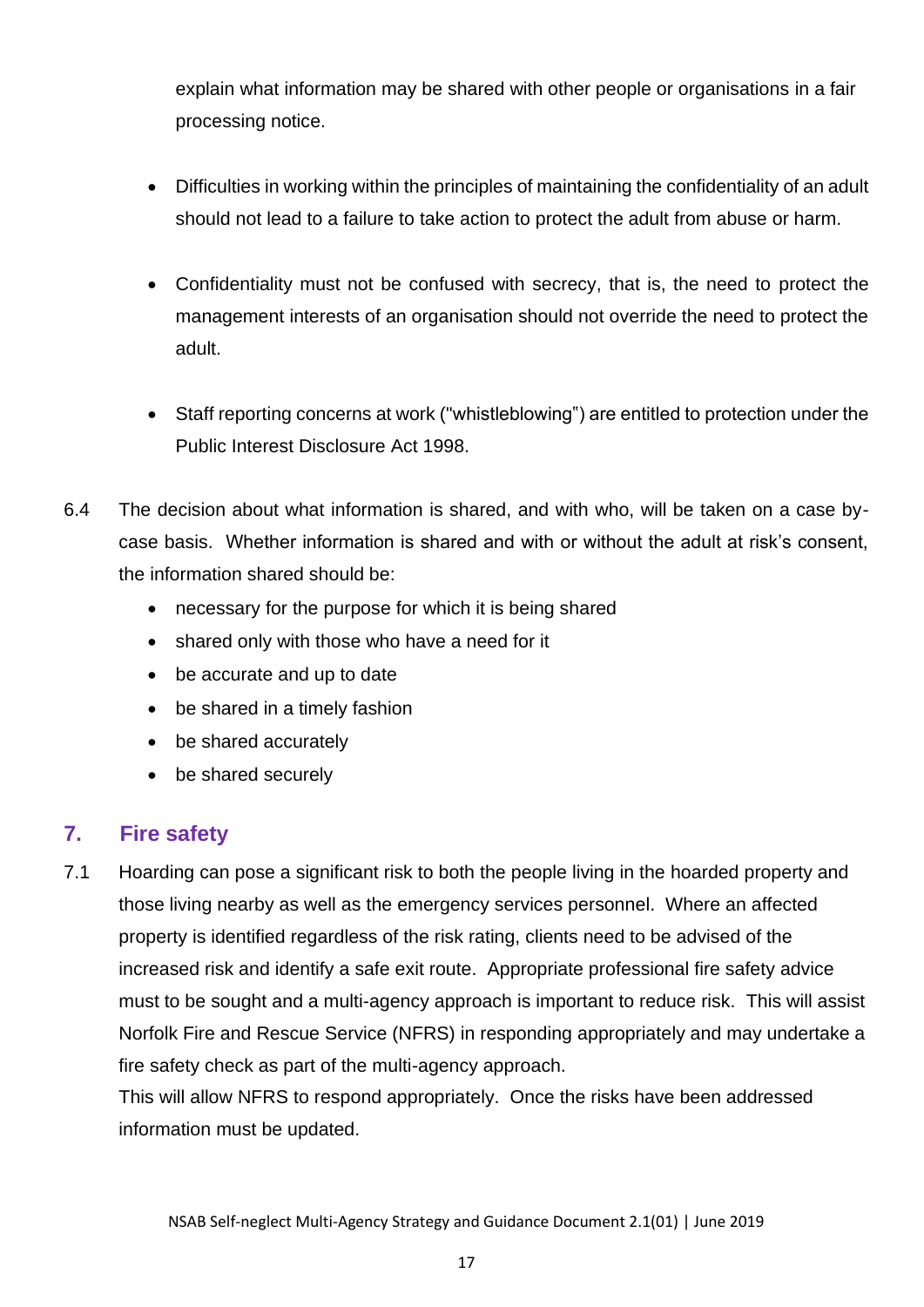### **8. Environmental health legislation**

#### 8.1 **Public Health Act 1936 as amended**

#### **Section 79: Power to require removal of noxious matter by occupier of premises**

The local authority (LA) will always try and work with a householder to identify a solution to a property affected by self-neglect and/or hoarding. However, in cases where the resident is not willing to co-operate the LA can serve notice on the owner or occupier to, remove accumulations of noxious matter. Noxious is not defined, but usually is, 'harmful or unwholesome'. No appeal to this action is available. If not complied with in twenty four hours, the LA may carry out works in default and recover expenses.

#### **Section 83: Cleansing of filthy or verminous premises**

Where a local authority is satisfied that any premises is either:

- a) Filthy or unwholesome so as to be prejudicial to health; or
- b) Verminous (relating to rats, mice other pests including insects, their eggs and larvae)

The local authority shall serve a notice requiring the recipient to take such steps as may be specified in the notice to remedy the condition of the premises by cleansing and disinfecting them. The notice may require among other things the removal of wallpaper or other wall coverings, and in the case of verminous premises, the taking of such steps as may be necessary for destroying or removing vermin.

If the recipient of the notice fails to comply with the requirements of the notice then the local authority may carry out works in default in accordance with the requirements specified in the notice. The local authority may recharge the recipient of the notice for the cost of carrying out such works. There is no appeal against this notice but an appeal can be made against the reasonableness of the authority's requirements set out in the notice.

#### **Section 8: Cleansing or destruction of filthy or verminous articles**

The local authority shall cause any article that is considered to be in so filthy a condition as to render its cleaning, purification or destruction necessary in order to prevent injury, or danger of injury, to the health of any person in the premises will cleanse, purify, disinfect or destroy that article.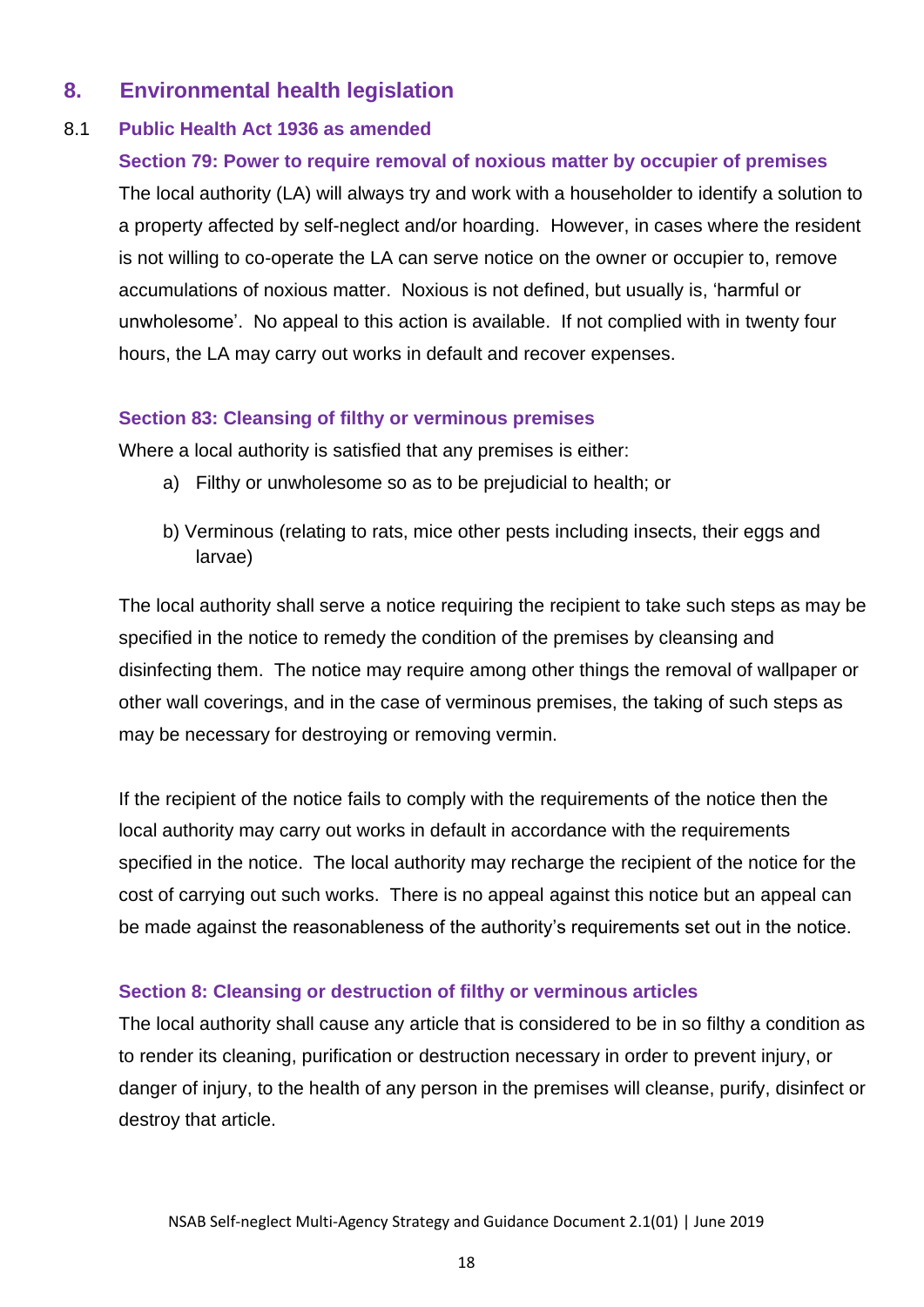If necessary, the local authority may remove any article that is verminous, or having been used by, or having been in contact with any verminous person to be cleansed, purified, disinfected, destroyed or removed from the premises at the recipient's expense.

#### 8.2 **Prevention of Damage by Pests Act 1949**

#### **Section 4: Power of LA to require action to prevent or treat Rats and Mice**

Local authorities have a duty to take such steps as may be necessary to ensure their districts are kept free from rats and mice as far as it is reasonably practicable to do so. This may include; carrying out inspections of land, ensure the destruction of rats and mice on all land within its jurisdiction and ensuring the land is kept free of rats and mice so far as it is reasonably practicable to do so.

The local authority may serve notice on the occupier (or owner if the land is unoccupied) of land/ premises where rats and /or mice may be present due to the conditions at the time. The notice should provide a reasonable period of time to carry out reasonable works to treat for rats and/or mice, remove materials that may feed or harbour them and carry out structural works if such works are necessary in keeping the land free from rats and/ or mice. The local authority may carry out works in default and recharge the occupier/ owner in full for the cost of carrying out such works.

#### 8.3 **Environmental Protection Act 1990 as amended**

#### **Section 80: Dealing with Statutory Nuisances (SNs)**

Statutory Nuisances (SNs) are defined in section 79 of the Environmental Protection Act. A number of defined nuisances are relevant in cases of self-neglect and/ or hoarding in Section 79(1) including;

(a) Any premises in such a state as to be prejudicial to health or a nuisance

(b) Fumes or gases emitted from [private dwellings] premises so as to be prejudicial to health or a nuisance

(e) Any accumulation or deposit which is prejudicial to health or a nuisance

(f) Any animal kept in such a place or manner as to be prejudicial to health or a nuisance

(fa) any insects emanating from relevant industrial, trade or business premises and being prejudicial to health or a nuisance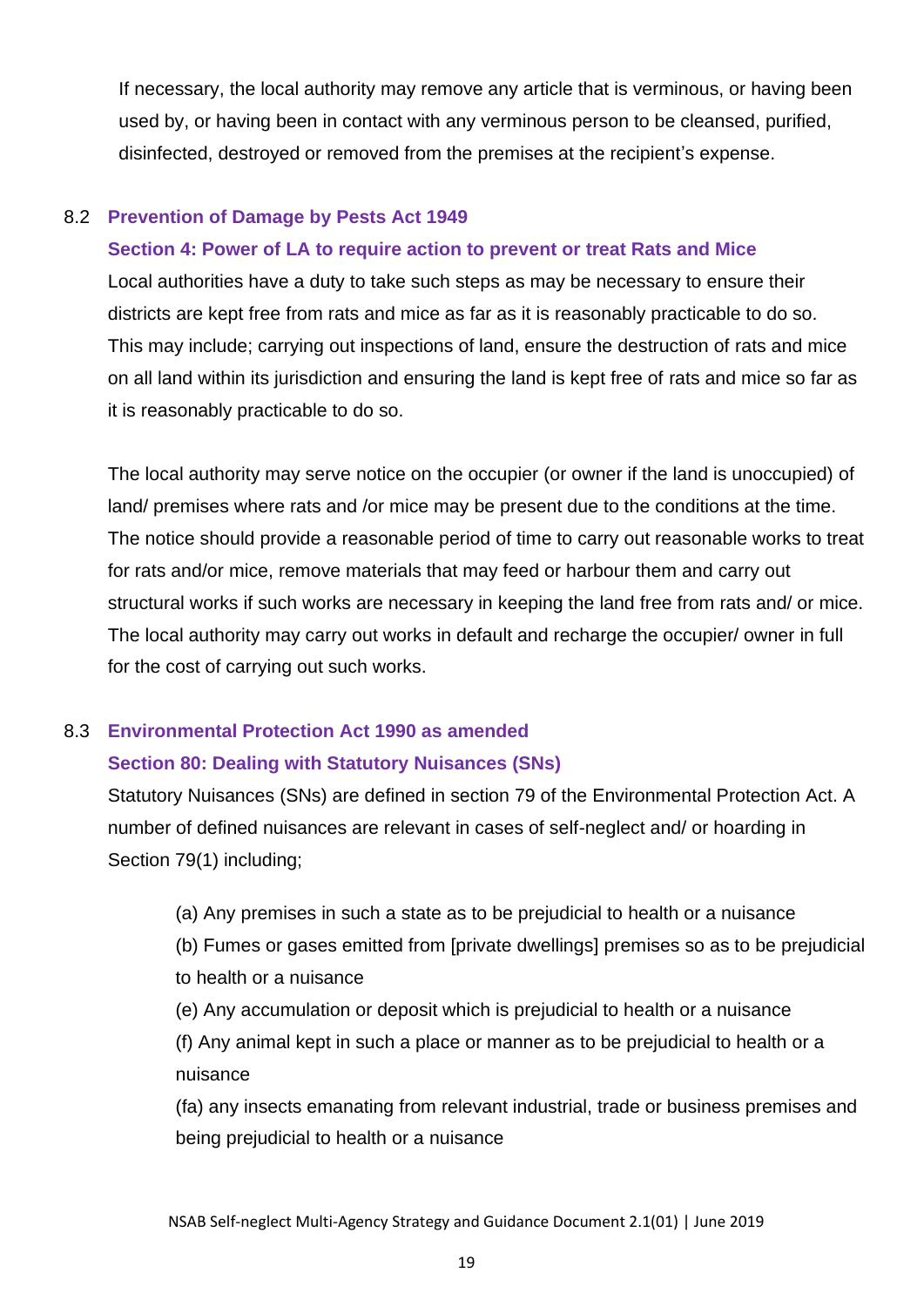Relatively few circumstances will be considered to be 'prejudicial to health' but 'nuisance' encompasses both public and private nuisances. A public nuisance is any act which, without specific legal authority for it, results in an unreasonable reduction in amenity or environmental quality that affects '*a class of her Majesty's subjects*'. A private nuisance consists of damage arising from a substantial and reasonable interference with the use of land or some right over it.

Local authorities have a duty under the Act to inspect their areas from time to time to detect statutory nuisances and must take such steps as are reasonably practicable to investigate any complaints of statutory nuisance made by persons living within their area.

However, if the local authority does find that a statutory nuisance exists or is likely to occur or recur, that must serve an abatement notice to abate the nuisance. Any person breaching the requirements of an abatement notice commits a criminal offence which could result in the matter being referred for prosecution. The local authority may also carry out works in the default and can recover its costs from the recipient(s) of the abatement notice.

### <span id="page-20-0"></span>**9. Housing legislation**

- 9.1 The housing health and safety rating system (HHSRS) is a risk based evaluation tool to help local authorities identify and protect against potential risks and hazards to health and safety from any deficiencies identified in dwellings. It was introduced under the Housing Act 2004 and applies to residential properties in England and Wales. The HHSRS assess 29 categories of housing hazard. Each hazard has a weighting which determines whether the property is rated as having category 1 (serious) or category 2 (other) hazards. The local authority must take action to address category 1 hazards and has some discretion in whether any action is taken for category 2 hazards.
- 9.2 Housing providers (the landlord) deal with any concerns relating to self-neglect and or hoarding raised in a sensitive manner. The housing officer (HO) would arrange a visit to inspect the condition of the property and action will be taken as appropriate. It is standard practice for the HO to ask a tenant if they would like support to deal with a range of issues and they will make the necessary referrals if consent is given.
- NSAB Self-neglect Multi-Agency Strategy and Guidance Document 2.1(01) | June 2019 9.3 The HO will usually set small actions for the tenant to complete and then revisit to monitor on a regular basis. Whilst the tenant continues to engage with the housing provider and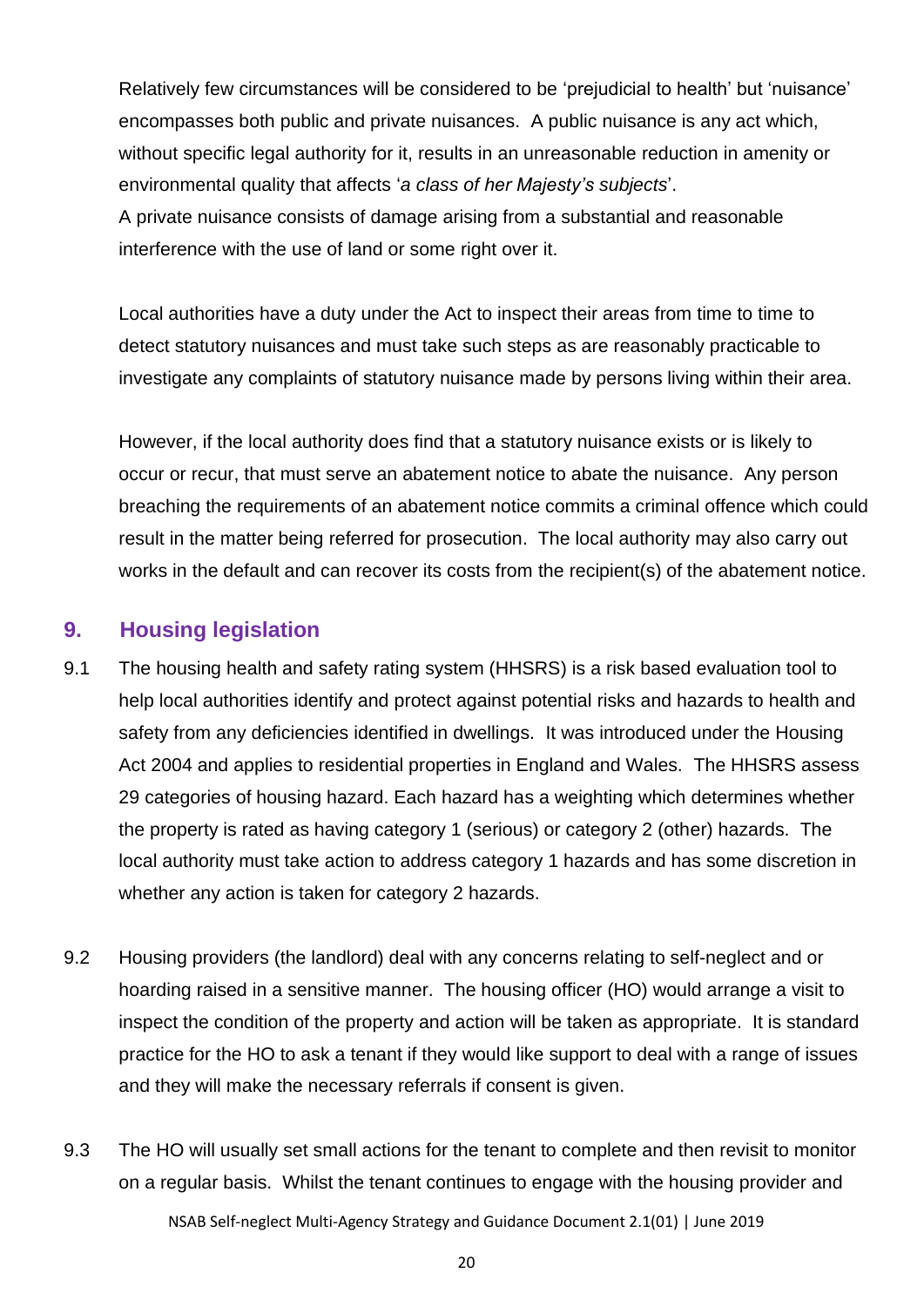improve the condition of the property then the HO will continue to visit, but if they cease to engage or do not take steps to improve the condition then a referral may be made without consent to adult social care or other agencies.

Depending on the progress being made with the tenant, the HO will determine whether it is appropriate to take the case for discussion at their local Early Help Hub (EHH) where support from other professionals may be sought.

- 9.4 Only when the housing provider has exhausted all avenues to get the tenant to engage and take responsibility for clearing the property themselves would they consider enforcement action and is considered a last resort.
- 9.5 Housing providers have a range of enforcement that they can take, and this is summarised below:
	- **Schedule 2 of the Housing Act 1985** sets out the grounds for possession of properties let under secure tenancies. These grounds include:

*Ground 1* – rent lawfully due from a tenant has not been paid or an obligation of the tenancy has been broken or not performed. This could include breach of clauses within a tenancy agreement which relates to tenants keeping the parts of the home, for which they have responsibility, to a reasonable standard.

*Ground 3* – allows the landlord to seek possession if the tenant has allowed the condition of the property or common areas to deteriorate owing to acts of waste, or neglect, or default.

- 9.6 Housing providers could use either of these grounds to seek possession of a property due to hoarding. Under these grounds the court must decide if it is reasonable to grant an order for possession which can be challenging if the tenant has mental health issues or other vulnerabilities.
- 9.7 **Provisions of the Housing Act 1996** allow housing providers to take possession action of properties let under introductory tenancies. These should be more straight forward as the housing provider needs to prove a breach of any clause of the tenancy agreement.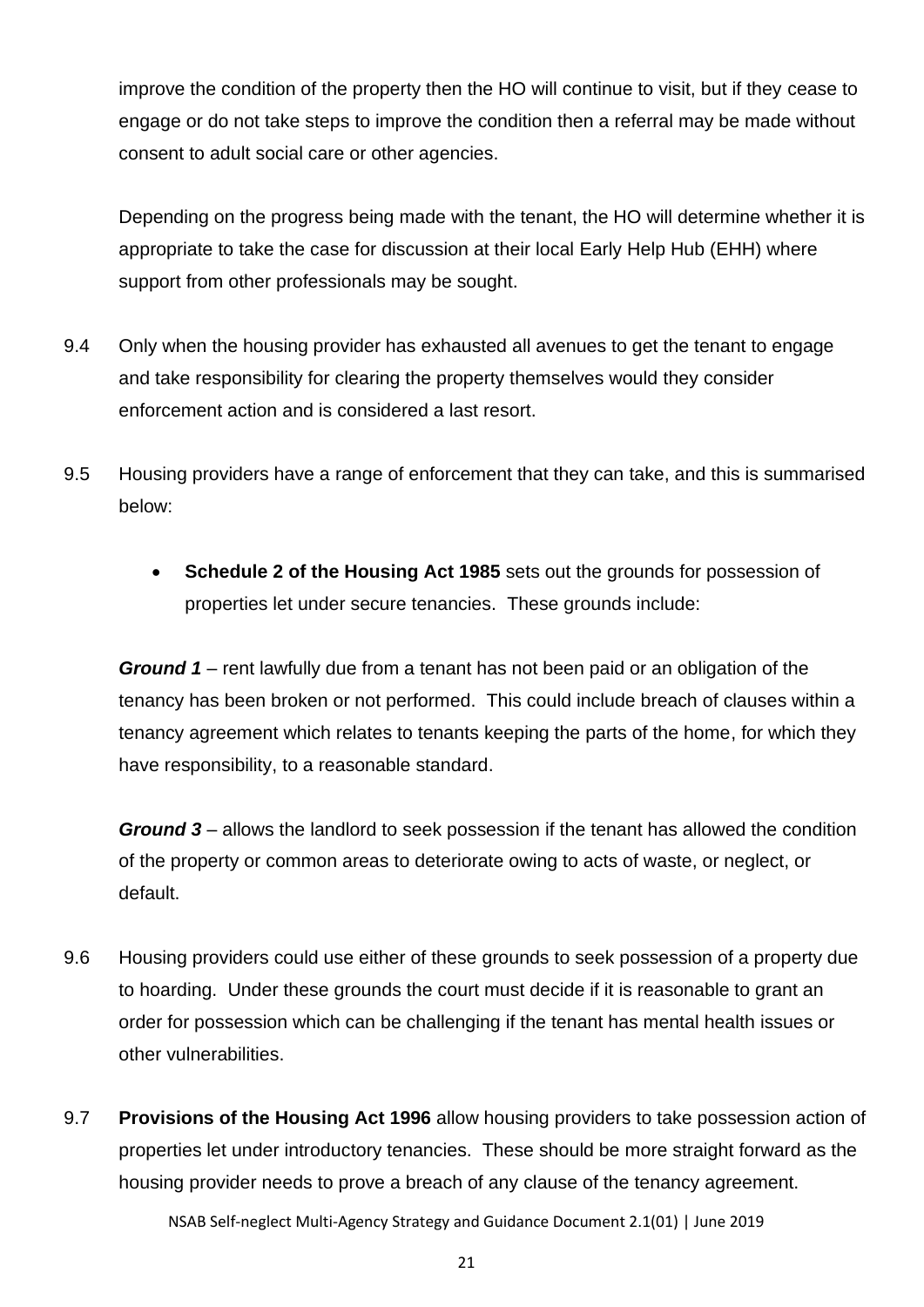The court does not have to consider whether it is reasonable to grant possession but should merely consider whether the landlord has followed the correct process i.e.; served the correct notices and given the tenant the opportunity to appeal the service of any notice. However, in practice many district judges do consider any vulnerability the tenant may have when considering an application of this type.

9.8 Housing providers also have the option to apply for an injunction which would force the tenant to bring the condition of the property up to a reasonable standard. They would work closely with environmental health teams who have the power to serve notices under the Environmental Protection Act 1990 which will allow the landlord to enter a property to clear it and re-charge the tenant the cost of doing so.

### <span id="page-22-0"></span>**10. Safeguarding children**

- 10.1 Safeguarding children refers to protecting children from maltreatment, preventing the impairment of their health or development and ensuring that they are growing up in circumstances consistent with the provision of safe and effective care and taking action to enable all children to have the best outcomes.
- 10.2 Children and young people of hoarders, are often unable to avoid living within the clutter, and therefore, are significantly affected. Children and young people are often too embarrassed to have friends come over, or are not allowed to, due to the hoarder's embarrassment. This may lead to social isolation, helplessness, and resentment. Children and young people may feel protective towards their parents/carers hoarding.
- 10.3 It is essential to consider if there are any children or young people living in or visiting the household and what the impact of the hoarding has on their current and future development. This needs to include if the child or young person is a young carer by providing support or care to the hoarder or anyone else living in the household. Young carers are children and young people who provide, or intend to provide, care or support to anyone with a disability or long term illness including alcohol and substance misuse.
- 10.4 All young carers are entitled to a needs assessment from Norfolk County Council regardless of who they care for or what type of care they provide. This assessment will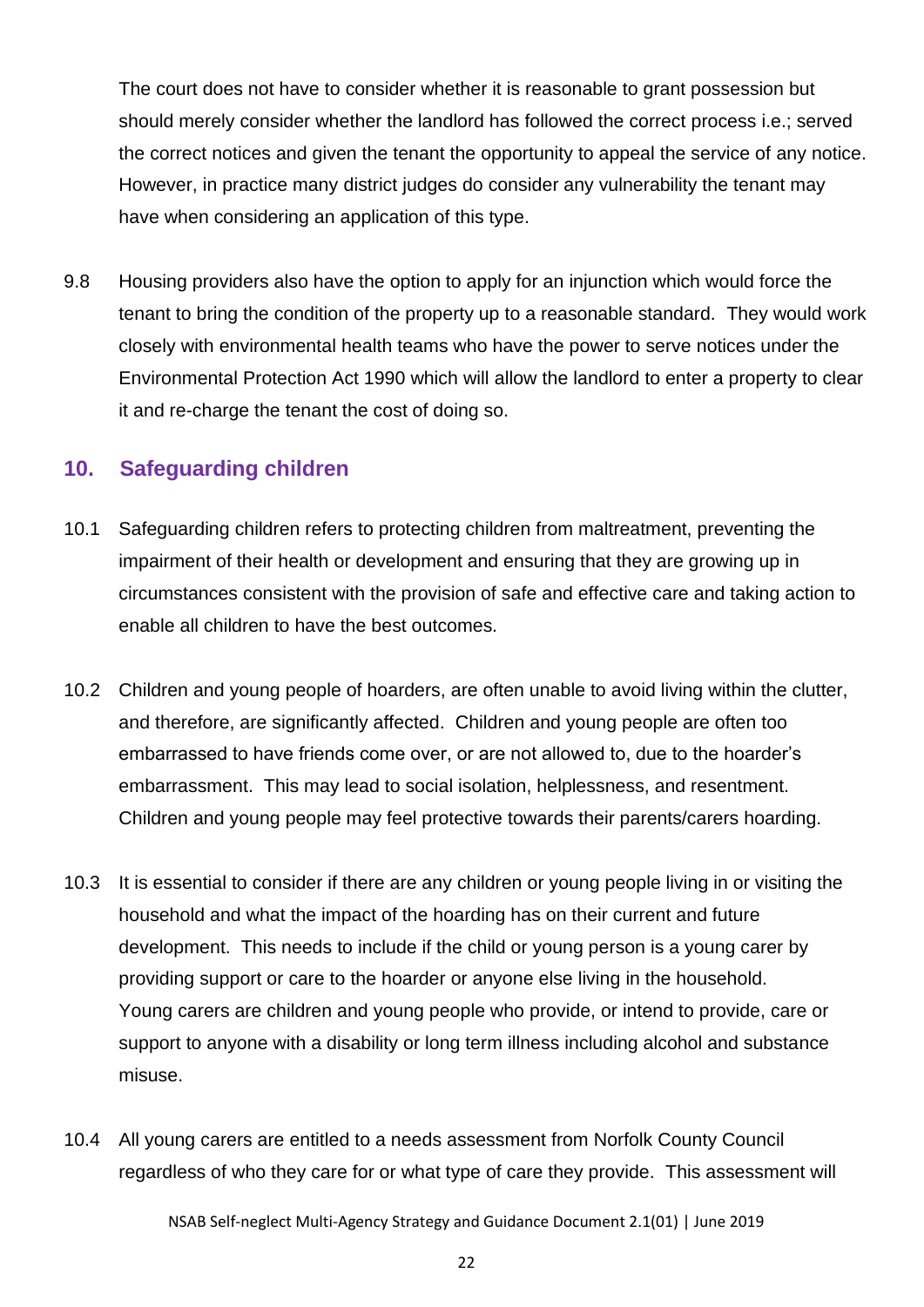take a whole family approach and will ensure that children and young people are safeguarded from inappropriate or excessive care which harms their health, education or overall development.

- 10.5 Neglect refers to the persistent failure to meet the needs of a child/young person; this must be considered when hoarding is present. Growing up in a hoarded property can put a child at risk by affecting their growth and development. In some cases this can lead to the neglect of a child, which is a safeguarding concern. In cases where neglect is an issue the NSCB neglect strategy mandates the use of the graded care profile (GCP) assessment.
- 10.6 The needs of the child/young person at risk must come first and any actions we take must reflect this. Therefore, where children live a in the property where there is an issue with safeguarding due to hoarding a referral should be made to MASH. Please refer to the following link for guidance: [http://www.norfolklscb.org/.](http://www.norfolklscb.org/)

### <span id="page-23-0"></span>**11. Risks**

- 11.1 Determining risk may be subjective and complex in nature due to many competing factors. These may include the individual's behaviour and perception of the risks faced living in self-neglecting and/or hoarding circumstances, which will often differ from the professionals' view on what is and what is not an acceptable standard within which to live. In such cases there are often clinical, social, environmental and ethical decisions to be made in managing a subject's expectations of what is considered to be acceptable.
- 11.2 It is important that staff are familiar with and recognise the risk factors associated with selfneglect and/or hoarding and to share those risks across organisations. Often age related changes may result in functional physical and mental decline; frailty or psychiatric illness which will increase vulnerability to abuse, neglect and self-neglect as well increase the potential for developing a number of underlying health conditions. Likewise, those who present as self-neglecting and/or hoarding may also face similar health risks not least of all from a decline in the state of the property but also from an increased risk of falls, entrapment and fire.
- 11.3 The NSAB will proactively and positively seek assurance that partners are working together with adults who self-neglect and/or hoard to minimise the risk of harm and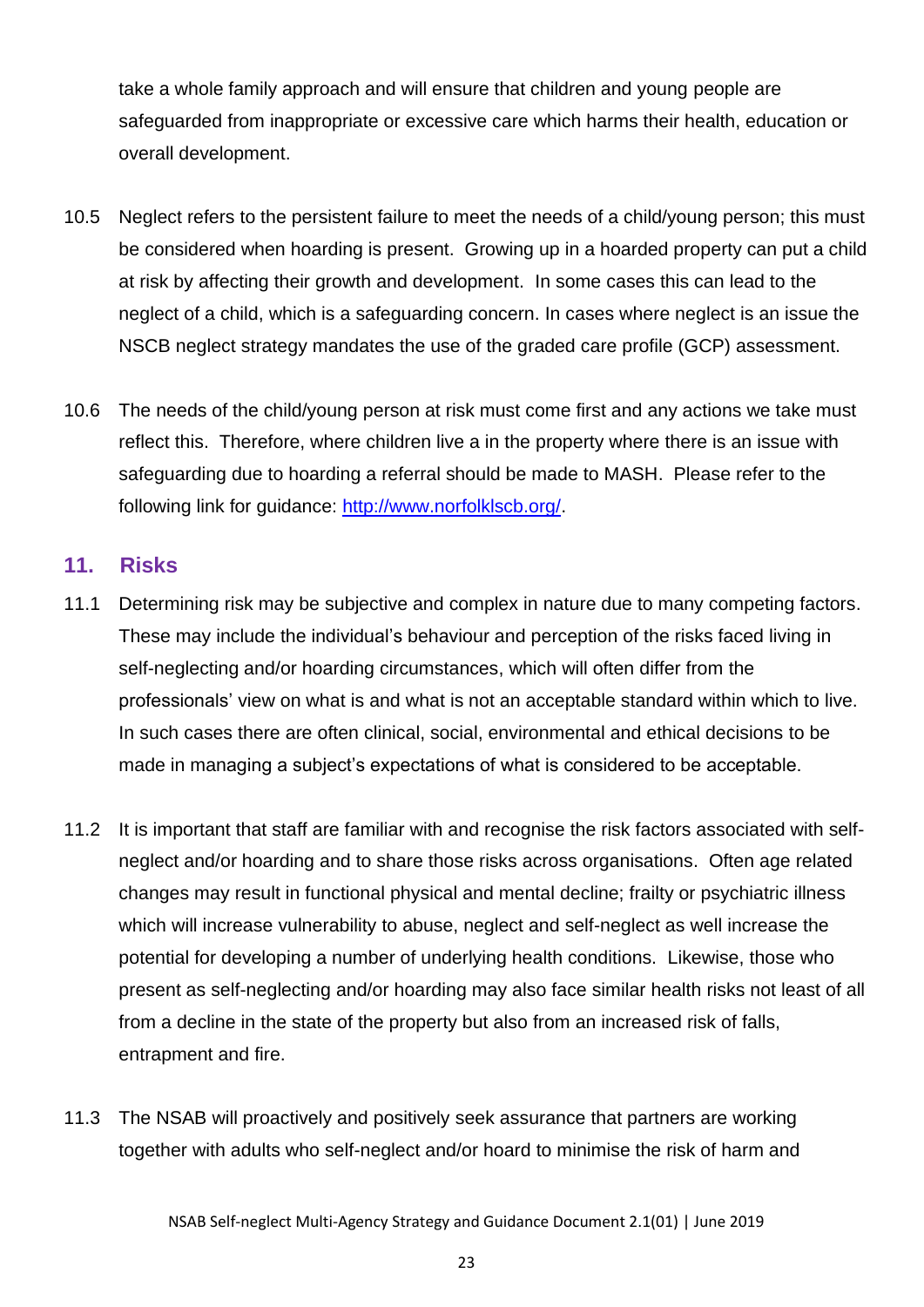respond in a timely and proportionate way if the risk escalates. The following indicators of harm may be used to gauge the level of risk posed:

- 11.4 Significant harm:
	- Impairment of, or an avoidable deterioration in, physical or mental health, and the impairment of physical, intellectual, emotional, social or behavioural development
	- The individual's life could be or is under threat
	- There could be a serious, chronic and/or long lasting impact on the individual's health physical/emotional/psychological well-being.
- 11.5 Significant risk. Where there is an indication that significant and adverse changes have occurred or are likely to occur in levels of risk in the short to medium term, then appropriate action should be taken to reduce the risk to an acceptable level.

Indicators of significant risk could include:

- History of crisis incidents with life threatening consequence
- High level of referrals received, either by individual agencies/panel
- Fluctuating capacity, history of safeguarding concerns/exploitation
- Financial hardship,
- Tenancy/home security risk; risk of eviction
- Likely fire risks
- Evidence of domestic abuse
- Public order issues; anti-social behaviour/hate crime/offences linked to petty crime
- Unpredictable/chronic health conditions
- Significant substance misuse, self-harm
- Social network presents high risk factors
- Environment presents high risks
- History of chaotic lifestyle; substance misuse issues
- The individual has little or no choice or control over vital aspects of their life, environment or financial affairs.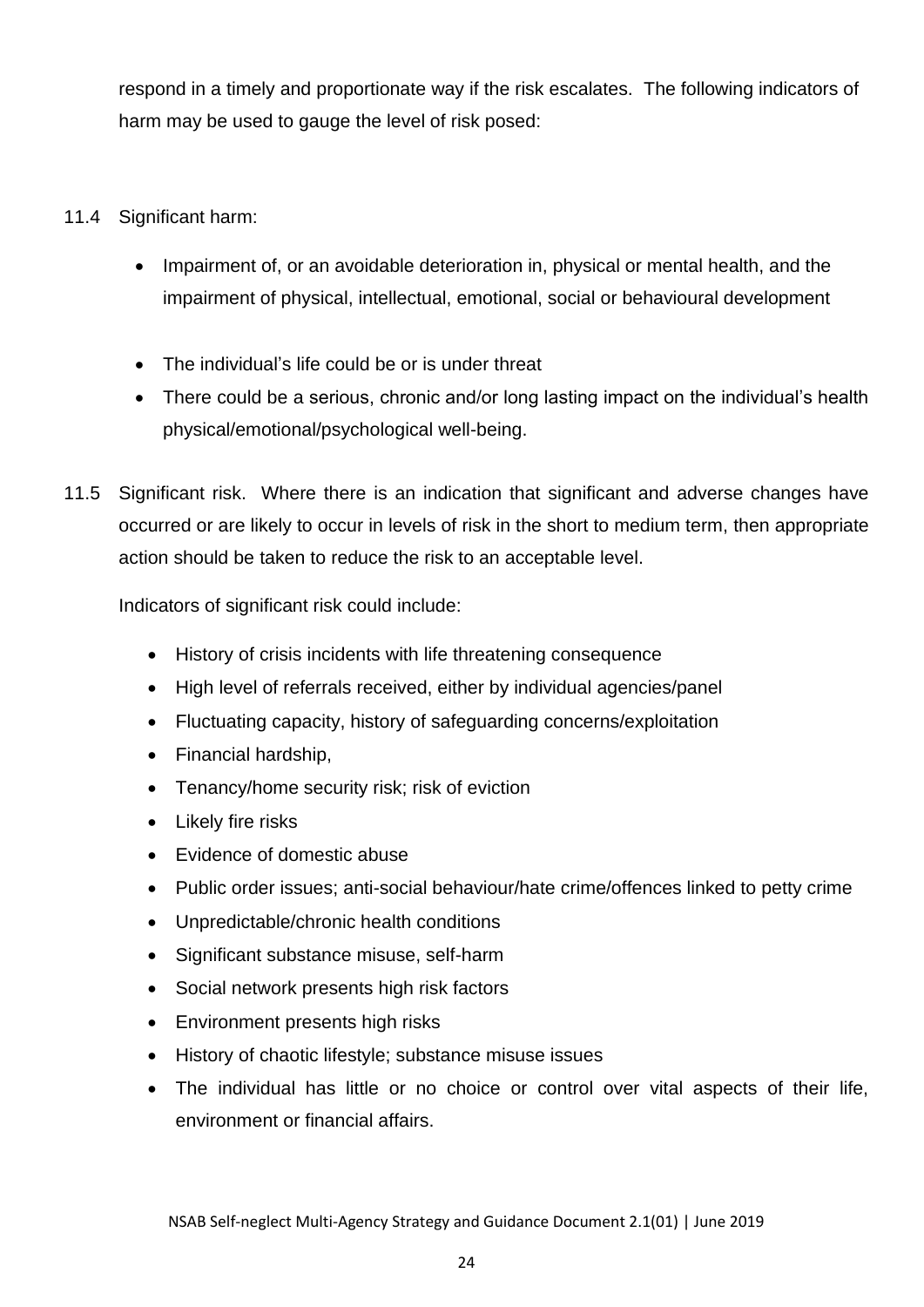- 11.6 Sometimes a person might not appear to be at risk of abuse or neglect but when information is gathered from a number of organisations the risk of abuse or neglect is increased through the cumulative assessments. It is worth considering how partners such as health care, housing providers, district and borough councils, police, job centre and community and voluntary organisations share information and intelligence that might help the local authority identify when a person is at increased risk of abuse or neglect.
- 11.7 This strategy includes a number of specific tools to support practitioners make assessments of the risks around an individual with self-neglecting and/or hoarding behaviour.

These include:

- [The Clutter Image Rating Tool \(CIRT\)](#page-36-0)
- [Multi-Agency Self-neglect and Hoarding Risk Assessment Guidance Tool](#page-46-0)
- [Practitioners Hoarding Assessment](#page-50-0)
- [Self-neglect & Hoarding Assessment Triangle](#page-35-0)
- 11.8 To actively support closer working between Norfolk and Suffolk and in consider of those service which work across the county boundary a positive decision has been made to use the same assessment document as supported by Suffolk Safeguarding Adults Board. To further support frontline practitioner these tools have also been produced in a separate document.

### <span id="page-25-0"></span>**12. The scope of this strategy and guidance document does not include**

12.1 Cases of risk associated with **deliberate self-harm;** the intentional infliction of physical damage or injury by an individual to their own body. Anyone who self-harms should be advised to see their GP or other relevant health professional as a matter of urgency or referred with their approval.

### <span id="page-25-1"></span>**13. Responsibilities of partner organisations to co-operate**

- 13.1 The first stage in multi-agency working is for partners to request support from another agency they consider will be able to offer relevant expertise to help them manage the case.
- NSAB Self-neglect Multi-Agency Strategy and Guidance Document 2.1(01) | June 2019 13.2 The Care Act (2014) sets out the requirements for partners to co-operate in cases where the wellbeing of individuals is threatened by self-neglect (section 6). Partners to this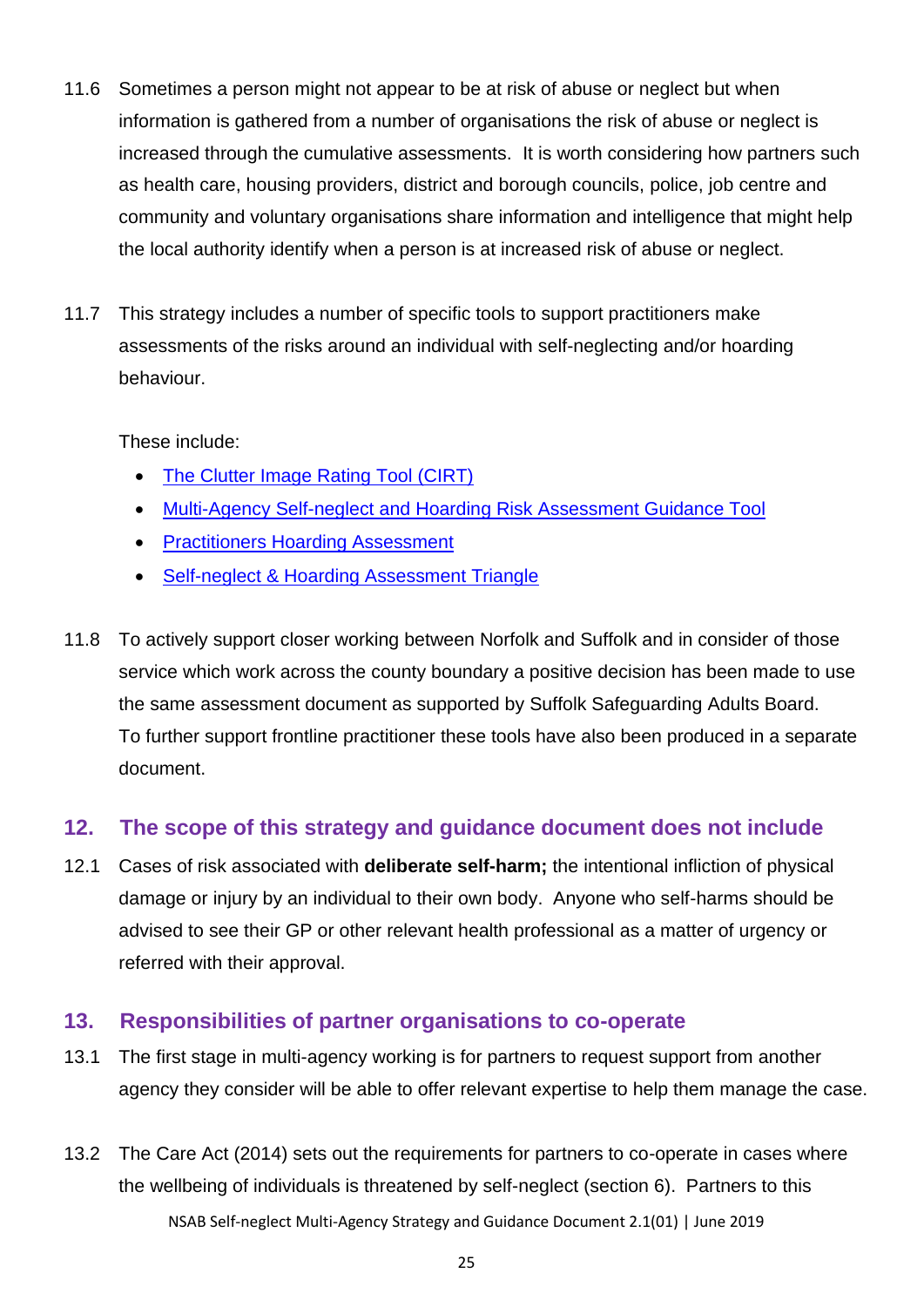strategy and guidance document will therefore respond positively and proactivity to requests for co-operation from other partners. Reponses can include information, professional advice or, where requested, joint visits or attendance at the EHH.

- 13.3 There is an expectation that everyone engages in full partnership working to achieve the best outcome for the adult at risk who chooses to self-neglect/hoards whilst satisfying organisational responsibilities and of duty of care. The focus should be on person-centred engagement and risk management.
- 13.4 All members of staff dealing with adults at risk should be aware of their duty of care when dealing with cases of self-neglect/hoarding, even when the individual has mental capacity. The duty of care can be summarised as '*the obligation to exercise a level of care towards an individual, as is reasonable in all circumstances, by taking into account the potential harm that may reasonably be caused to that individual or his property'.* Any failure in the duty of care that results in harm could lead to a claim of negligence and consequent damages to an organisation(s).
- 13.5 Each partner will identify a senior officer(s) who will have responsibility for ensuring adequate multi-agency working and that their organisation responds appropriately to requests for co-operation. This officer(s) will proactively work to remove blockages to effective joint working and contact their counterparts in other organisations where cooperation has not been forthcoming.
- 13.6 Each partner agency will be mindful of and seek a positive opportunity to incorporate any appropriate lessons on self-neglect and hoarding which have been identified from a Safeguarding Adult Review (SAR), to ensure the delivery of agreed SAR action plan and sharing of good practice.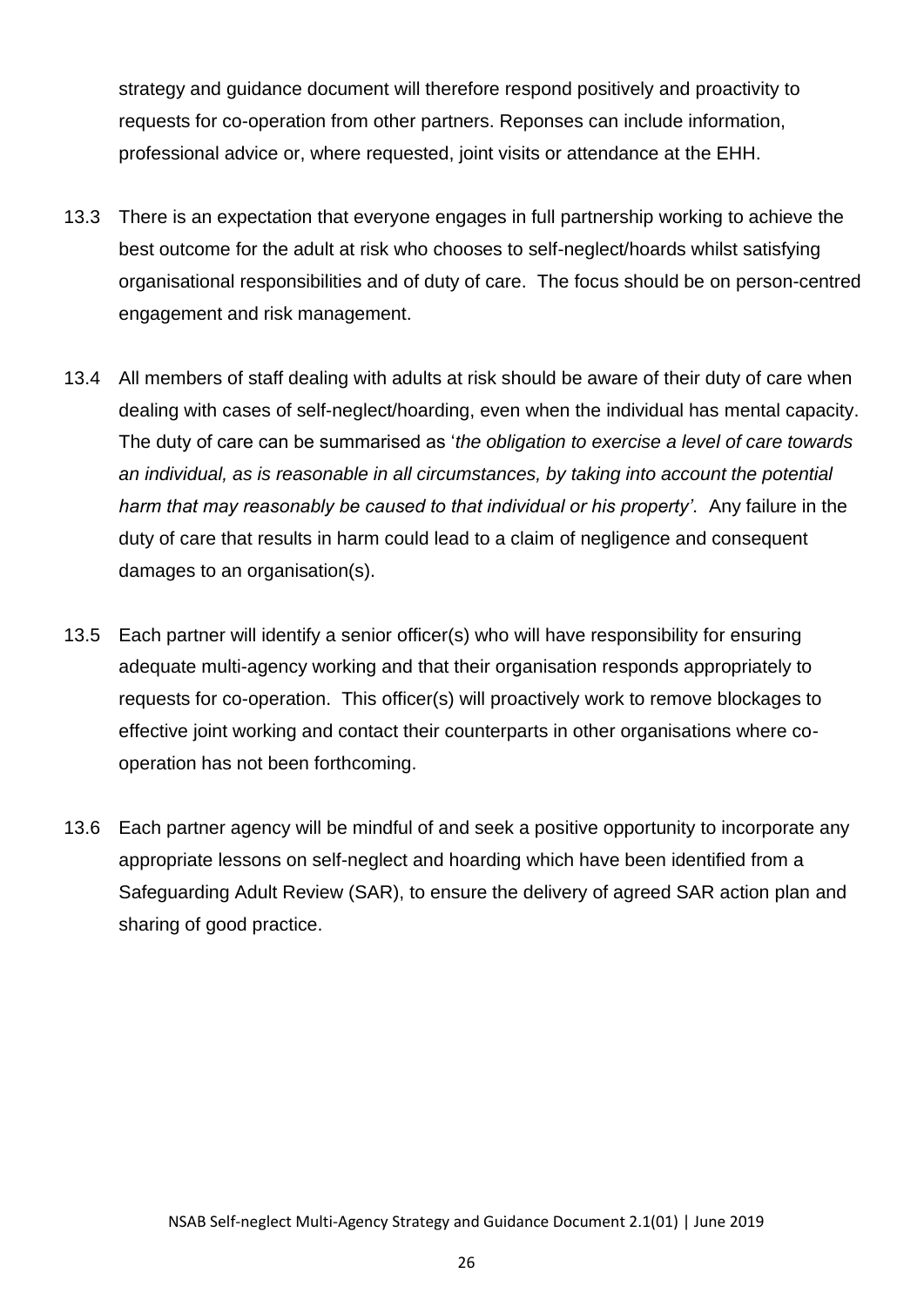### <span id="page-27-0"></span>**14. Clutter Image Rating Tool (CIRT) flowchart**

The flowchart below sets out the process for use of the Clutter Image Rating Tool (CIRT). If in doubt, please ask your team leader / manager for assistance.



Please use the clutter image rating to assess what level the adult's hoarding problem is at:

| Level $1 = \text{Images } 2 - 3$ |
|----------------------------------|
|                                  |
| Level $2 =$ Images 4-6           |
|                                  |
| Level $3$ - Images $7 - 9$       |

# 14.1 Please see Appendix 4 for the **Clutter Image Rating Scale**.

14.2 Please see Appendix 5 for **The Clutter Assessment Guidelines** which sets out the appropriate action you should take. Record all actions undertaken in the agency's recording system, detailing conversations with other professionals, actions taken and action yet to be taken.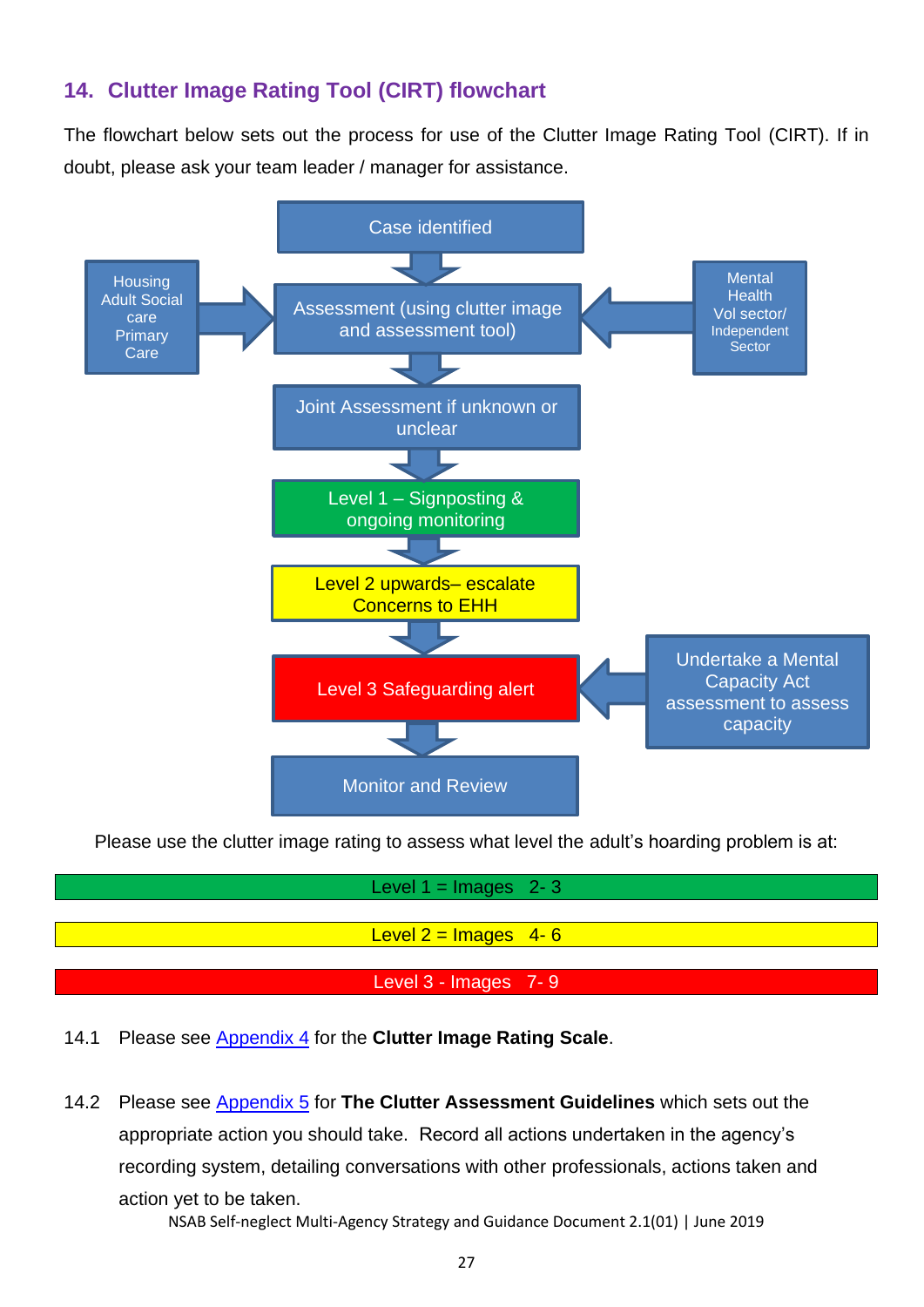14.3 Practitioners are also encouraged to use the **Assessment Triangle** at [Appendix 3.](#page-35-0) Adapted from a model used in social work assessments of children in need and their families, the tool provides an overarching conceptual framework or scaffold, rather than an instruction manual for. Specific aspects self-neglect and/or hoarding require attention within the three general domains that form the 'assessment triangle' and practitioners need to be able to draw on a wide range of knowledge and skills to address the particular issues facing individual in these circumstances.

### <span id="page-28-0"></span>**15. Guidance for practitioners (from all agencies)**

15.1 Hoarding insight characteristics

Use this guide as a baseline to describe the client's attitude towards their hoarding. Provide additional information in your referrals and reports to enable a tailored approach that is relevant to you client.

#### Good or fair insight:

The client recognises that hoarding – related beliefs and behaviours (relating to difficulty discarding items, clutter or excessive acquisition) are problematic. The client recognises these behaviours in themselves.

#### Poor insight

The client is mostly convinced that hoarding – related beliefs and behaviours (relating to difficulty discarding items, clutter or excessive acquisition) are not problematic despite evidence to the contrary. The client might recognise a storage problem but has little self – recognition or acceptance of their own hoarding behaviour.

#### Absent (delusional) insight

The client is convinced that hoarding- related beliefs and behaviours (relating to difficulty discarding items, clutter or excessive acquisition) are not problematic despite evidence to the contrary. The client is completely accepting of their living environment despite it being a hoard and possibly a risk to health.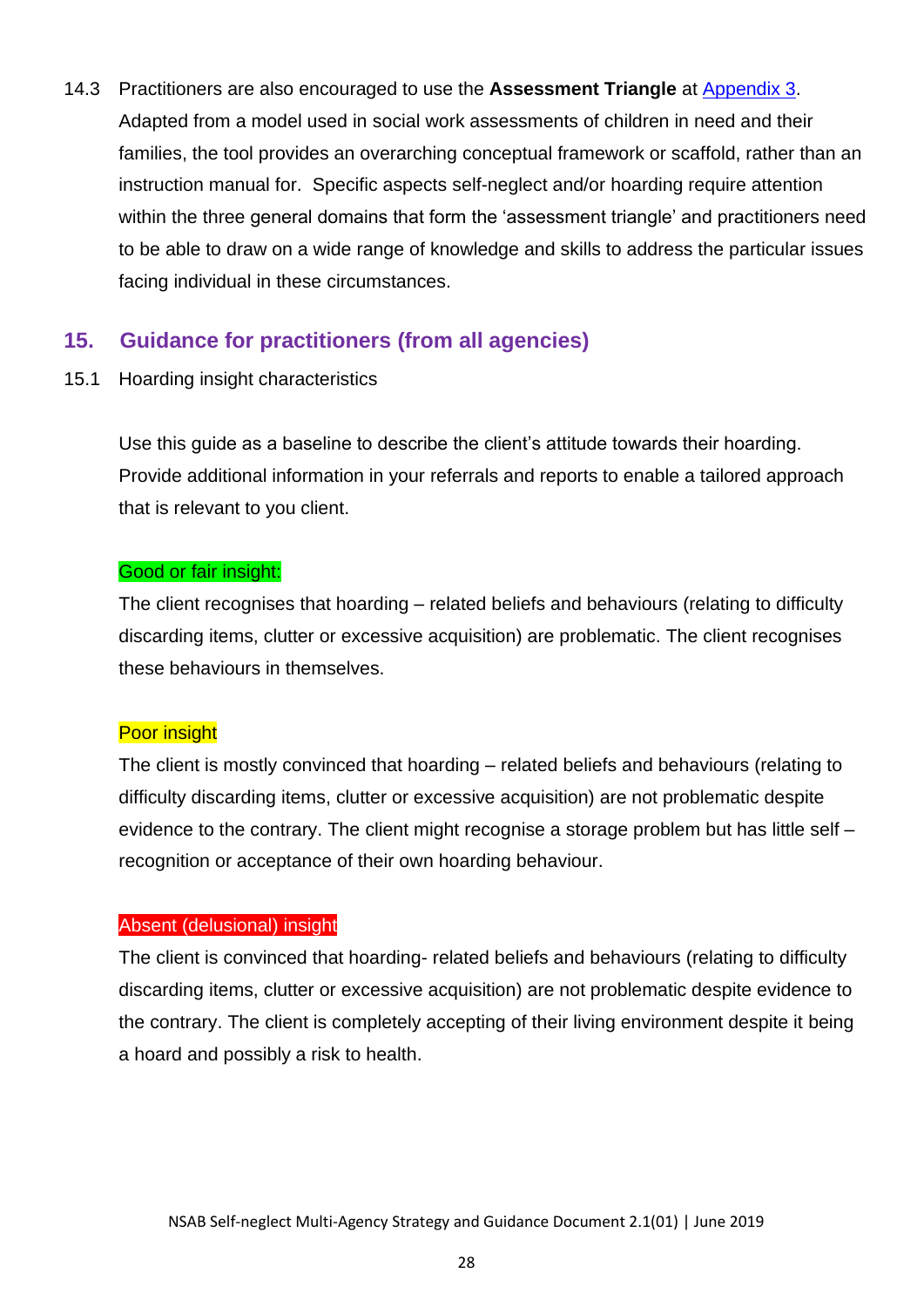#### Detached with assigned blame

The client has been away from their property for an extended period. The client has formed a detachment from the hoarded property and is now convinced a third party is to blame for the condition of the property. For example, a burglary has taken place, squatters or other household members.

#### <span id="page-29-0"></span>**16. Advocacy and support**

- 16.1 It is essential to ensure all efforts are made to ensure the person suspected of selfneglecting and or hoarding is consulted with and included in discussions, with concerns raised directly with them at the earliest opportunity.
- 16.2 The individual concerned should be invited to participate in the EHH and offer the necessary support to do so by the case holding agency. If the person's choice is not to attend the EHH the case holding agency must feedback back any decision that is made to the person within a reasonable time period.
- 16.3 If there is concern that the person is in need of additional support to ensure they understand the concerns raised, the involvement of an appropriate advocate must be considered where it is deemed necessary to do so. This may be a friend or family member, or a representative from a voluntary agency such as Age UK or CRUSE of POhWER (independent mental capacity advocacy). Where the individual declines to participate or engage with agencies or provide access, information obtained from a range of other sources may 'hold the key' to achieving access into the property or to determining areas/ levels of risk.

### <span id="page-29-1"></span>**17. Employees**

- 17.1 For employees dealing with cases of self-neglect and or hoarding this can be a stressful time. All agencies should have robust support mechanisms and policies in place, to ensure the health and safety of its employees. This should include practice supervision, peer support, lone working systems and where appropriate access to health and welfare advisory support services.
- 17.2 To enable employees to be effective in dealing with cases of self-neglect and hoarding, employees should also have access to a range of learning and development opportunities either offered by their own organisation, or by a multi-agency approach.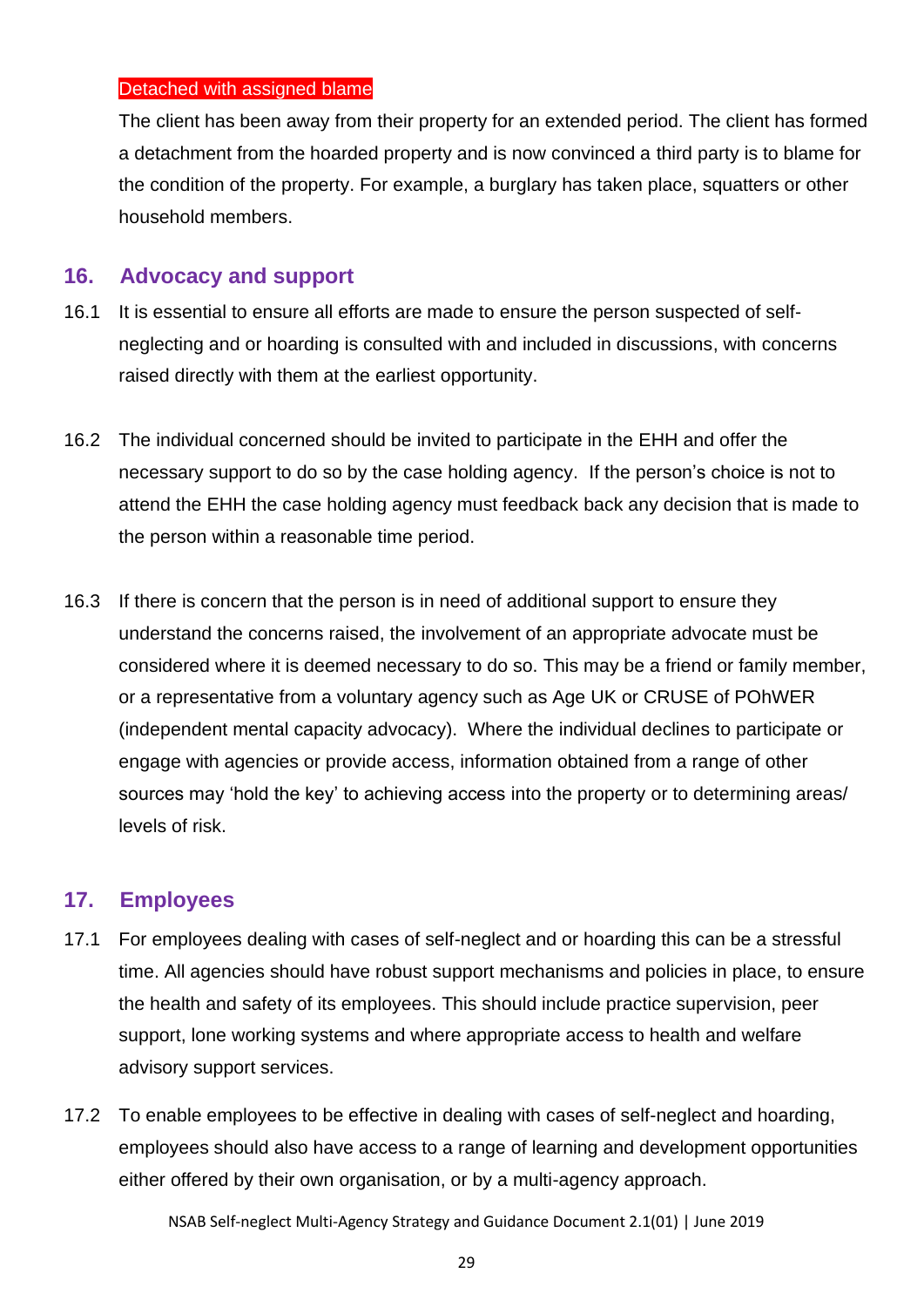17.3 All organisations should raise the awareness and understanding of staff who work with people who self-neglect to offer flexible, person centred and creative approaches and are supported to nurture self-care.

### <span id="page-30-0"></span>**18. Data information & performance management**

18.1 It is expected that all agencies will have in place data information and performance management systems in order to capture information in regard to the identification and management of self-neglect and hoarding cases, and that these will be made available to the NSAB and be populated within the NSAB performance dashboard. This generally should not involve the sharing of identifiable personal data.

### <span id="page-30-1"></span>**19. Evaluation and review of the strategy and guidance document**

19.1 This strategy and guidance document will be evaluated and reviewed by the NSAB and will be co-ordinated by the learning and improvement panel (LIP) on a yearly basis or sooner if required.

### <span id="page-30-2"></span>**20. References and further information**

Diagnostic and Statistical Manual of Mental Disorders (DSM–5)

Bath and North East Somerset Local Safeguarding Adults Board (nd) Guidance to staff on managing self-neglect. Retrieved from bathnes.gov.uk/sites/default/files/self\_neglect\_guidance\_pdf.pdf

Gibbons et al (2006) Self-Neglect: A proposed new NANDA diagnosis, International Journal of Nursing Terminologies and Classifications, 17 (1), pp 10-18.

Help for Hoarders [http://www.helpforhoarders.co.uk](http://www.helpforhoarders.co.uk/)

SCIE (2011) Self-neglect and adult safeguarding: findings from research (Report 46) available from [www.scie.org.uk](http://www.scie.org.uk/)

Suffolk County Council – Multi – agency policy and procedures in responding to concerns of Self Neglect.

London Borough of Merton - Multi - agency Hoarding Protocol.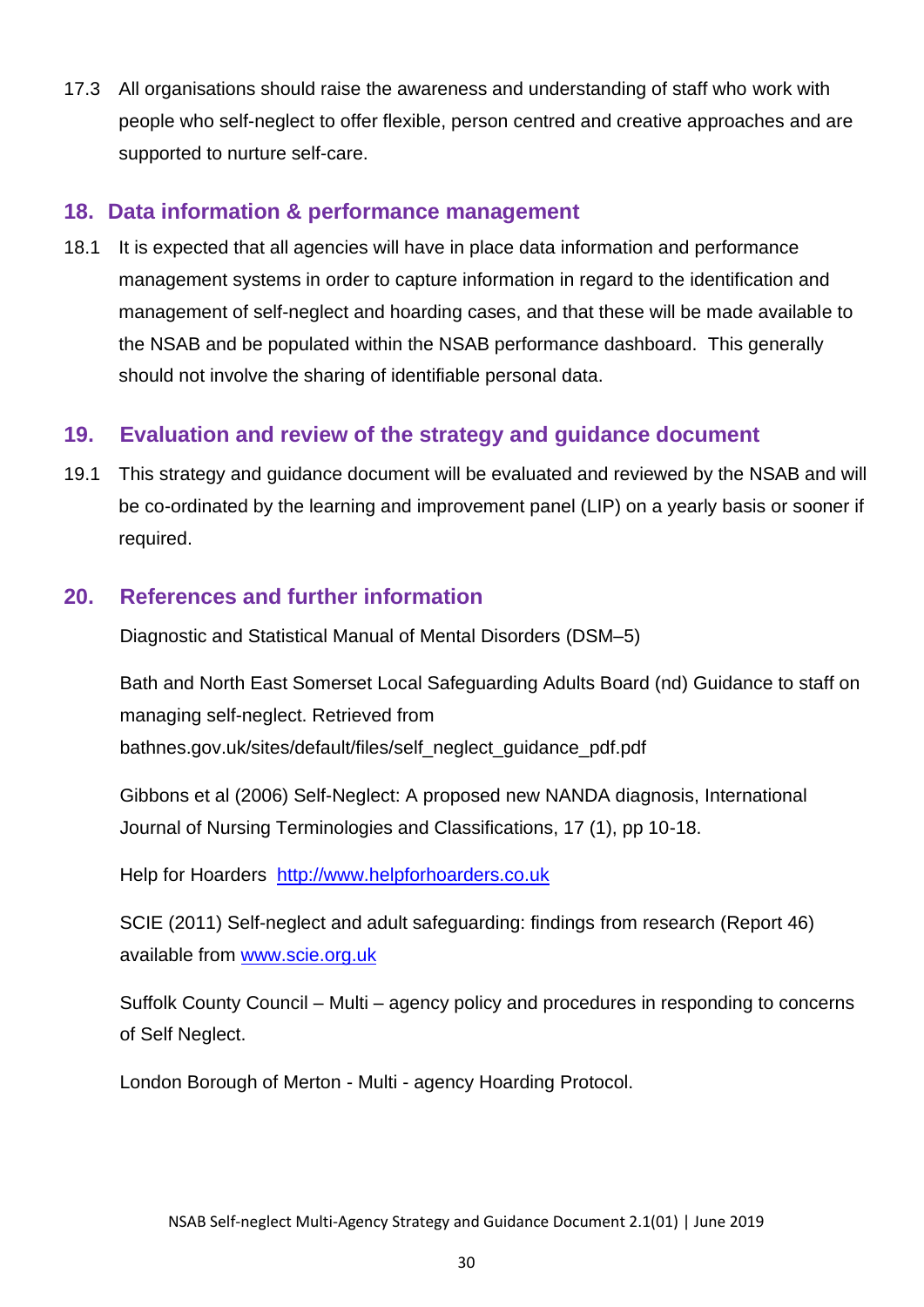### <span id="page-31-0"></span>**Appendix 1 Making Safeguarding Personal**

### **What is it Making Safeguarding Personal (MSP)?**

The Making Safeguarding Personal (MSP) programme has been running since 2010. The Care Act 2014 guidance required adult safeguarding practice to:

- Be person led
- Be outcome focused
- Enhance choice and control
- Improve quality of life, wellbeing and safety
- Aim towards resolution or recovery

MSP puts people more in control of their own safeguarding and generates a more person-centred set of outcomes. The key focus is to develop a real understanding of what the person wishes to achieve, recording their desired outcomes and seeing how well these have been met.

#### **Aims**

MSP is intended to make safeguarding more person-centred, develop more meaningful engagement of people in safeguarding and improve outcomes. It gives staff permission to spend time with people, asking them what they want by way of outcomes at the beginning and throughout the safeguarding process.

#### **How is this achieved?**

MSP requires the person at the centre of a section 42 enquiry, to be consulted about what they would like to happen as a result of the enquiry and to have their views taken into consideration;

Outcomes that people may wish to achieve as a result of a s42 enquiry include:

- For the abuse to stop and to feel safer
- To have help to protect themselves in the future
- To have help to feel more confident
- For the abuser to stay away from them
- To be involved in what happens next
- For people involved in their case to do what they say they will
- For the police to prosecute
- To access any support available
- To make more friends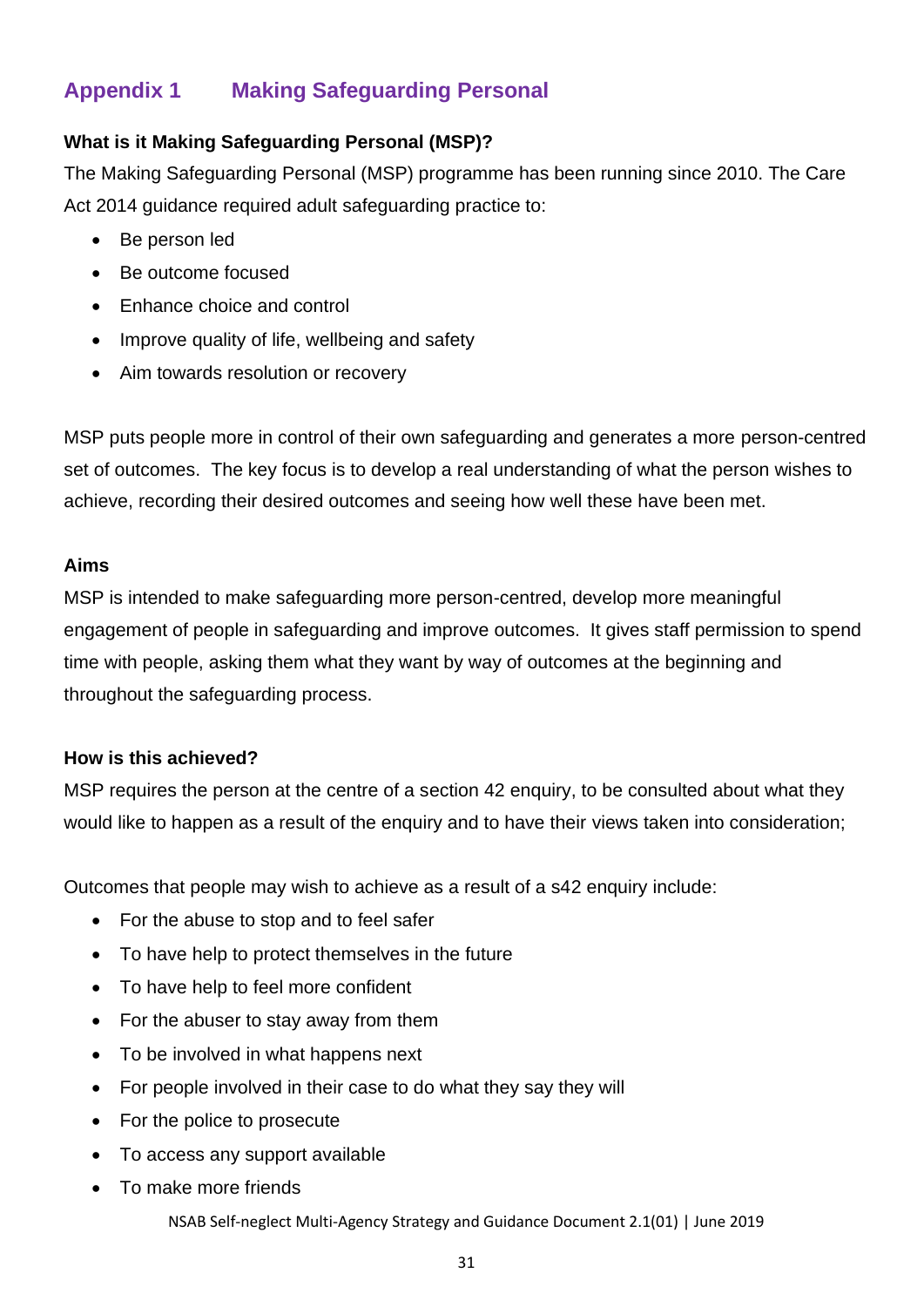The person's desired outcome may not always be achievable (for example if they wish for the police to prosecute, but there is no evidence that a crime has been committed). In these circumstances, the person's view should still be recorded, but practitioners need to talk to them about why their desired outcome may not be achievable.

At the end of the s42 enquiry, talk to the person about how they feel about the outcome of the s42 enquiry and record their response on LiquidLogic in the safeguarding adults assessment form. Conversations about what the person wants to happen, should take place throughout a s42 enquiry, where possible

#### **Independent Advocacy**

People who lack capacity or have substantial difficulty being involved in the s42 enquiry, who do not have an 'appropriate individual' to support them, should be referred for Independent advocacy to support them to be able to express their views.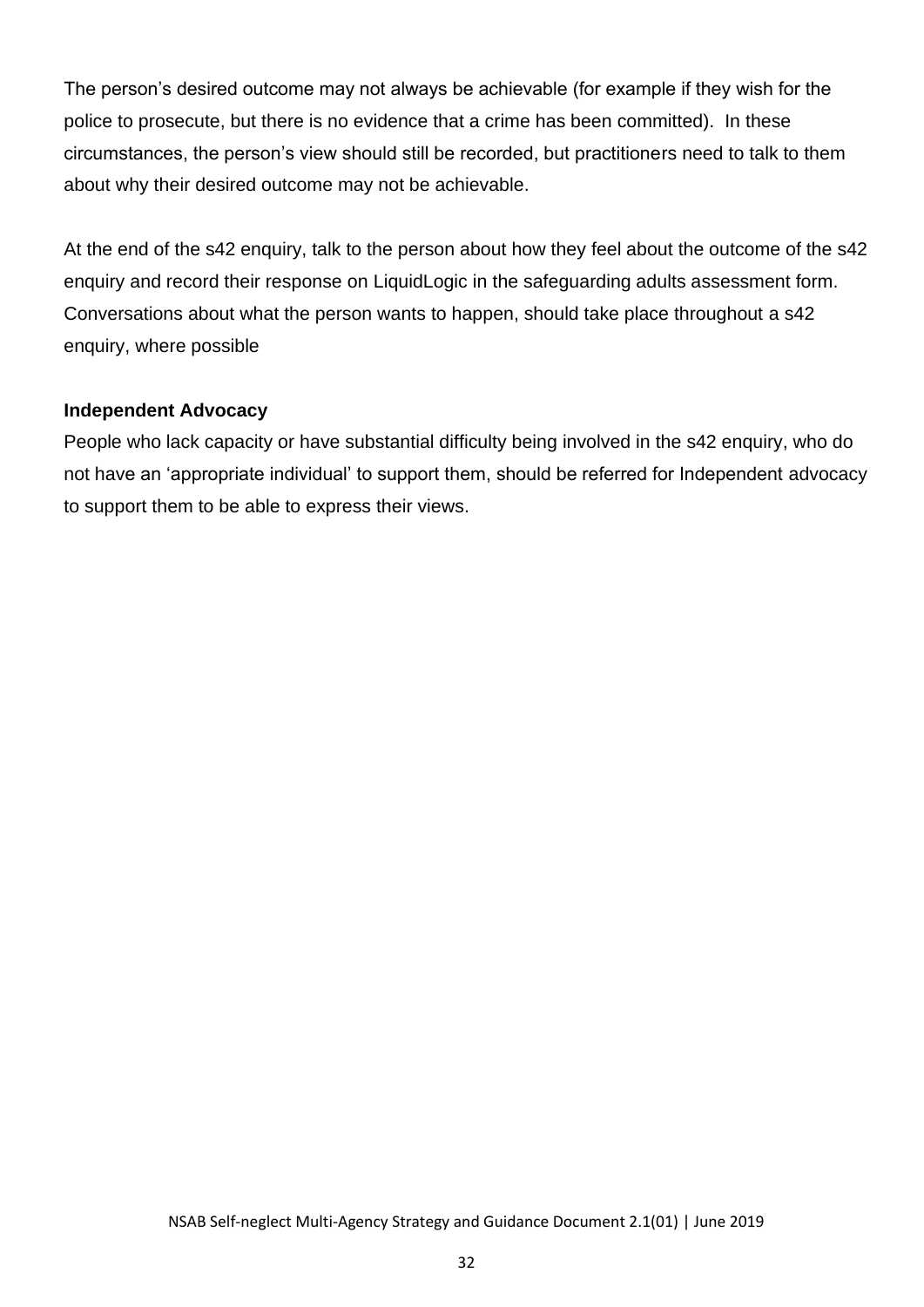### <span id="page-33-0"></span>**Appendix 2 Example screening questions to assess decisional and executive function of capacity for self-care and self-protection**

| <b>Decisional capacity</b>                                                                                                                        |                                                                                                                                                                                                              |                                                                                                                       | <b>Executive capacity</b><br>(verification of task                                                                                                                                                                             |  |
|---------------------------------------------------------------------------------------------------------------------------------------------------|--------------------------------------------------------------------------------------------------------------------------------------------------------------------------------------------------------------|-----------------------------------------------------------------------------------------------------------------------|--------------------------------------------------------------------------------------------------------------------------------------------------------------------------------------------------------------------------------|--|
| Domains of self-care and<br>self-protection                                                                                                       | <b>Appreciation of problems</b>                                                                                                                                                                              | <b>Consequential problem</b><br>solving                                                                               | performance)                                                                                                                                                                                                                   |  |
| <b>Personal needs and</b><br>hygiene:<br>Bathing, dressing,<br>toileting, and mobility in<br>home                                                 | Has it been difficult, or do<br>you need assistance, to<br>wash and dry your body<br>or take a bath?                                                                                                         | If you had trouble getting<br>into the bathtub, how<br>could you continue to<br>bathe regularly without<br>falling?   | Physical or visual<br>examination of hair, skin,<br>and nails with consent.<br>Gait evaluation and<br>screening for balance<br>problems and recent falls                                                                       |  |
| <b>Condition of home</b><br>environment:<br><b>Basic</b><br>repairs/maintenance of<br>living area and avoidance<br>of safety risks                | Do you have any trouble<br>getting around your home<br>due to clutter, furniture,<br>or other items<br>It is important to make<br>basic repairs to one's<br>home; do any parts of<br>your home need repairs? | What if your heating [or<br>hot water, washing<br>machine, etc] stopped<br>working; how would you<br>fix the problem? | Third party reports of the<br>home environment or a<br>home safety assessment<br>performed by an<br>occupational therapist,<br>fire service, domiciliary<br>care agency, community<br>health professional or<br>other service. |  |
| <b>Activities for</b><br>independent living:<br>Shopping and meal<br>preparation, laundry and<br>cleaning, using telephone,<br>and transportation | Going to the store is<br>important for buying food<br>and clothing for everyday<br>life. Do you have any<br>problems going to the<br>store regularly?                                                        | If you needed to call a<br>friend [a taxi or other<br>service] to take you to the<br>store, how would you do<br>that? | Ask individual to show<br>you how they would<br>use a phone to call a<br>friend or other service<br>to ask for a ride.<br>[Individual should<br>demonstrate all steps<br>for making a call and<br>getting information.]        |  |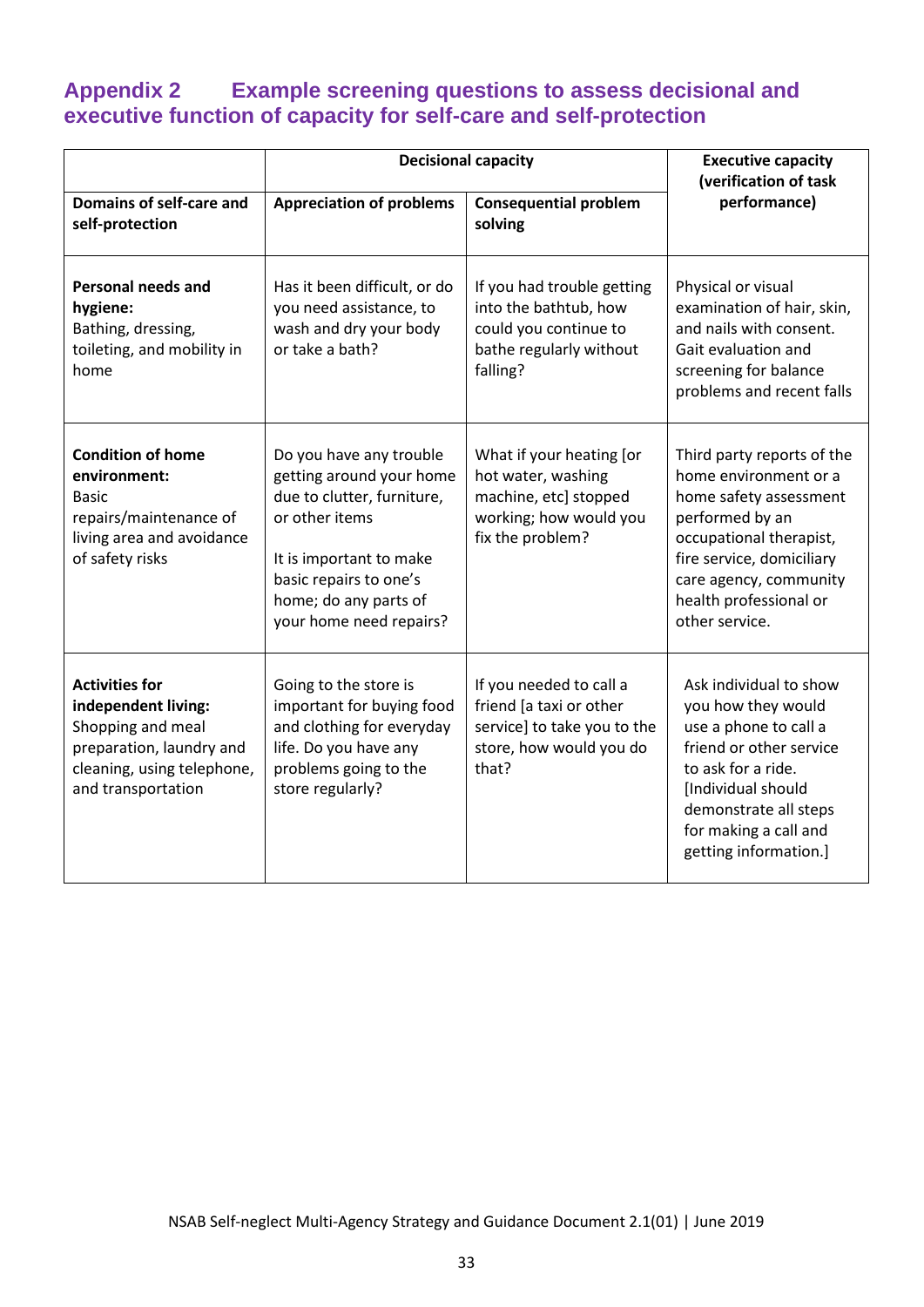|                                                                                                                             | <b>Decisional capacity</b>                                                                                                                                                                                                      |                                                                                                                                                                                                                                                                                                                                                                          |                                                                                                                                                                                                                                                                   |
|-----------------------------------------------------------------------------------------------------------------------------|---------------------------------------------------------------------------------------------------------------------------------------------------------------------------------------------------------------------------------|--------------------------------------------------------------------------------------------------------------------------------------------------------------------------------------------------------------------------------------------------------------------------------------------------------------------------------------------------------------------------|-------------------------------------------------------------------------------------------------------------------------------------------------------------------------------------------------------------------------------------------------------------------|
| Domains of self-care and<br>self-protection                                                                                 | <b>Appreciation of problems</b>                                                                                                                                                                                                 | <b>Consequential problem</b><br>solving                                                                                                                                                                                                                                                                                                                                  | <b>Executive capacity</b><br>(verification of task<br>performance)                                                                                                                                                                                                |
| <b>Medical self-care:</b><br>Medication adherence,<br>wound care, and<br>appropriate self-<br>monitoring                    | Check awareness that<br>people who forget to take<br>their medications may<br>end up having a worse<br>health condition or need<br>to see the doctor more<br>often. Do you have<br>problems remembering to<br>take medications? | Consider if you had to<br>have someone give your<br>medications to you and<br>watch you take them [or<br>not]. How would this<br>affect your everyday life?                                                                                                                                                                                                              | Ask to see all medication<br>bottles from home, even<br>empty ones. Health<br>professionals and<br>domiciliary carers can<br>review medication fill and<br>refill dates and pill counts<br>or request a home<br>medication assessment.                            |
| <b>Financial affairs and</b><br>estate:<br>Managing cheque book,<br>paying monthly bills, and<br>entering binding contracts | What difficulties do you<br>have paying your monthly<br>bills on time?<br>Who can assist you with<br>paying your monthly bills<br>or managing your<br>finances?                                                                 | How could asking [cite<br>individual] to help you<br>with paying your bills be<br>better than managing<br>your monthly income and<br>paying bills by yourself?<br>What would happen if<br>things continued as they<br>are?<br>Are there any reasons<br>why asking [cite<br>individual] to manage<br>your income might not<br>help or might make things<br>worse for you? | Third party reports of<br>bank statements,<br>uncollected debts, or bills.<br>Can formally assess<br>performance with routine<br>financial tasks, such as 1-<br>or 3-item transactions,<br>including calculating<br>change or conducting a<br>payment simulation. |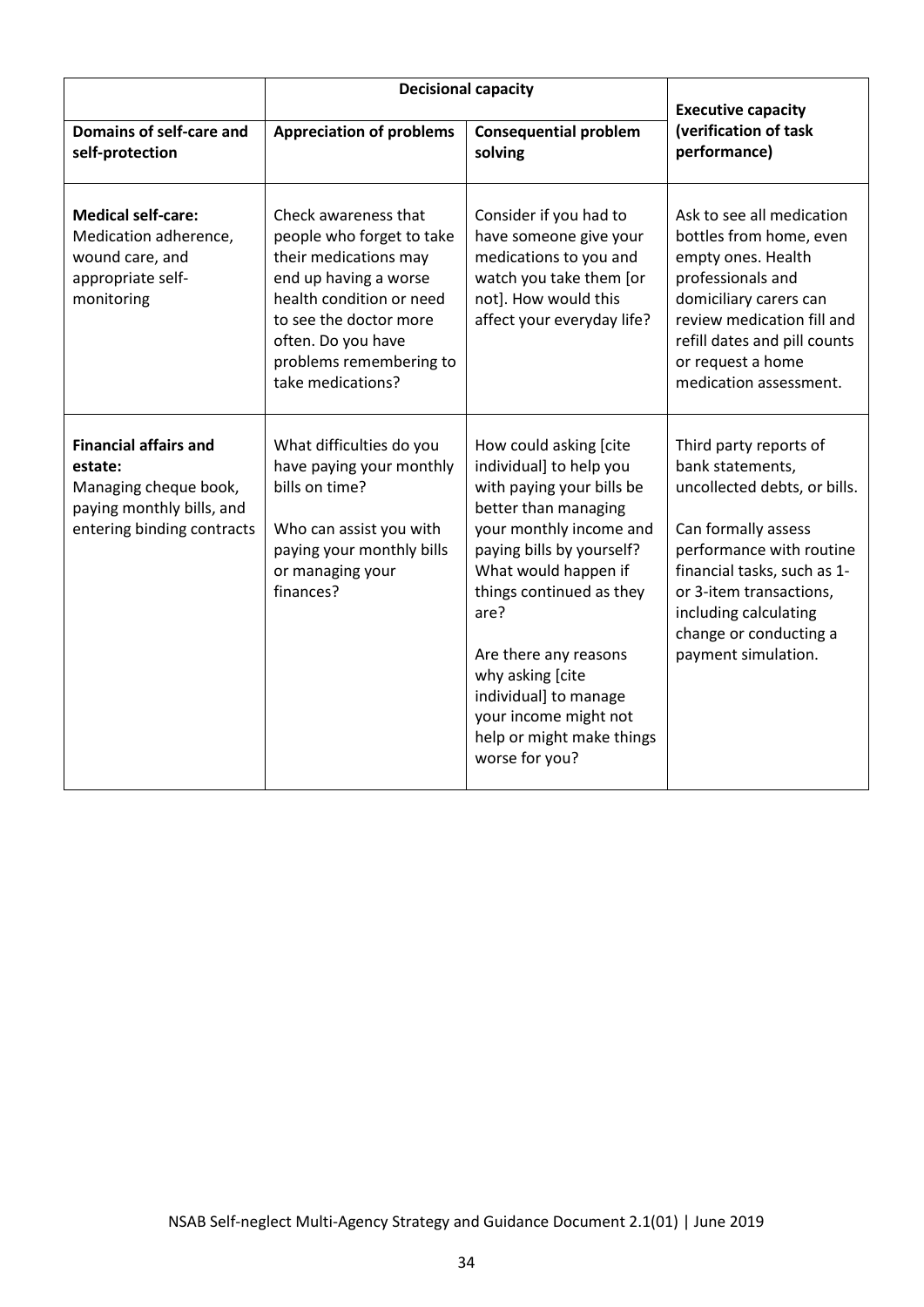### <span id="page-35-0"></span>**Appendix 3 Self-neglect and Hoarding Assessment Triangle**



#### © Walter Lloyd-Smith

Not to be reproduced without permission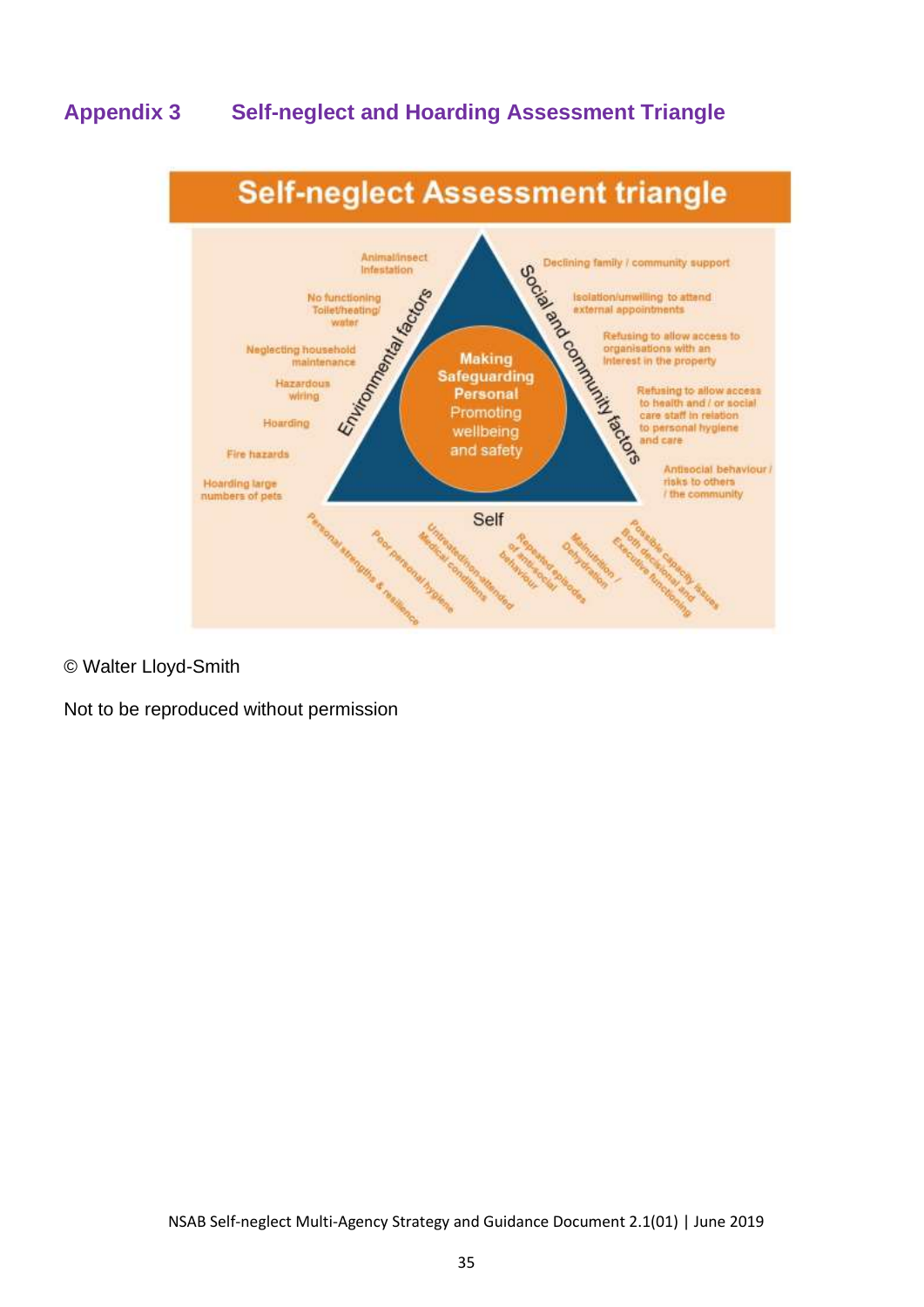### <span id="page-36-0"></span>**Appendix 4 Clutter Image Rating Scale – Bedroom**

Please select the photo that most accurately reflects the amount of clutter in the room



| -- ---<br>.<br>---- |  |
|---------------------|--|



**4 5 6 LEVEL 2**

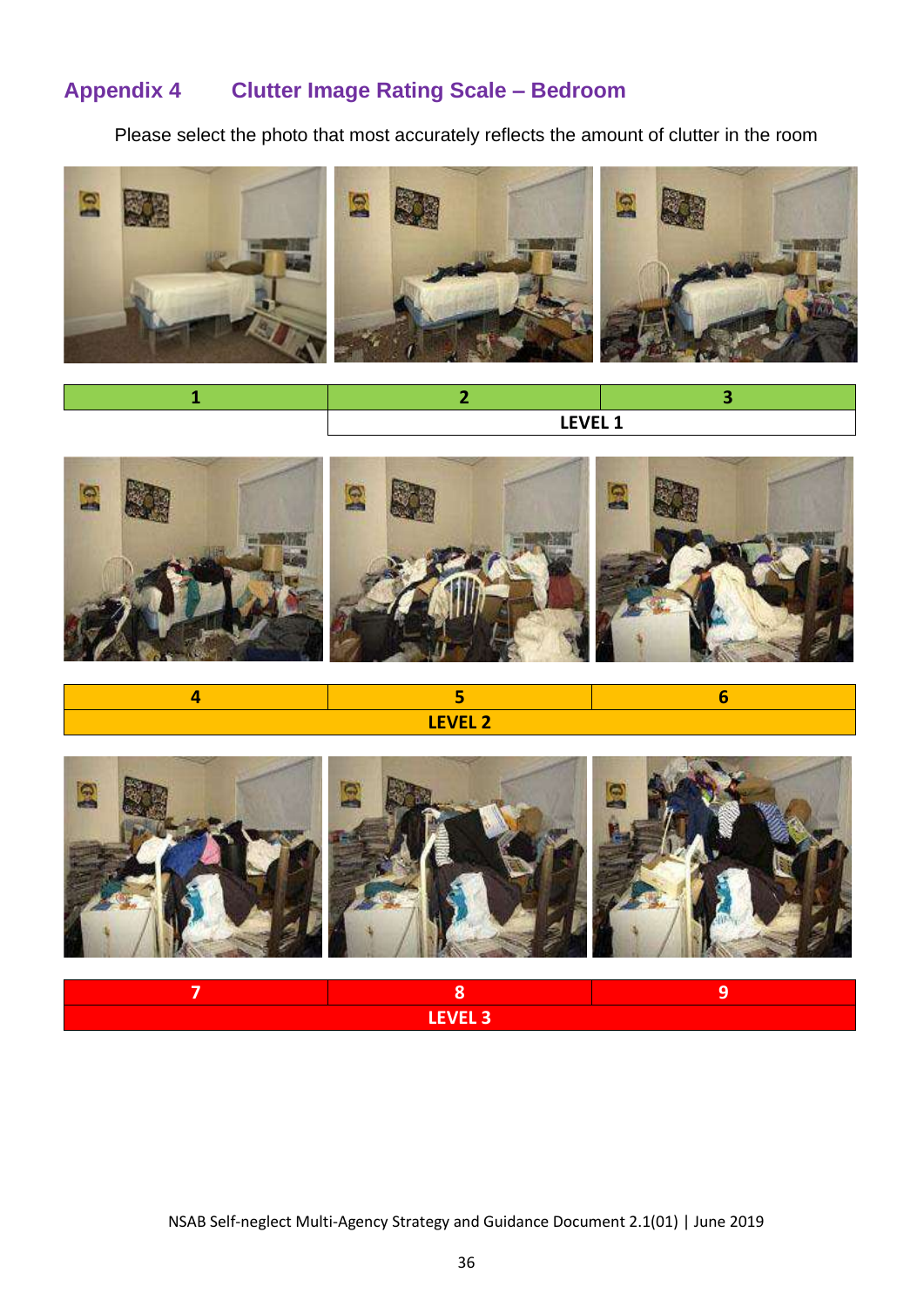### **Appendix 4 Clutter Image Rating Scale – Lounge**

Please select the photo that most accurately reflects the amount of clutter in the room



|  | LEVEL 1 |
|--|---------|



| <b>FVFI</b> <sub>2</sub><br>٠<br>LLVLL 4 |  |  |
|------------------------------------------|--|--|

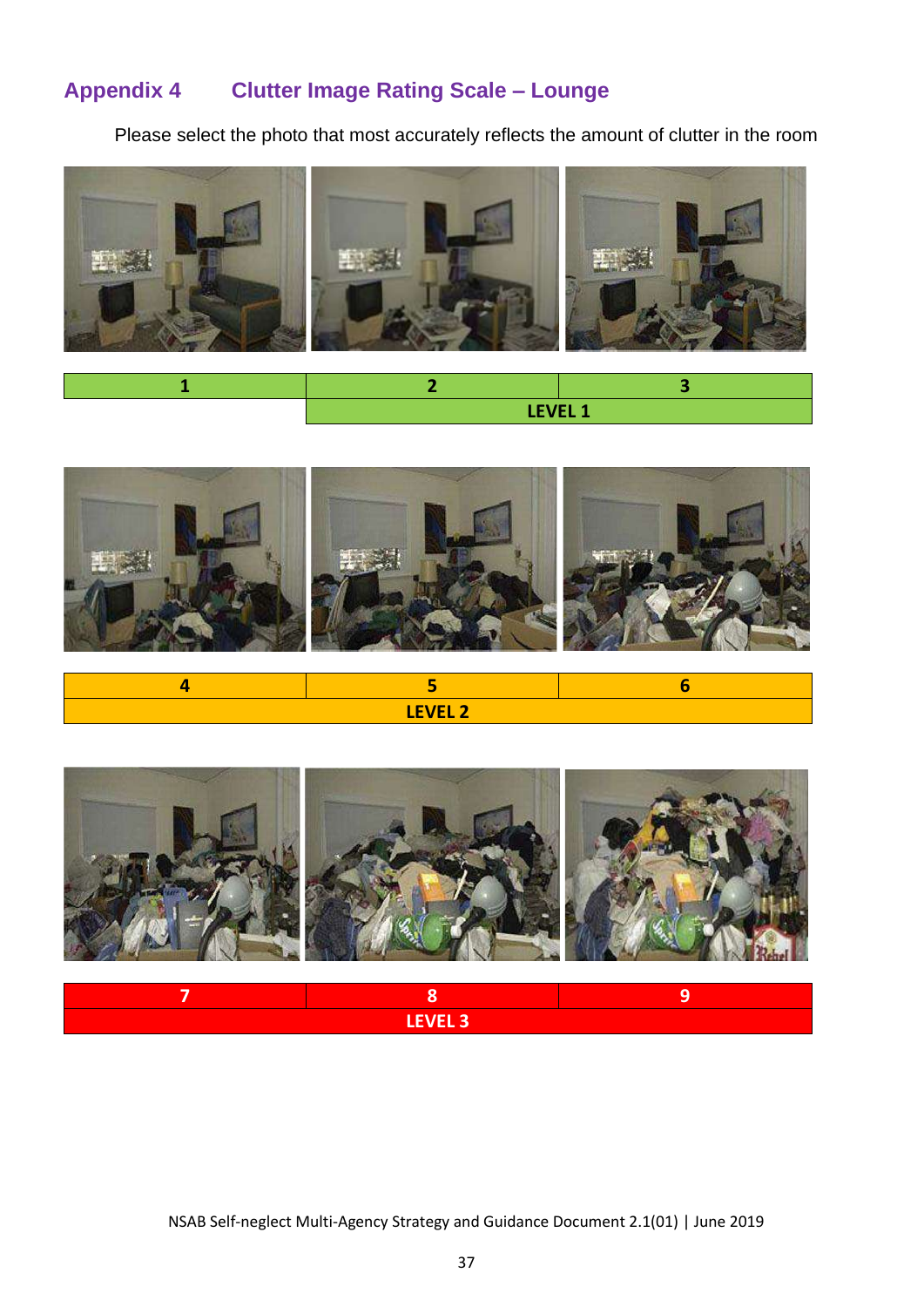### **Appendix 4 Clutter Image Rating Scale – Kitchen**

Please select the photo that most accurately reflects the amount of clutter in the room



| LEVEL 1 |  |
|---------|--|







**7 8 9 LEVEL 3**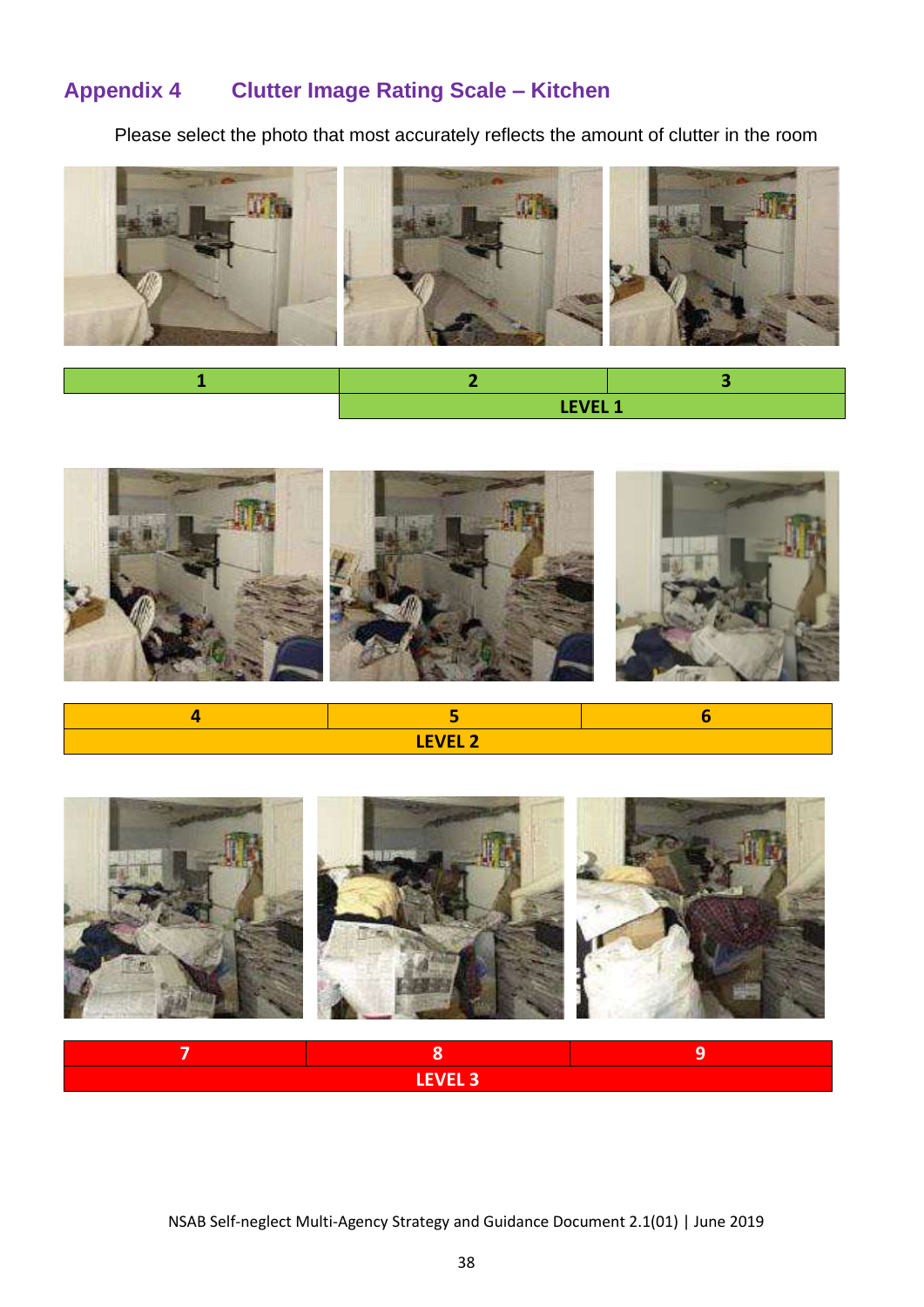## <span id="page-39-0"></span>**Appendix 5 Clutter Assessment Guidelines**

| <b>Level 1</b>                   | Household environment is considered reasonable. No specialised                                                                                  |  |  |
|----------------------------------|-------------------------------------------------------------------------------------------------------------------------------------------------|--|--|
| <b>Clutter image rating</b>      | assistance is needed. If the resident would like some assistance with<br>general housework or feels they are declining towards a higher clutter |  |  |
| $1 - 3$                          | scale, appropriate referrals can be made subject to age and                                                                                     |  |  |
|                                  | circumstances.                                                                                                                                  |  |  |
| 1. Property                      | All entrances and exits, stairways, roof space and windows<br>$\bullet$                                                                         |  |  |
| structure,                       | accessible.                                                                                                                                     |  |  |
| services &<br>garden area        | Smoke alarms fitted and functional or referrals made to Norfolk fire                                                                            |  |  |
|                                  | and rescue service to visit and install.<br>All services functional and maintained in good working order.                                       |  |  |
|                                  | Garden is accessible, tidy and maintained                                                                                                       |  |  |
| 2. Household                     | $\bullet$<br>No excessive clutter, all rooms can be safely used for their<br>$\bullet$                                                          |  |  |
| functions                        | intended purpose.                                                                                                                               |  |  |
|                                  | All rooms are rated 0-3 on the Clutter Rating Scale<br>$\bullet$                                                                                |  |  |
|                                  | No additional unused household appliances appear in unusual<br>$\bullet$                                                                        |  |  |
|                                  | locations around the property                                                                                                                   |  |  |
|                                  | Property is maintained within terms of any lease or tenancy                                                                                     |  |  |
|                                  | agreements where appropriate.                                                                                                                   |  |  |
|                                  | Property is not at risk of action by environmental health.                                                                                      |  |  |
| 3. Health and safety             | Property is clean with no odours, (pet or other)<br>$\bullet$                                                                                   |  |  |
|                                  | No rotting food<br>$\bullet$                                                                                                                    |  |  |
|                                  | No concerning use of candles<br>$\bullet$<br>No concern over flies<br>$\bullet$                                                                 |  |  |
|                                  | Residents managing personal care                                                                                                                |  |  |
|                                  | $\bullet$<br>No writing on the walls                                                                                                            |  |  |
|                                  | $\bullet$<br>Quantities of medication are within appropriate limits, in date and<br>$\bullet$                                                   |  |  |
|                                  | stored appropriately.                                                                                                                           |  |  |
| 4.Safeguard of                   | No concerns for household members.<br>$\bullet$                                                                                                 |  |  |
| children & family                |                                                                                                                                                 |  |  |
| members                          |                                                                                                                                                 |  |  |
| 5. Animals and pests             | Any pets at the property are well cared for<br>$\bullet$                                                                                        |  |  |
|                                  | No pests or infestations at the property<br>$\bullet$                                                                                           |  |  |
| 1. Personal health<br>and safety | No personal protective equipment(PPE) required<br>$\bullet$                                                                                     |  |  |
|                                  | No visit in pairs required.<br>$\bullet$                                                                                                        |  |  |
|                                  | Referral to Trading Standards with person's consent<br>$\bullet$                                                                                |  |  |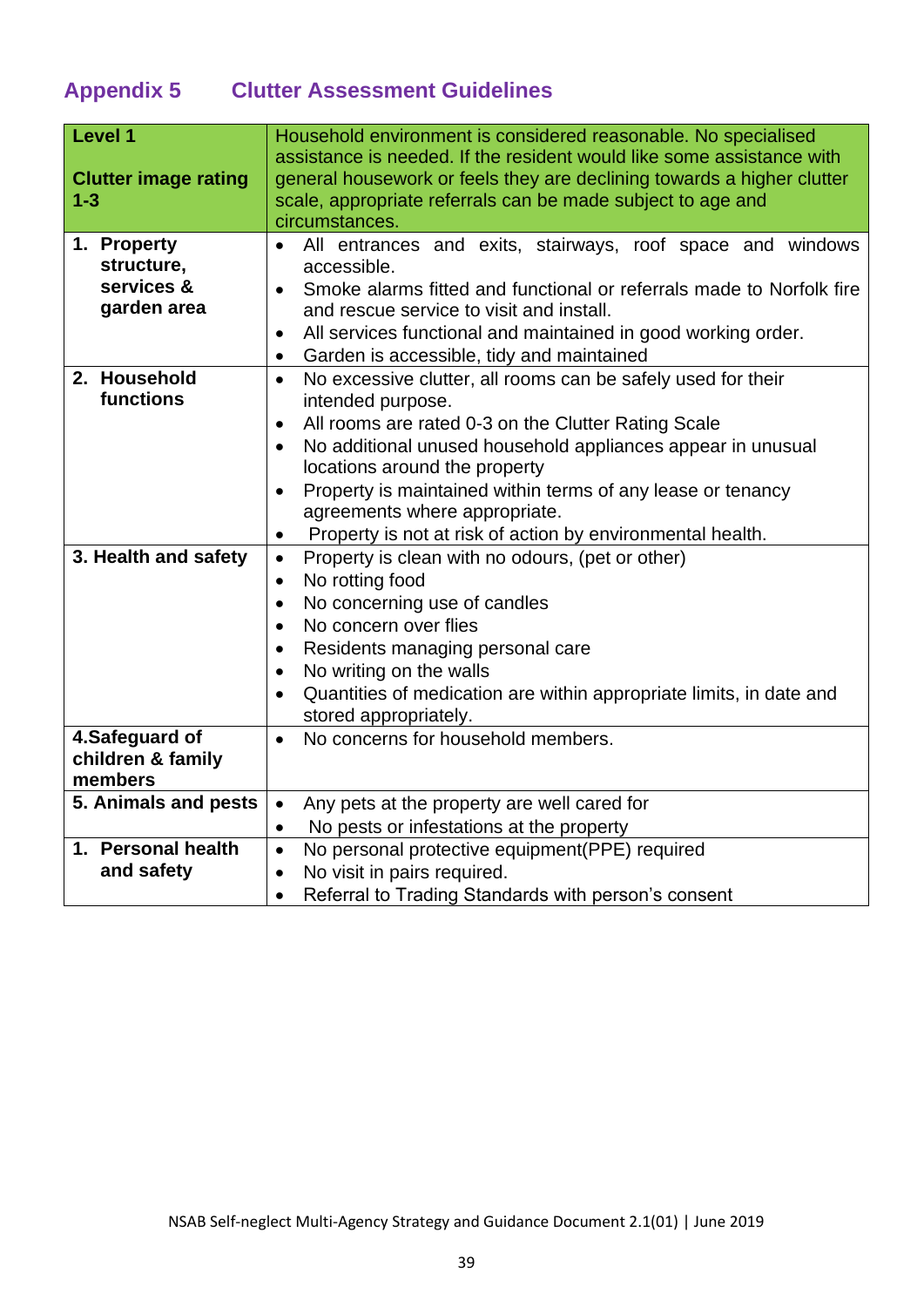### **Clutter/ Hygiene Rating Level 1: Actions**

| <b>Level 1</b> |                                                      | <b>Actions</b>                                                                                                                                                                                                                                                                                                                                                                                                                       |
|----------------|------------------------------------------------------|--------------------------------------------------------------------------------------------------------------------------------------------------------------------------------------------------------------------------------------------------------------------------------------------------------------------------------------------------------------------------------------------------------------------------------------|
|                | 1. Agency holding<br>the case                        | Discuss concerns with resident<br>$\bullet$<br>Raise a request to the fire and rescue service to provide fire safety<br>advice<br>Refer for support assessment if appropriate.<br>$\bullet$<br>Refer to GP if appropriate                                                                                                                                                                                                            |
|                | 2. Environmental<br>health                           | No Action                                                                                                                                                                                                                                                                                                                                                                                                                            |
|                | 3. Social landlords                                  | Provide details on debt advice if appropriate to circumstances<br>$\bullet$<br>Refer to GP if appropriate<br>$\bullet$<br>Refer for support assessment if appropriate.<br>$\bullet$<br>Provide details of support streams open to the resident via charities<br>and self-help groups.<br>Provide details on debt advice if appropriate to circumstances<br>$\bullet$<br>Ensure residents are maintaining all tenancy conditions<br>٠ |
|                | 4. Practitioners                                     | <b>Complete Hoarding Assessment</b><br>$\bullet$<br>Make appropriate referrals for support<br>$\bullet$<br>Refer to social landlord if the client is their tenant or leaseholder<br>$\bullet$                                                                                                                                                                                                                                        |
|                | 5. Emergency<br>services                             | Ensure information is shared with statutory agencies & feedback is<br>$\bullet$<br>provided to referring agency on completion of home visits.                                                                                                                                                                                                                                                                                        |
|                | 6. Animal welfare                                    | No action unless advice requested                                                                                                                                                                                                                                                                                                                                                                                                    |
|                | 7. Safeguarding<br>adults                            | No action unless other concerns of abuse are noted.                                                                                                                                                                                                                                                                                                                                                                                  |
|                | 8. Multi-Agency<br><b>Safeguarding</b><br>Hub (MASH) | No action unless other concerns of abuse are noted.                                                                                                                                                                                                                                                                                                                                                                                  |
|                | 9. Trading<br><b>Standards</b>                       | No action unless concerns about possible financial scam                                                                                                                                                                                                                                                                                                                                                                              |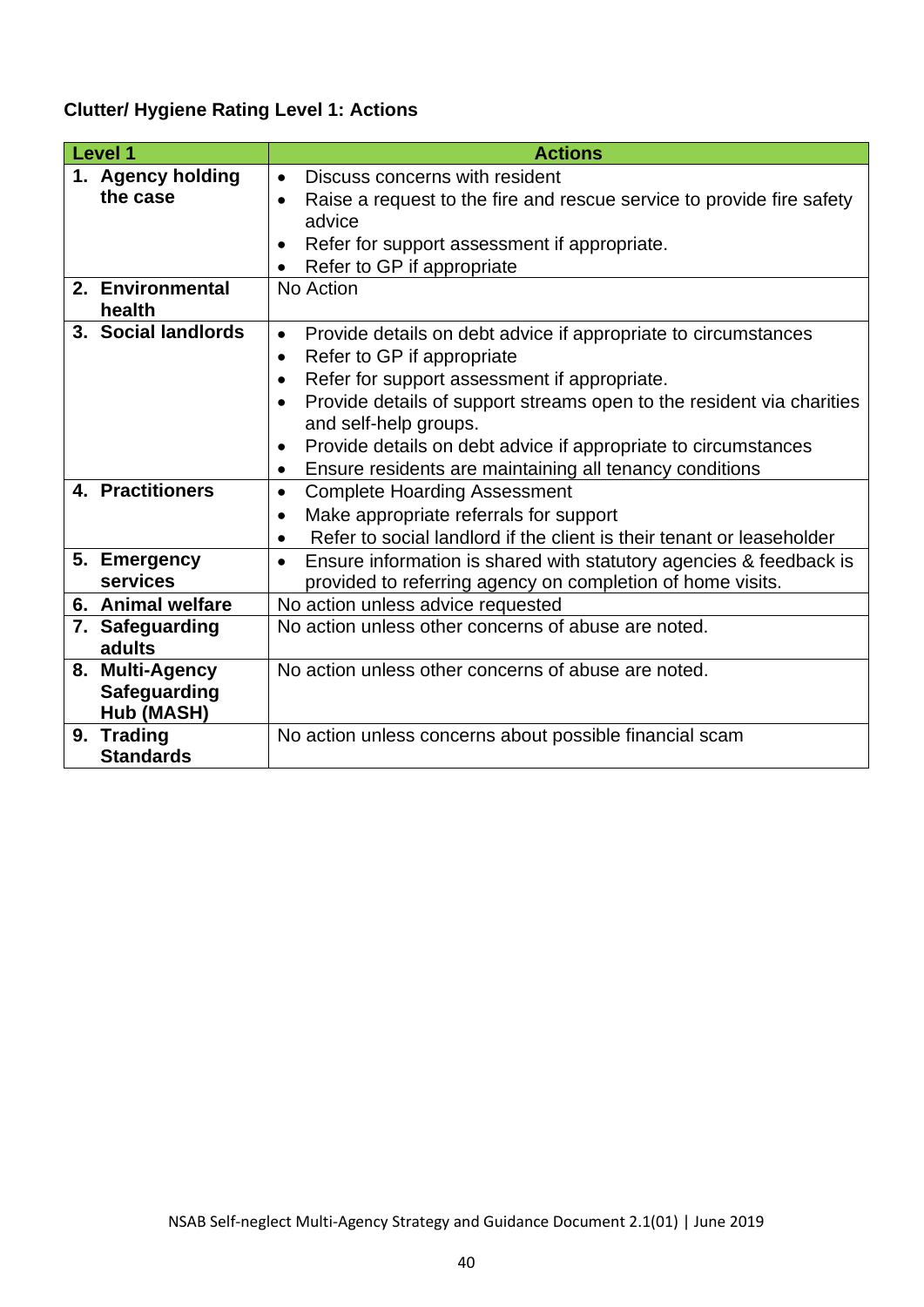| <b>Level 2</b>                       | Household environment requires professional assistance to resolve the                                                    |  |
|--------------------------------------|--------------------------------------------------------------------------------------------------------------------------|--|
|                                      | clutter and the maintenance issues of the property.                                                                      |  |
| <b>Clutter image rating</b><br>$4-6$ | Please see Appendix 8 for route into local Help Hubs                                                                     |  |
| <b>Property structure,</b>           | Only major exit is blocked<br>$\bullet$                                                                                  |  |
| services & garden                    | Only one of the services is not fully functional<br>$\bullet$                                                            |  |
| area                                 | Concern that services are not well maintained<br>$\bullet$                                                               |  |
|                                      | Smoke alarms are not installed or not functioning<br>٠                                                                   |  |
|                                      | Garden is not accessible due to clutter, or is not maintained<br>٠                                                       |  |
|                                      | Evidence of indoor items stored outside                                                                                  |  |
|                                      | Evidence of light structural damage including damp<br>٠                                                                  |  |
|                                      | Interior doors missing or blocked open                                                                                   |  |
| <b>Household functions</b>           | Clutter is causing congestion in the living spaces and is impacting<br>$\bullet$                                         |  |
|                                      | on the use of the rooms for their intended purpose.                                                                      |  |
|                                      | Clutter is causing congestion between the rooms and entrances.<br>٠                                                      |  |
|                                      | Room(s) scores between 4-5 on the clutter scale.<br>٠                                                                    |  |
|                                      | Inconsistent levels of housekeeping throughout the property<br>٠                                                         |  |
|                                      | Some household appliances are not functioning properly and there<br>٠                                                    |  |
|                                      | may be additional units in unusual places.                                                                               |  |
|                                      | Property is not maintained within terms of lease or tenancy<br>$\bullet$                                                 |  |
|                                      | agreement where applicable.                                                                                              |  |
|                                      | Evidence of outdoor items being stored inside<br>٠                                                                       |  |
| <b>Health and safety</b>             | Kitchen and bathroom are not kept clean<br>$\bullet$                                                                     |  |
|                                      | Offensive odour in the property<br>٠                                                                                     |  |
|                                      | Resident is not maintaining safe cooking environment<br>٠                                                                |  |
|                                      | Some concern with the quantity of medication, or its storage or<br>٠                                                     |  |
|                                      | expiry dates.                                                                                                            |  |
|                                      | No rotting food<br>٠                                                                                                     |  |
|                                      | No concerning use of candles                                                                                             |  |
|                                      | Resident trying to manage personal care but struggling                                                                   |  |
| Safeguard of                         | Hoarding on clutter scale 4 - 7 doesn't automatically constitute a<br>$\bullet$                                          |  |
| children & family<br>members         | Safeguarding alert.                                                                                                      |  |
|                                      | Please note all additional concerns for householders<br>Properties with children or vulnerable residents with additional |  |
|                                      | ٠<br>support needs may trigger a safeguarding alert under a different                                                    |  |
|                                      | risk.                                                                                                                    |  |
| <b>Animals and Pests</b>             | Pets at the property are not well cared for<br>٠                                                                         |  |
|                                      | Resident is not unable to control the animals                                                                            |  |
|                                      | Animal's living area is not maintained and smells                                                                        |  |
|                                      | Animals appear to be under nourished or over fed<br>٠                                                                    |  |
|                                      | Sound of mice heard at the property.                                                                                     |  |
|                                      | Spider webs in house                                                                                                     |  |
|                                      | Light insect infestation (bed bugs, lice, fleas, cockroaches, ants, etc.)                                                |  |
|                                      | Refer to RSPCA for advice and guidance.                                                                                  |  |
| Personal health and                  | Latex Gloves, boots or needle stick safe shoes, face mask, hand<br>$\bullet$                                             |  |
| safety                               | sanitizer, insect repellent.                                                                                             |  |
|                                      | Personal protective equipment required.                                                                                  |  |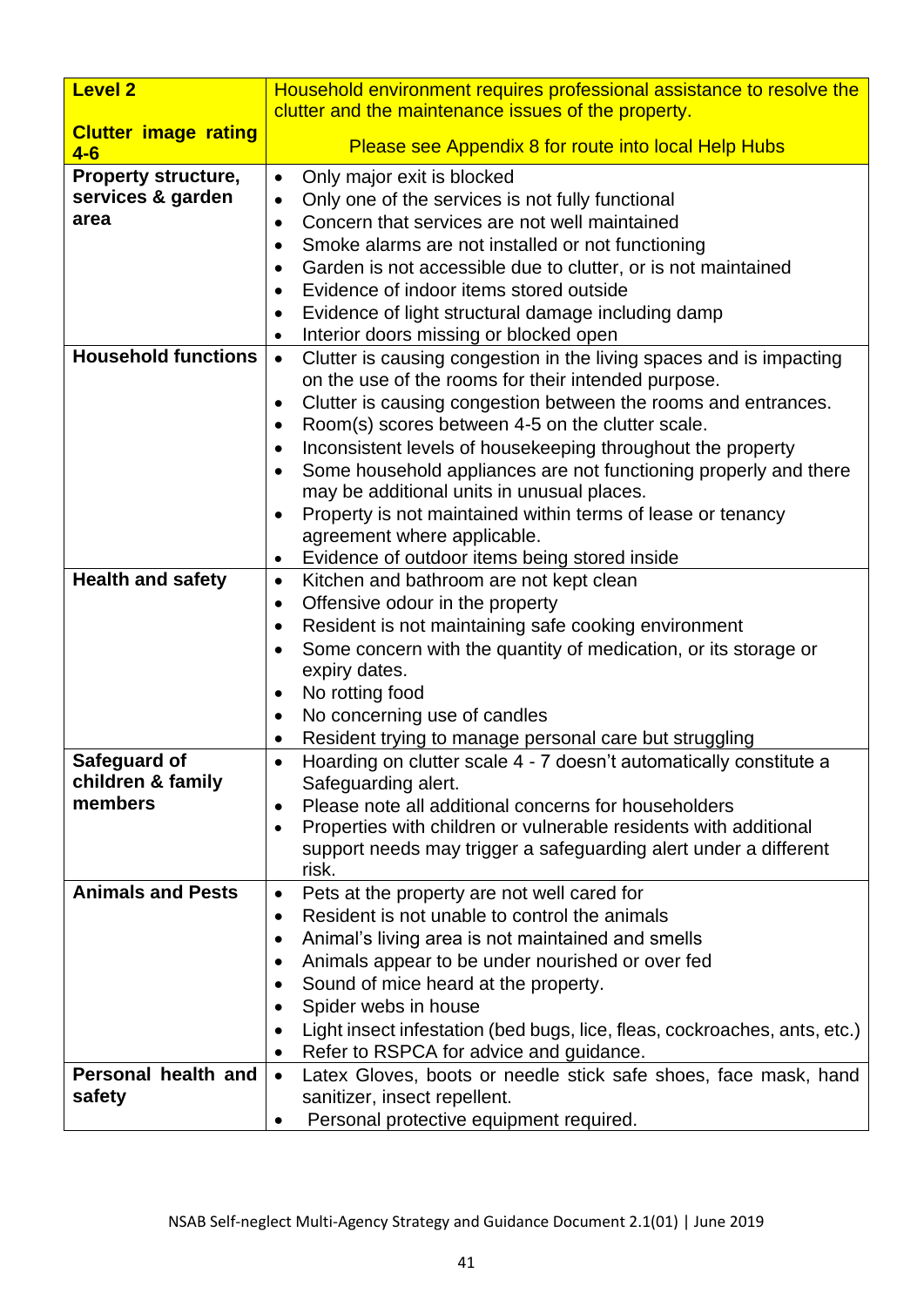**Clutter /Hygiene rating Level 2 Actions**

| <b>Level 2</b>           | <b>Actions</b>                                                                                                                                     |  |
|--------------------------|----------------------------------------------------------------------------------------------------------------------------------------------------|--|
| 1. Agency holding        | Refer to landlord if resident is a tenant<br>$\bullet$                                                                                             |  |
| the case                 | Refer to environmental health<br>$\bullet$                                                                                                         |  |
|                          | Raise a request to the fire and rescue service to provide fire<br>٠                                                                                |  |
|                          | prevention advice                                                                                                                                  |  |
|                          | Provide details of garden services<br>$\bullet$                                                                                                    |  |
|                          | Refer for support assessment<br>$\bullet$                                                                                                          |  |
|                          | Referral to GP<br>$\bullet$                                                                                                                        |  |
|                          | Referral to debt advice if appropriate<br>٠                                                                                                        |  |
|                          | Refer to animal welfare if there are animals at the property.<br>$\bullet$                                                                         |  |
|                          | Ensure information sharing with all agencies involved to ensure a<br>٠                                                                             |  |
|                          | collaborative approach and a sustainable resolution.                                                                                               |  |
| 2. Environmental         | Refer to environmental health with details of client, landlord (if<br>$\bullet$                                                                    |  |
| health                   | relevant) referrer's details and overview of problems where                                                                                        |  |
|                          | appropriate                                                                                                                                        |  |
|                          | At time of inspection, environmental health officer decides on<br>$\bullet$                                                                        |  |
|                          | appropriate course of action                                                                                                                       |  |
|                          | Consider serving notices under Public Health Act 1936,<br>$\bullet$                                                                                |  |
|                          | Environmental Protection Act 1990, Prevention of Damage By                                                                                         |  |
|                          | Pests Act 1949 or Housing Act 2004                                                                                                                 |  |
|                          | Consider Works in Default if notices not complied with by occupier                                                                                 |  |
|                          |                                                                                                                                                    |  |
|                          |                                                                                                                                                    |  |
| 3. Social landlords      | Visit resident to inspect the property & assess support needs<br>$\bullet$                                                                         |  |
|                          | Refer for housing related support.<br>$\bullet$                                                                                                    |  |
|                          | Ensure residents are maintaining all tenancy conditions<br>$\bullet$                                                                               |  |
|                          | Enforce tenancy conditions relating to residents' responsibilities<br>$\bullet$                                                                    |  |
|                          | Ensure information sharing with all agencies involved to ensure a<br>$\bullet$                                                                     |  |
|                          | collaborative approach and a sustainable resolution.                                                                                               |  |
| 4. Practitioners         | Refer to "Guidance for Hoarding Guidance Questions to Ask"<br>$\bullet$                                                                            |  |
|                          | Complete practitioners' assessment tool<br>$\bullet$                                                                                               |  |
|                          | Ensure information sharing with all agencies involved to ensure a                                                                                  |  |
|                          | collaborative approach and a sustainable resolution.                                                                                               |  |
| 5. Emergency<br>services | Ensure information sharing with all agencies involved to ensure a<br>$\bullet$                                                                     |  |
|                          | collaborative approach and a sustainable resolution.                                                                                               |  |
| 6. Animal welfare        | Provide feedback to referring agency on completion of home visits.<br>$\bullet$<br>Visit property to undertake a wellbeing check on animals at the |  |
|                          | $\bullet$<br>property.                                                                                                                             |  |
|                          | Educate client regarding animal welfare if appropriate- seek advice<br>٠                                                                           |  |
|                          | from the RSPCA.                                                                                                                                    |  |
|                          | Provide advice / assistance with re-homing animals                                                                                                 |  |
| 7. Safeguarding          | No action unless other concerns of abuse are noted.                                                                                                |  |
| adults                   | If other concerns of abuse are of concern or have been reported,                                                                                   |  |
|                          | progression to safeguarding referral and investigation may be                                                                                      |  |
|                          | necessary.                                                                                                                                         |  |
| 8. Multi-Agency          | No action unless other concerns of abuse are noted                                                                                                 |  |
| <b>Safeguarding</b>      |                                                                                                                                                    |  |
| Hub (MASH)               |                                                                                                                                                    |  |
|                          |                                                                                                                                                    |  |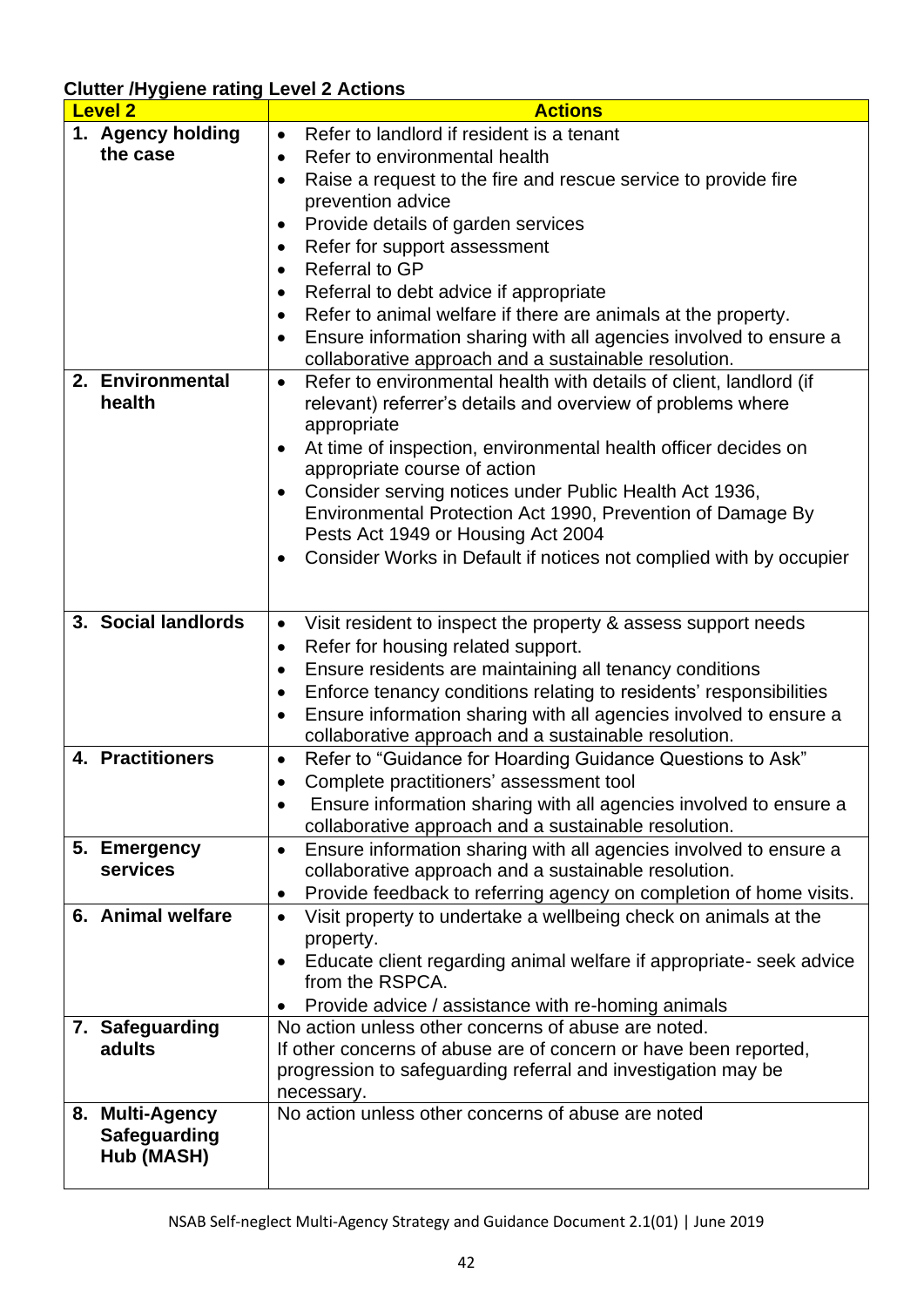| <b>Level 2</b>                                           | <b>Actions</b>                                                                                                                                                                                                                                                                                                                                                                                                                                                                                                                                                                                                                                                                                                                                                                                                                                                                                                                                                                                                                                                                                                                                  |  |  |  |  |  |  |  |
|----------------------------------------------------------|-------------------------------------------------------------------------------------------------------------------------------------------------------------------------------------------------------------------------------------------------------------------------------------------------------------------------------------------------------------------------------------------------------------------------------------------------------------------------------------------------------------------------------------------------------------------------------------------------------------------------------------------------------------------------------------------------------------------------------------------------------------------------------------------------------------------------------------------------------------------------------------------------------------------------------------------------------------------------------------------------------------------------------------------------------------------------------------------------------------------------------------------------|--|--|--|--|--|--|--|
| 9. Trading                                               | No action unless concerns about possible financial scam                                                                                                                                                                                                                                                                                                                                                                                                                                                                                                                                                                                                                                                                                                                                                                                                                                                                                                                                                                                                                                                                                         |  |  |  |  |  |  |  |
| <b>Standards</b>                                         |                                                                                                                                                                                                                                                                                                                                                                                                                                                                                                                                                                                                                                                                                                                                                                                                                                                                                                                                                                                                                                                                                                                                                 |  |  |  |  |  |  |  |
|                                                          |                                                                                                                                                                                                                                                                                                                                                                                                                                                                                                                                                                                                                                                                                                                                                                                                                                                                                                                                                                                                                                                                                                                                                 |  |  |  |  |  |  |  |
| <b>Level 3</b><br><b>Clutter image rating</b><br>$7 - 9$ | Household environment will require intervention with a collaborative<br>multi-agency approach, via the Early Help Hub (see Appendix 8), with<br>the involvement from a wide range of professionals. This level of<br>hoarding constitutes a safeguarding alert due to the significant risk to<br>health of the householders, surrounding properties and residents.<br>Residents are often unaware of the implication of their hoarding<br>actions and oblivious to the risk it poses.                                                                                                                                                                                                                                                                                                                                                                                                                                                                                                                                                                                                                                                           |  |  |  |  |  |  |  |
| <b>Property structure,</b>                               | Limited access to the property due to extreme clutter<br>$\bullet$                                                                                                                                                                                                                                                                                                                                                                                                                                                                                                                                                                                                                                                                                                                                                                                                                                                                                                                                                                                                                                                                              |  |  |  |  |  |  |  |
| services & garden<br>area                                | Evidence may be seen of extreme clutter seen at windows<br>$\bullet$<br>Evidence may be seen of extreme clutter outside the property<br>٠<br>Garden not accessible and extensively overgrown<br>٠<br>Services not connected or not functioning properly<br>٠<br>Smoke alarms not fitted or not functioning<br>$\bullet$<br>Property lacks ventilation due to clutter<br>$\bullet$                                                                                                                                                                                                                                                                                                                                                                                                                                                                                                                                                                                                                                                                                                                                                               |  |  |  |  |  |  |  |
|                                                          |                                                                                                                                                                                                                                                                                                                                                                                                                                                                                                                                                                                                                                                                                                                                                                                                                                                                                                                                                                                                                                                                                                                                                 |  |  |  |  |  |  |  |
|                                                          | Interior doors missing or blocked open<br>$\bullet$<br>Evidence of structural damage or outstanding repairs including<br>$\bullet$<br>damp<br>There may be evidence of internal damp and / or mould.<br>$\bullet$<br>Evidence of indoor items stored outside                                                                                                                                                                                                                                                                                                                                                                                                                                                                                                                                                                                                                                                                                                                                                                                                                                                                                    |  |  |  |  |  |  |  |
| <b>Household functions</b>                               | $\bullet$                                                                                                                                                                                                                                                                                                                                                                                                                                                                                                                                                                                                                                                                                                                                                                                                                                                                                                                                                                                                                                                                                                                                       |  |  |  |  |  |  |  |
|                                                          | Clutter is obstructing the living spaces and is preventing the use of<br>$\bullet$<br>the rooms for their intended purpose.<br>Room(s) scores 7 - 9 on the clutter image scale<br>٠<br>Rooms not used for intended purposes or very limited<br>٠<br>Beds inaccessible or unusable due to clutter or infestation<br>$\bullet$<br>Entrances, hallways and stairs blocked or difficult to pass<br>٠<br>Toilets, sinks not functioning or not in use<br>$\bullet$<br>Resident at risk due to living environment<br>Household appliances are not functioning or inaccessible<br>$\bullet$<br>Resident has no safe cooking environment<br>٠<br>Resident is using candles, electric or gas heating appliances<br>٠<br>Evidence of outdoor clutter being stored indoors.<br>$\bullet$<br>No evidence of housekeeping being undertaken<br>٠<br>Broken household items not discarded e.g. broken glass or plates<br>$\bullet$<br>Concern for declining mental health<br>٠<br>Property is not maintained within terms of lease or tenancy<br>agreement where applicable<br>Property is at risk of notice being served by environmental health<br>$\bullet$ |  |  |  |  |  |  |  |
| <b>Health and safety</b>                                 | Human urine and or excrement may be present<br>$\bullet$<br>Excessive odour in the property, may also be evident from the<br>٠<br>outside<br>Rotting food may be present<br>Evidence may be seen of unclean, unused and or buried plates &<br>$\bullet$<br>dishes.<br>Broken household items not discarded e.g. broken glass or plates<br>Inappropriate quantities or storage of medication.                                                                                                                                                                                                                                                                                                                                                                                                                                                                                                                                                                                                                                                                                                                                                    |  |  |  |  |  |  |  |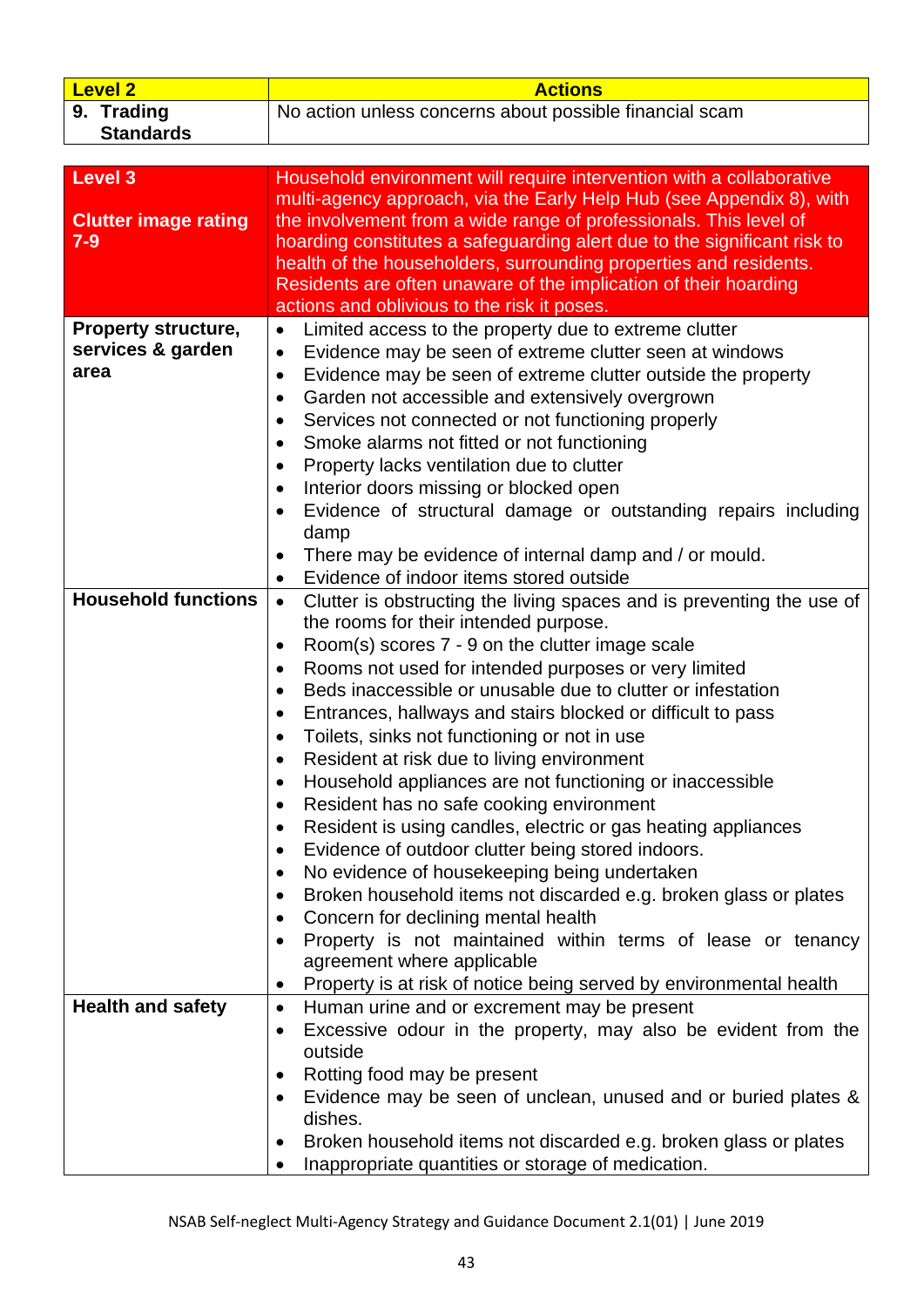|                            | Pungent odour can be smelt inside the property and possibly from<br>outside.<br>Concern with the integrity of the electrics |  |  |  |  |  |  |  |  |  |
|----------------------------|-----------------------------------------------------------------------------------------------------------------------------|--|--|--|--|--|--|--|--|--|
|                            |                                                                                                                             |  |  |  |  |  |  |  |  |  |
|                            | Inappropriate use of electrical extension cords or evidence of                                                              |  |  |  |  |  |  |  |  |  |
|                            | unqualified work to the electrics.                                                                                          |  |  |  |  |  |  |  |  |  |
|                            | Concern for declining mental health                                                                                         |  |  |  |  |  |  |  |  |  |
|                            |                                                                                                                             |  |  |  |  |  |  |  |  |  |
| Safeguard of               | Hoarding on clutter scale 7-9 constitutes a Safeguarding Alert.<br>$\bullet$                                                |  |  |  |  |  |  |  |  |  |
| children & family          | Please note all additional concerns for householders<br>$\bullet$                                                           |  |  |  |  |  |  |  |  |  |
| members                    |                                                                                                                             |  |  |  |  |  |  |  |  |  |
| <b>Animals and pests</b>   | Animals at the property at risk due the level of clutter in the property<br>$\bullet$                                       |  |  |  |  |  |  |  |  |  |
|                            | Resident may not able to control the animals at the property                                                                |  |  |  |  |  |  |  |  |  |
|                            | Animal's living area is not maintained and smells                                                                           |  |  |  |  |  |  |  |  |  |
|                            | Animals appear to be under nourished or over fed                                                                            |  |  |  |  |  |  |  |  |  |
|                            | Hoarding of animals at the property                                                                                         |  |  |  |  |  |  |  |  |  |
|                            | Heavy insect infestation (bed bugs, lice, fleas, cockroaches, ants,                                                         |  |  |  |  |  |  |  |  |  |
|                            | silverfish, etc.)                                                                                                           |  |  |  |  |  |  |  |  |  |
|                            | Visible rodent infestation<br>$\bullet$                                                                                     |  |  |  |  |  |  |  |  |  |
|                            | <b>Refer to RSPCA</b><br>$\bullet$                                                                                          |  |  |  |  |  |  |  |  |  |
| <b>Personal health and</b> | Visits where personal protective equipment (PPE) required: i.e.<br>$\bullet$                                                |  |  |  |  |  |  |  |  |  |
| safety                     | Latex Gloves, boots or needle stick safe shoes, face mask, hand                                                             |  |  |  |  |  |  |  |  |  |
|                            | sanitizer, insect repellent.                                                                                                |  |  |  |  |  |  |  |  |  |
|                            |                                                                                                                             |  |  |  |  |  |  |  |  |  |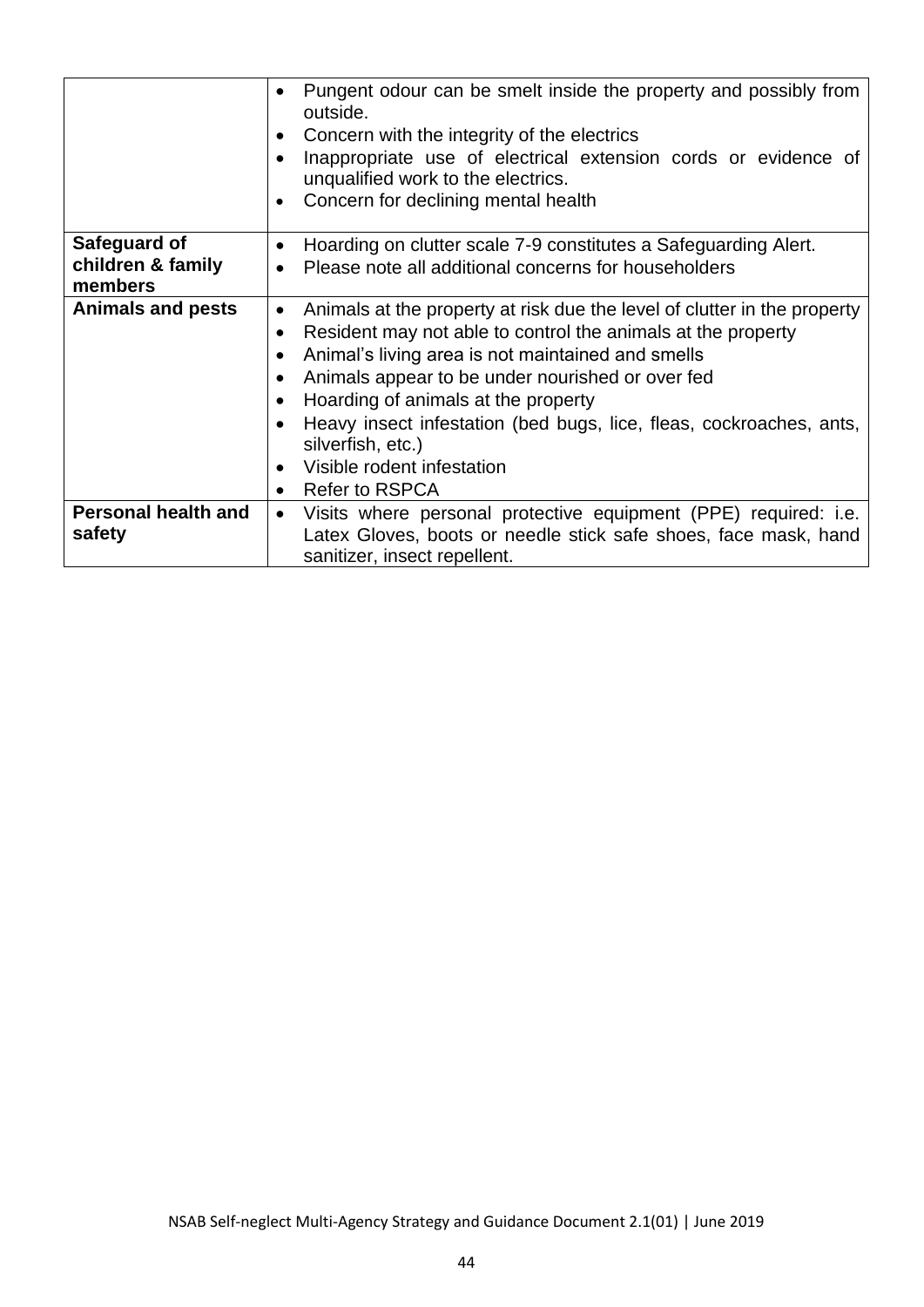| <b>Actions</b>             | <b>Level 3</b>                                                                            |  |  |  |  |  |  |  |
|----------------------------|-------------------------------------------------------------------------------------------|--|--|--|--|--|--|--|
| <b>Agency holding the</b>  | Raise safeguarding referral within 24 hours<br>$\bullet$                                  |  |  |  |  |  |  |  |
| case                       | Raise a request to the fire and rescue service within 24 hours to<br>$\bullet$            |  |  |  |  |  |  |  |
|                            | provide fire prevention advice.                                                           |  |  |  |  |  |  |  |
| <b>Environmental</b>       | Refer to environmental health with details of client, landlord (if<br>$\bullet$           |  |  |  |  |  |  |  |
| health                     | relevant) referrer's details and overview of problems                                     |  |  |  |  |  |  |  |
|                            | At time of inspection, EHO decides on appropriate course of action<br>$\bullet$           |  |  |  |  |  |  |  |
|                            | Consider serving notices under Public Health Act 1936,                                    |  |  |  |  |  |  |  |
|                            | Environmental Protection Act 1990, Prevention of Damage By                                |  |  |  |  |  |  |  |
|                            | Pests Act 1949 or Housing Act 2004                                                        |  |  |  |  |  |  |  |
|                            | Consider Works in Default if notices not complied by occupier                             |  |  |  |  |  |  |  |
| Landlord                   | Visit resident to inspect the property & assess support needs<br>$\bullet$                |  |  |  |  |  |  |  |
|                            | Attend multi agency HRP meeting<br>$\bullet$                                              |  |  |  |  |  |  |  |
|                            | Enforce tenancy conditions relating to residents' responsibilities<br>$\bullet$           |  |  |  |  |  |  |  |
|                            | If resident refuses to engage serve Notice of Seeking Possession<br>$\bullet$             |  |  |  |  |  |  |  |
|                            | under Ground 13 to Schedule 2 of the Housing Act 1988                                     |  |  |  |  |  |  |  |
| <b>Practitioners</b>       | Refer to "Hoarding Guidance Questions for practitioners" See<br>$\bullet$                 |  |  |  |  |  |  |  |
|                            | Appendix 1                                                                                |  |  |  |  |  |  |  |
|                            | Complete practitioners' assessment tool<br>$\bullet$                                      |  |  |  |  |  |  |  |
|                            | Ensure information sharing with all agencies involved to ensure a<br>$\bullet$            |  |  |  |  |  |  |  |
|                            | collaborative approach and a sustainable resolution.                                      |  |  |  |  |  |  |  |
| <b>Emergency services</b>  | Attend multi agency HRP meeting on request<br>$\bullet$                                   |  |  |  |  |  |  |  |
|                            | Ensure information sharing with all agencies involved to ensure a<br>$\bullet$            |  |  |  |  |  |  |  |
|                            | collaborative approach and a sustainable resolution.                                      |  |  |  |  |  |  |  |
|                            | Provide feedback to case holding agency on completion of home<br>$\bullet$                |  |  |  |  |  |  |  |
| <b>Animal welfare</b>      | visits.                                                                                   |  |  |  |  |  |  |  |
|                            | Notify the RSPCA for further advice and guidance.<br>$\bullet$                            |  |  |  |  |  |  |  |
|                            | Visit property to undertake a wellbeing check on animals at the<br>$\bullet$<br>property. |  |  |  |  |  |  |  |
|                            | Remove animals to a safe environment                                                      |  |  |  |  |  |  |  |
|                            | Educate client regarding animal welfare if appropriate                                    |  |  |  |  |  |  |  |
|                            | Take legal action for animal cruelty if appropriate                                       |  |  |  |  |  |  |  |
|                            | Provide advice/assistance with re-homing animals                                          |  |  |  |  |  |  |  |
| <b>Safeguarding adults</b> | Safeguarding alert should progress to referral for multi-agency                           |  |  |  |  |  |  |  |
|                            | approach and further investigation of any concerns of abuse. Referral                     |  |  |  |  |  |  |  |
|                            | to the high risk panel should be made                                                     |  |  |  |  |  |  |  |
| <b>Multi-Agency</b>        | Refer to MASH if children or young people present within 24 hours                         |  |  |  |  |  |  |  |
| <b>Safeguarding Hub</b>    |                                                                                           |  |  |  |  |  |  |  |
| (MASH)                     |                                                                                           |  |  |  |  |  |  |  |
| <b>Trading Standards</b>   | No action unless concerns about possible financial scam                                   |  |  |  |  |  |  |  |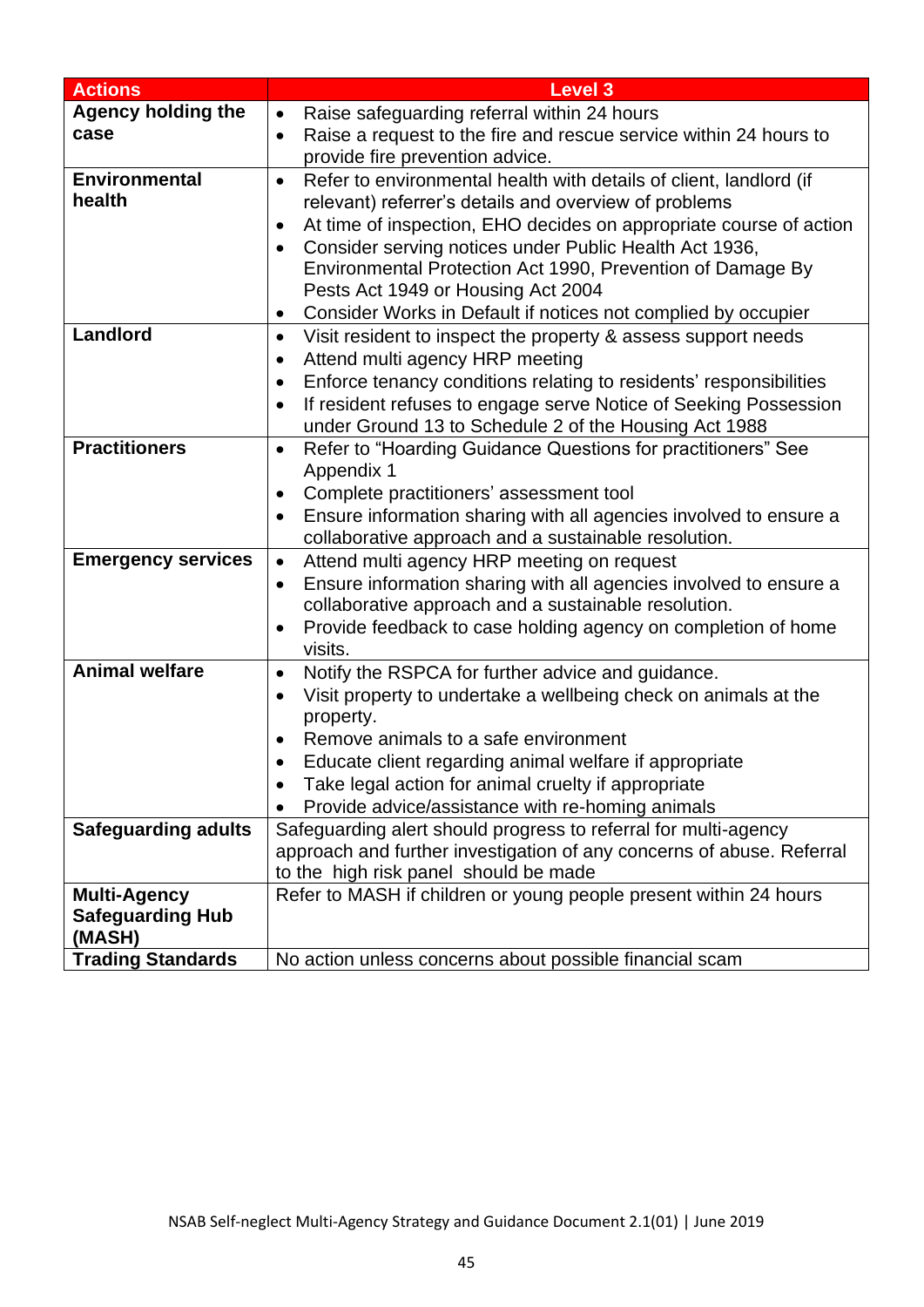### <span id="page-46-0"></span>**Appendix 6 Questions which could be used during an assessment**

Listed below are examples of questions to ask where you are concerned about someone's safety in their own home, where you suspect a risk of self- neglect and hoarding? The information gained from these questions will inform a hoarding assessment and provide the information needed to alert other agencies. Most clients with a hoarding problem will be embarrassed about their surroundings so adapt the question to suit your assessment with the person.

- When was the last time you allowed a friend or family member to visit you at home?
- How do you get in and out of your home, do you feel safe living here?
- Have you ever had an accident, slipped, tripped up or fallen? How did it happen?
- How have you made your home safer to prevent this (above) from happening again?
- How do move safely around your home (where the floor is uneven or covered, or there are exposed wires, damp, rot, or other hazards)
- Has a fire ever started by accident?
- How do you get hot water, lighting, heating in here? Do these services work properly? Have they ever been tested?
- Do you ever use candles or an open flame to heat and light here or cook with camping gas?
- How do you manage to keep yourself warm, especially in winter?
- When did you last go out in your garden? Do you feel safe to go out there?
- Are you worried about other people getting into your garden to try and break-in? Has this ever happened?
- Are you worried about mice, rats or foxes, or other pests? Do you leave food out for them?
- Have you ever seen mice or rats in your home? Have they eaten any of your food? Or got upstairs and be nesting anywhere?
- Can you prepare food, cook and wash up in your kitchen?
- Do you use your fridge? Can I have look in it? How do you keep things cold in the hot weather?
- How do you keep yourself clean? Can I see your bathroom? Are you able to use your bathroom and use the toilet ok? Have a wash, bath? Shower?
- Can you show me where you sleep and let me see your upstairs rooms? Are the stairs safe to walk up? (if there are any)
- What do you do with your dirty washing?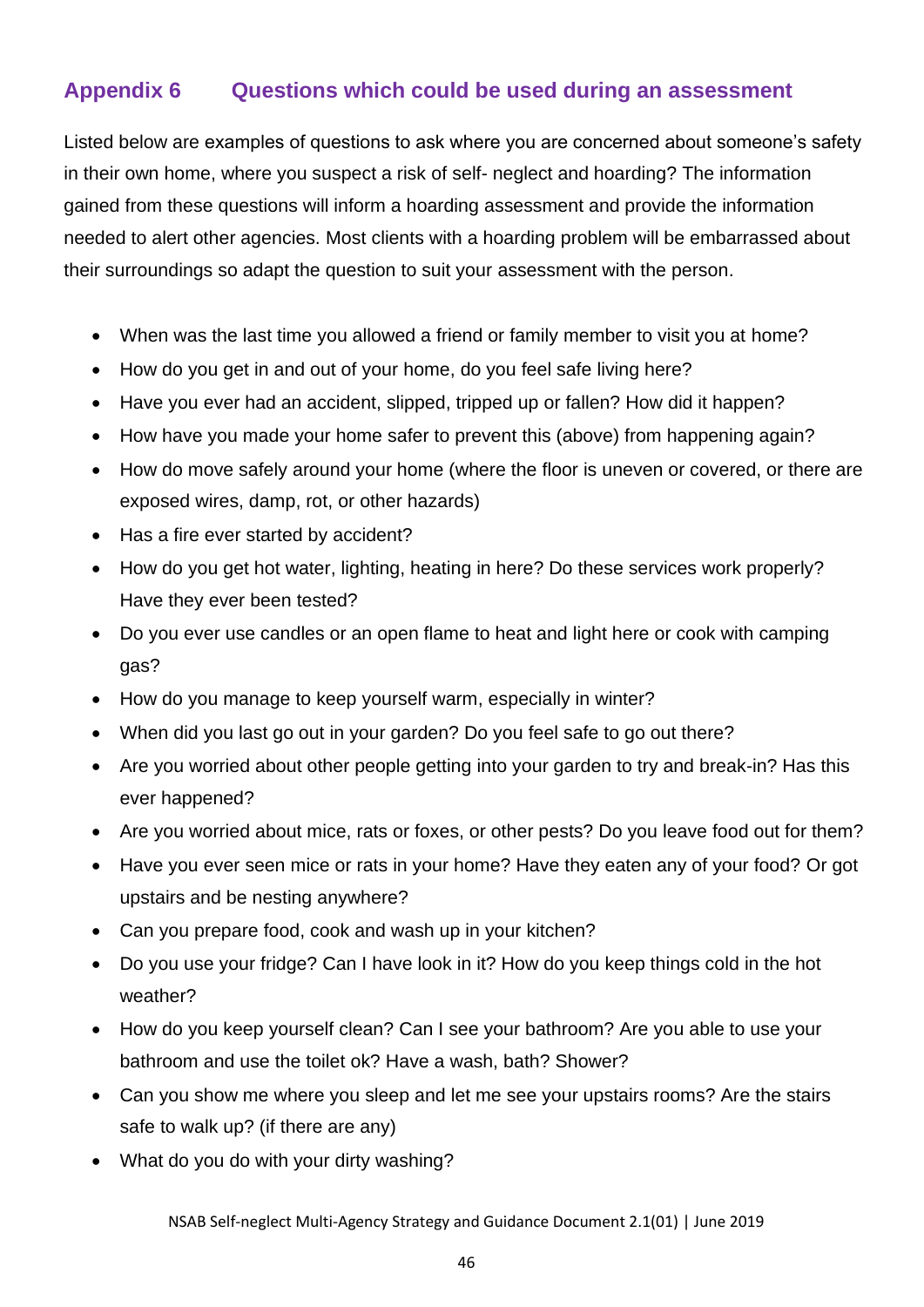- Where do you sleep? Are you able to change your bed linen regularly? When did you last change them?
- How do you keep yourself warm at night? Have you got extra coverings to put on your bed if you are cold?
- Are there any broken windows in your home? Any repairs that need to be done?
- Because of the number of possessions you have, do you find it difficult to use some of your rooms? If so which ones?
- Do you struggle with discarding things or to what extent do you have difficulty discarding (or recycling, selling, giving away) ordinary things that other people would get rid of?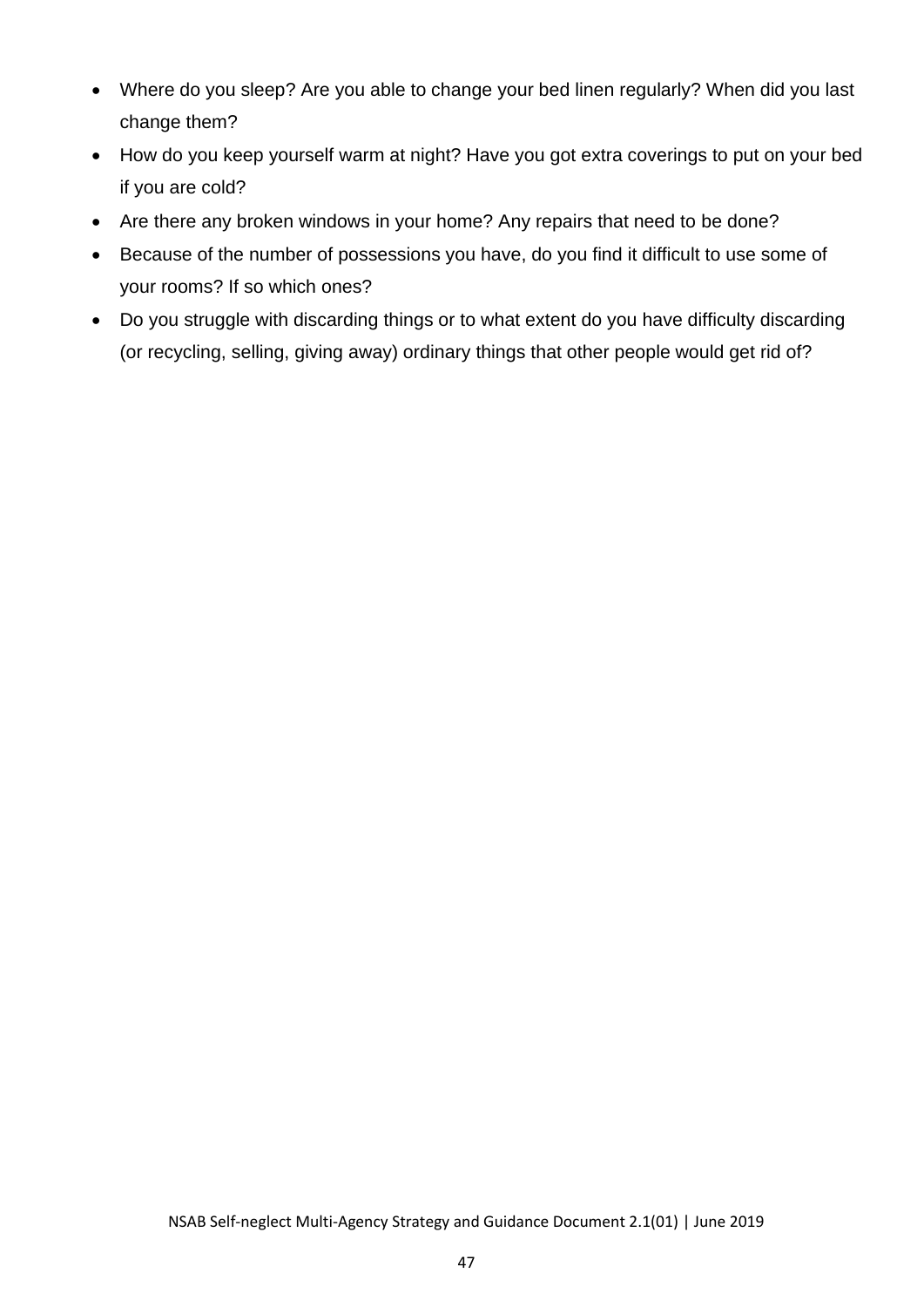| <b>Property structure</b><br>services and garden<br>area | Assess the access to all entrances and exits for the property.<br>$\bullet$<br>(Note impact on any communal entrances & exits). Include<br>access to roof space.<br>Can the occupant escape from all rooms in the event of a fire or<br>$\bullet$<br>other emergency?<br>Is there a clear plan of what to do in the event of a fire or other<br>$\bullet$<br>emergency and does everyone in the home know it?<br>Does the property have a working smoke alarm?<br>٠<br>Carry out a cursory visual assessment of the condition of the<br>$\bullet$<br>services within the property e.g. plumbing, electrics, gas, air<br>conditioning, heating; this will help inform your next course of<br>action.<br>Are the services connected?<br>$\bullet$                                                                                                                                                                                                       |
|----------------------------------------------------------|-------------------------------------------------------------------------------------------------------------------------------------------------------------------------------------------------------------------------------------------------------------------------------------------------------------------------------------------------------------------------------------------------------------------------------------------------------------------------------------------------------------------------------------------------------------------------------------------------------------------------------------------------------------------------------------------------------------------------------------------------------------------------------------------------------------------------------------------------------------------------------------------------------------------------------------------------------|
|                                                          | Assess the garden; size, access and condition.<br>٠                                                                                                                                                                                                                                                                                                                                                                                                                                                                                                                                                                                                                                                                                                                                                                                                                                                                                                   |
| <b>Household</b><br>functions                            | Assess the current functionality of the rooms and the safety for<br>$\bullet$<br>their proposed use. e.g. can the kitchen be safely used for<br>cooking, can the occupier(s) properly use the bathroom/ WC or<br>does the level of clutter within the room prevent their normal use.<br>Select the appropriate rating on the clutter scale.<br>٠<br>Please estimate the % of floor space covered by clutter<br>$\bullet$<br>Please estimate the height of the clutter in each room<br>$\bullet$                                                                                                                                                                                                                                                                                                                                                                                                                                                       |
| <b>Health and safety</b>                                 | Assess the level of sanitation in the property.<br>$\bullet$<br>Are the floors clean and are readily cleansed?<br>$\bullet$<br>Are the work surfaces clean?<br>$\bullet$<br>Are you aware of any odours in the property?<br>$\bullet$<br>Is there rotting food?<br>$\bullet$<br>Does the resident use candles, portable electric or gas heaters?<br>$\bullet$<br>Did you witness a higher than expected number of flies and<br>other insects?<br>Are household members struggling with personal care?<br>$\bullet$<br>Is there random or chaotic writing on the walls on the property?<br>Are there unreasonable amounts of medication collected?<br>(Prescribed or over the counter?)<br>Is there evidence of illegal drug use?<br>$\bullet$<br>Is the resident aware of any fire risk associated to the clutter in<br>$\bullet$<br>the property?<br>Is there faecal matter, urine or other body fluids visible within the<br>$\bullet$<br>property? |
| Safeguard of<br><b>Children &amp; Family</b><br>members  | Do any rooms rate 7 or above on the clutter rating scale?<br>$\bullet$<br>Does the household contain young people or children?<br>$\bullet$                                                                                                                                                                                                                                                                                                                                                                                                                                                                                                                                                                                                                                                                                                                                                                                                           |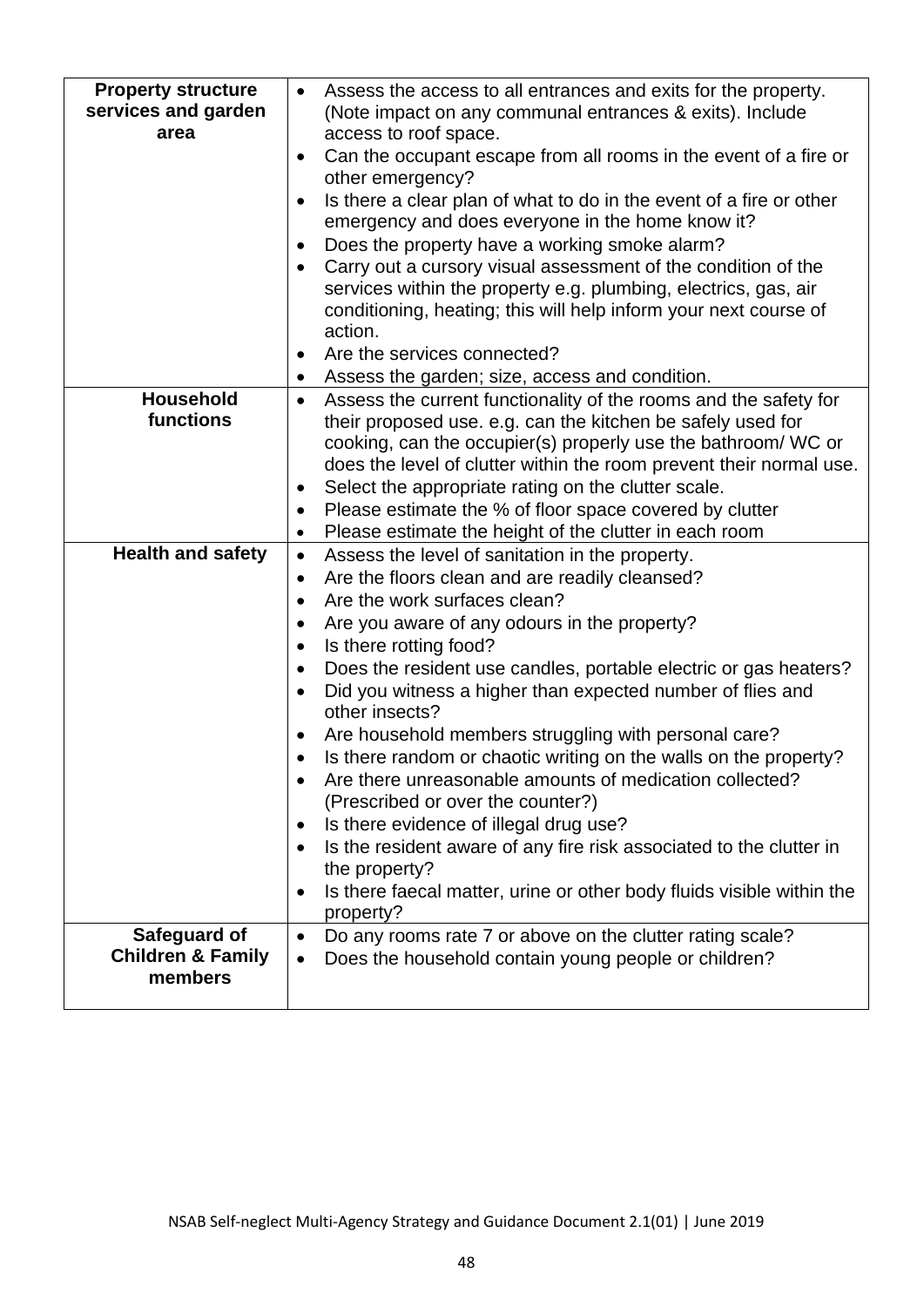| <b>Animals and pests</b>   | Are the any pets at the property?                                  |  |  |  |  |  |  |  |  |
|----------------------------|--------------------------------------------------------------------|--|--|--|--|--|--|--|--|
|                            |                                                                    |  |  |  |  |  |  |  |  |
|                            | Are the pets well cared for; are you concerned about their         |  |  |  |  |  |  |  |  |
|                            | health?                                                            |  |  |  |  |  |  |  |  |
|                            | Is there evidence of any infestation? e.g. bed bugs,               |  |  |  |  |  |  |  |  |
|                            | cockroaches, fleas, rats, mice, etc.                               |  |  |  |  |  |  |  |  |
|                            | Are animals being hoarded at the property? If so, are they         |  |  |  |  |  |  |  |  |
|                            | healthy and being well looked after.                               |  |  |  |  |  |  |  |  |
|                            | Are outside areas seen by the resident as a wildlife area?         |  |  |  |  |  |  |  |  |
|                            | Does the resident leave food out in the garden to feed foxes etc.  |  |  |  |  |  |  |  |  |
| <b>Personal health and</b> | Following your assessment do you recommend the use of<br>$\bullet$ |  |  |  |  |  |  |  |  |
| safety                     | Personal protective equipment (PPE) at future visits? Please       |  |  |  |  |  |  |  |  |
|                            | detail.                                                            |  |  |  |  |  |  |  |  |
|                            | Following your assessment do you recommend the resident is         |  |  |  |  |  |  |  |  |
|                            | visited in pairs or with the police? Please detail.                |  |  |  |  |  |  |  |  |
|                            | Is there evidence of financial scamming?<br>$\bullet$              |  |  |  |  |  |  |  |  |
|                            | Frequent unsolicited phone calls requesting upfront                |  |  |  |  |  |  |  |  |
|                            | payments                                                           |  |  |  |  |  |  |  |  |
|                            | Scam mail is present in the home                                   |  |  |  |  |  |  |  |  |
|                            | Significant quantities of a particular item                        |  |  |  |  |  |  |  |  |
|                            |                                                                    |  |  |  |  |  |  |  |  |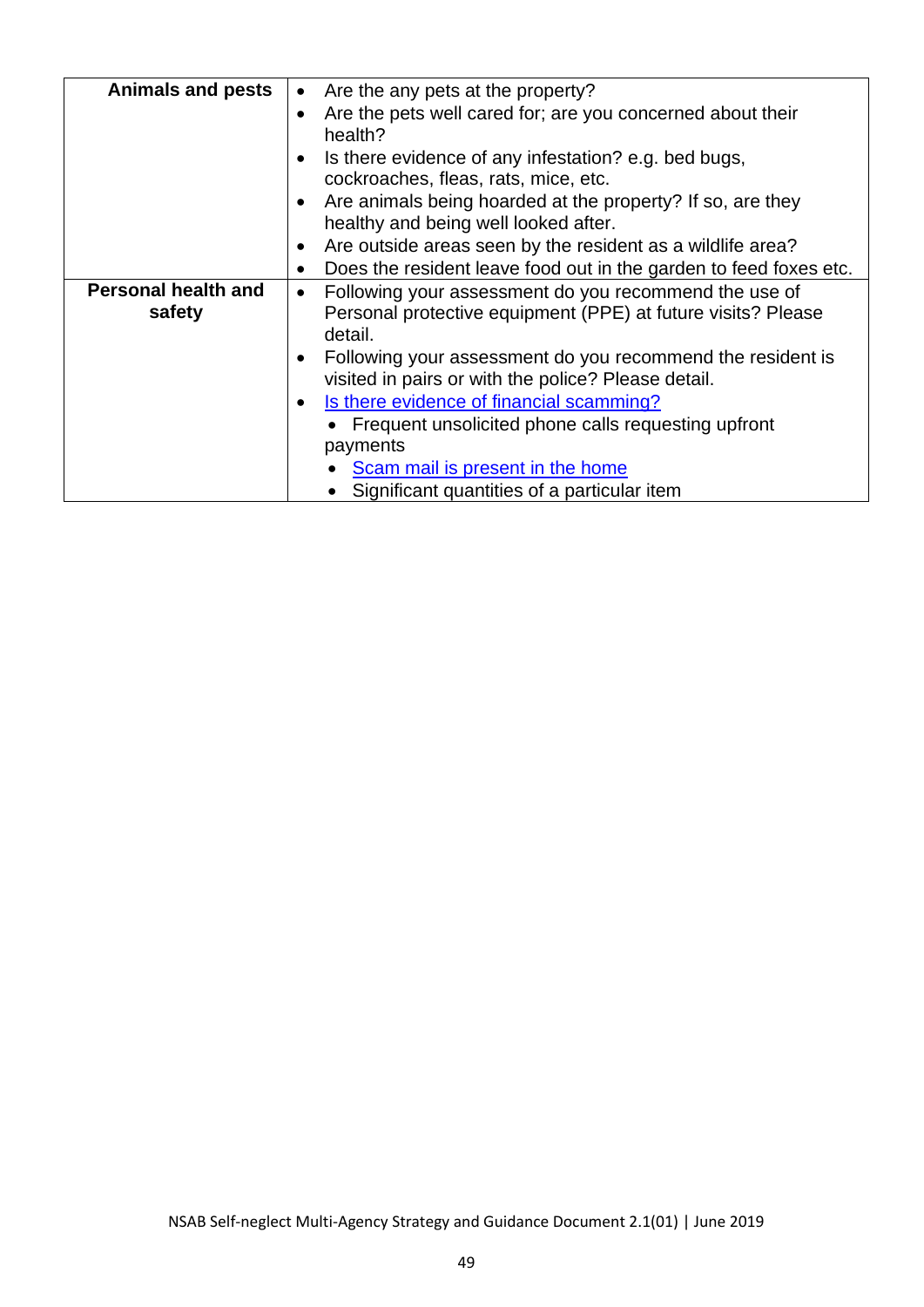### <span id="page-50-0"></span>**Appendix 7 Hoarding Assessment**

You may find this assessment tool helpful when working with cases of self-neglect and/or hoarding in order to decide whether this case needs to be bought to the Early Help Hub (EHH), or if this can be managed 'in-house' with the support of partners. PLEASE NOTE: this is **NOT** a EHH referral form.

| assessment<br><b>Client's Name</b><br>Client's date of birth<br><b>Address</b>    |                  |  |  |  |
|-----------------------------------------------------------------------------------|------------------|--|--|--|
|                                                                                   | Date of home     |  |  |  |
|                                                                                   |                  |  |  |  |
|                                                                                   |                  |  |  |  |
|                                                                                   |                  |  |  |  |
| <b>Client contact details</b>                                                     |                  |  |  |  |
| Type of dwelling                                                                  |                  |  |  |  |
| Leaseholder<br>Tenant - Name<br>Owner<br>and address of<br>occupier<br>landlord   |                  |  |  |  |
| <b>Household Members</b><br>Date of birth<br>Relationship<br>Name                 |                  |  |  |  |
|                                                                                   |                  |  |  |  |
|                                                                                   |                  |  |  |  |
|                                                                                   |                  |  |  |  |
|                                                                                   |                  |  |  |  |
| Pets - indicate what pets                                                         |                  |  |  |  |
|                                                                                   | and any concerns |  |  |  |
| Agencies currently<br>involved - with contact                                     |                  |  |  |  |
| details                                                                           |                  |  |  |  |
| Non agency support                                                                |                  |  |  |  |
| currently in place                                                                |                  |  |  |  |
| Clients attitude towards<br>hoarding                                              |                  |  |  |  |
| Please indicate if present at the property                                        |                  |  |  |  |
| Structural<br>Clutter<br>Large<br>Insect or                                       |                  |  |  |  |
| number of<br>rodent<br>outside<br>damage to<br>infestation<br>animals<br>property |                  |  |  |  |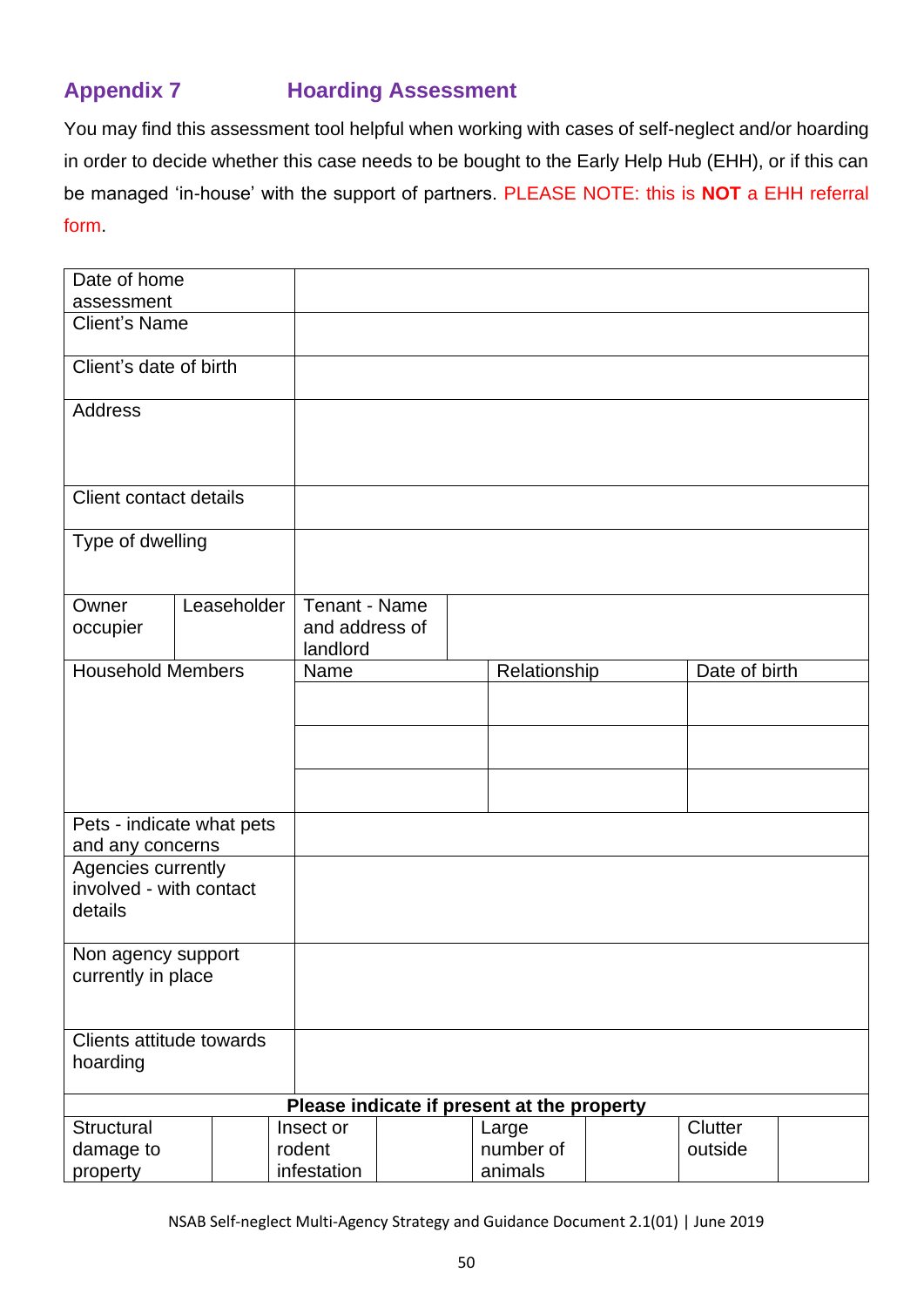| Rotten food<br>Concern of<br>self- neglect                                                                                                                                                                                                                |  | Animal<br>waste in<br>house<br>Concerned<br>for<br>children at<br>the<br>property |           |          | Concerns<br>over the<br>cleanliness<br>of the<br>property<br>Concerned<br>for other<br>adults at<br>the<br>property |  |                    | <b>Visible</b><br>human<br>faeces |                           |
|-----------------------------------------------------------------------------------------------------------------------------------------------------------------------------------------------------------------------------------------------------------|--|-----------------------------------------------------------------------------------|-----------|----------|---------------------------------------------------------------------------------------------------------------------|--|--------------------|-----------------------------------|---------------------------|
| Using the Clutter Image Scale please score each of the room below                                                                                                                                                                                         |  |                                                                                   |           |          |                                                                                                                     |  |                    |                                   |                           |
| Bedroom 1                                                                                                                                                                                                                                                 |  |                                                                                   | Bedroom 4 |          |                                                                                                                     |  | Separate<br>toilet |                                   |                           |
| Bedroom 2                                                                                                                                                                                                                                                 |  |                                                                                   | Kitchen   |          |                                                                                                                     |  | Lounge             |                                   |                           |
| Bedroom 3                                                                                                                                                                                                                                                 |  |                                                                                   |           | Bathroom |                                                                                                                     |  | Dining room        |                                   |                           |
| Please provide a description of the hoarding problem (presence of human or animal waste,<br>rodents or insects, rotting food, are utilities operational, structural damage, problems with blocked<br>exits, are there combustibles, is there a fire risk? |  |                                                                                   |           |          |                                                                                                                     |  |                    |                                   |                           |
|                                                                                                                                                                                                                                                           |  |                                                                                   |           |          |                                                                                                                     |  |                    |                                   |                           |
| Please refer to the multi-agency hoarding strategy and guidance document tool, based on the                                                                                                                                                               |  |                                                                                   |           |          | information provided above, what level is your case graded?                                                         |  |                    |                                   |                           |
| <b>Level 1 Green</b>                                                                                                                                                                                                                                      |  |                                                                                   |           |          | Level 2 Orange - Take case to                                                                                       |  |                    |                                   | Level 3 RED - Referral to |
|                                                                                                                                                                                                                                                           |  |                                                                                   |           |          | EEH                                                                                                                 |  |                    | LA                                |                           |
| Name of practitioner                                                                                                                                                                                                                                      |  |                                                                                   |           |          |                                                                                                                     |  |                    |                                   |                           |
| undertaking assessment<br>Name of organisations                                                                                                                                                                                                           |  |                                                                                   |           |          |                                                                                                                     |  |                    |                                   |                           |
| <b>Contact details</b>                                                                                                                                                                                                                                    |  |                                                                                   |           |          |                                                                                                                     |  |                    |                                   |                           |
| Next actions to be taken                                                                                                                                                                                                                                  |  |                                                                                   |           |          |                                                                                                                     |  |                    |                                   |                           |
| List of agencies referred<br>to with dates and contact<br>names                                                                                                                                                                                           |  |                                                                                   |           |          |                                                                                                                     |  |                    |                                   |                           |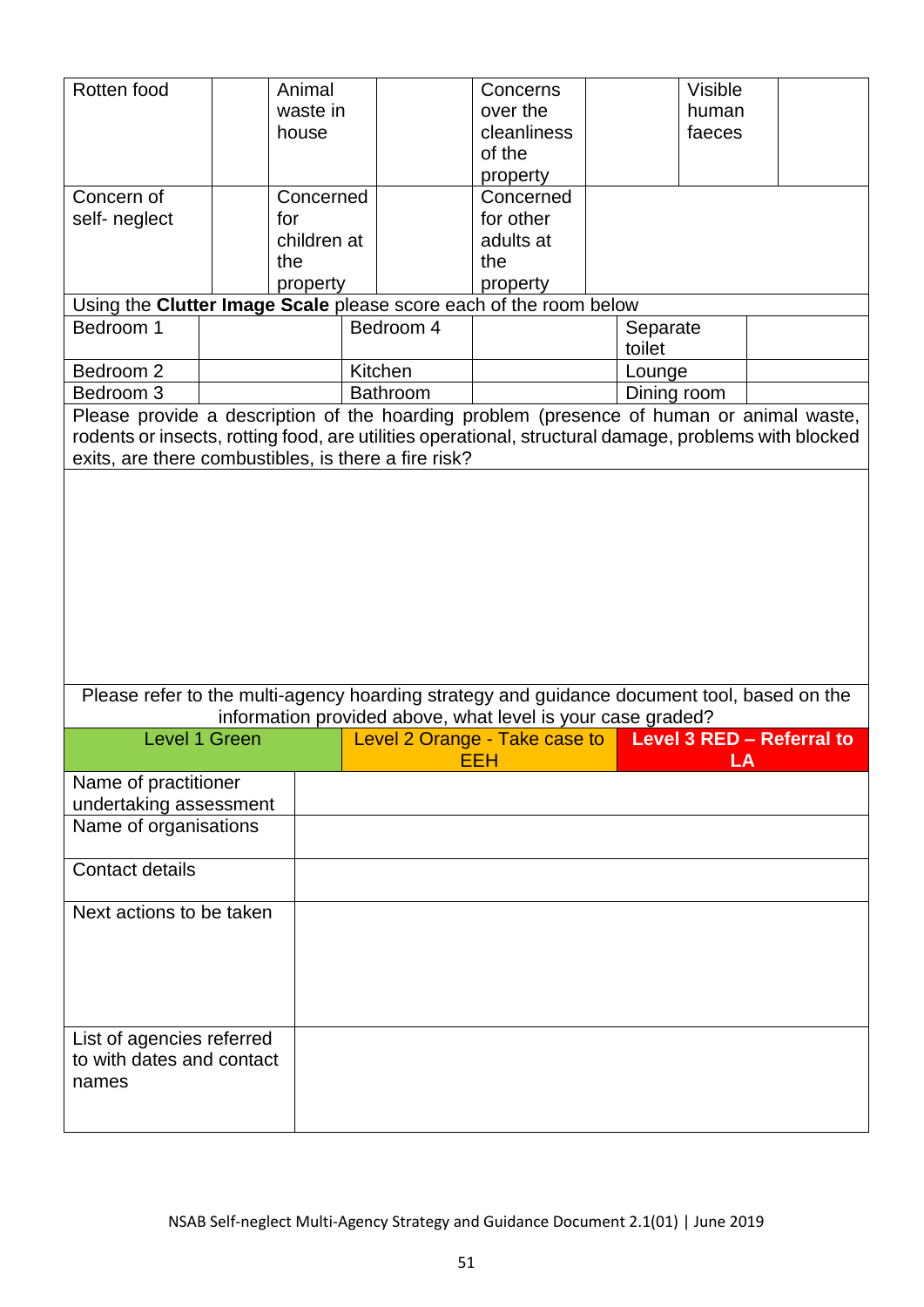### <span id="page-52-0"></span>**Appendix 8 How to bring your case to the Early Help Hubs**

#### **North Norfolk**

Point of Contact | Sonia Shuter – [Sonia.shuter@north-norfolk.gov.uk](mailto:Sonia.shuter@north-norfolk.gov.uk) or [northnorfolkhelphub@north-norfolk.gov.uk](mailto:northnorfolkhelphub@north-norfolk.gov.uk) Tel: 01263 516 173 Collaboration meeting takes place every other Wednesday at 9.30am. Meetings are currently via Skype, Zoom or Teams. Please contact Sonia for more information

#### **Broadland**

Point of Contact | Amanda Smith [helphub@broadland.gov.uk](mailto:helphub@broadland.gov.uk) Collaboration meetings are held on Thursdays at 11am. Meetings are currently being held via Microsoft Teams

#### **Gt Yarmouth**

Point of contact | Sue Robinson [earlyhelphub@great-yarmouth.gov.uk](mailto:earlyhelphub@great-yarmouth.gov.uk) Collaboration meetings take place on Tuesdays and Thursdays at 9am Meetings take place using Microsoft Teams

#### **City**

Point of contact | Gina Warren Tel: 01603 987 800 (please note that you will hear music rather than a ring tone, but your call will be answered) or email nehh@norwich.gov.uk Collaboration meeting takes place on Thursdays at 9.30am Meetings are currently held using Microsoft Teams

#### **South**

Contact: [earlyhelphubsouth@s-norfolk.gov.uk](mailto:earlyhelphubsouth@s-norfolk.gov.uk) Collaboration meeting takes place on Thursdays at 11am Meetings take place using Microsoft Teams

#### **West**

Point of Contact | Amy Attlesey – [amy.attlesey@west-norfolk.gov.uk](mailto:amy.attlesey@west-norfolk.gov.uk) To join the meeting, please see the online referral form [west-norfolk.gov.uk/forms/wnhh-referral](http://www.west-norfolk.gov.uk/forms/wnhh-referral)

Collaboration meetings take place every Tuesday at 10am